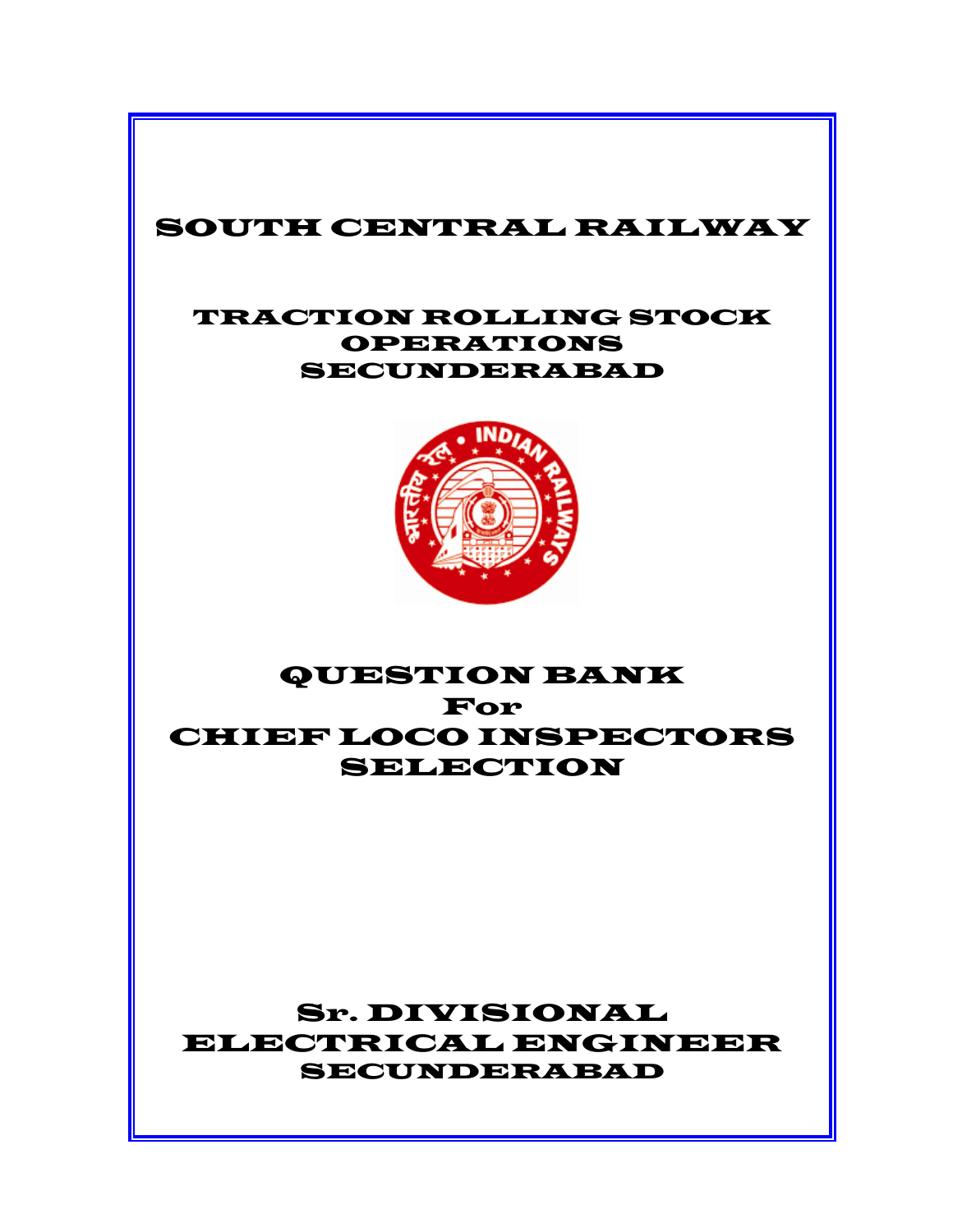# INDEX

| SI. No.        | Content                                  | Page No.  |
|----------------|------------------------------------------|-----------|
| $\mathbf{1}$   | <b>Model Question Paper</b>              | $1 - 5$   |
| 2              | Descriptive questions on Technical       | $6 - 9$   |
| 3              | Objective questions on Technical         | $10 - 20$ |
| $\overline{4}$ | Objective questions on 30 Loco           | $11 - 35$ |
| 5              | Descriptive questions on General subject | $36 - 41$ |
| 6              | Descriptive questions on G & SR          | $42 - 44$ |
| 7              | Objective questions on G & SR            | $45 - 52$ |
| 8              | Questions on Official Language           | 53        |
| 9              | Objective questions on D & AR            | 54-60     |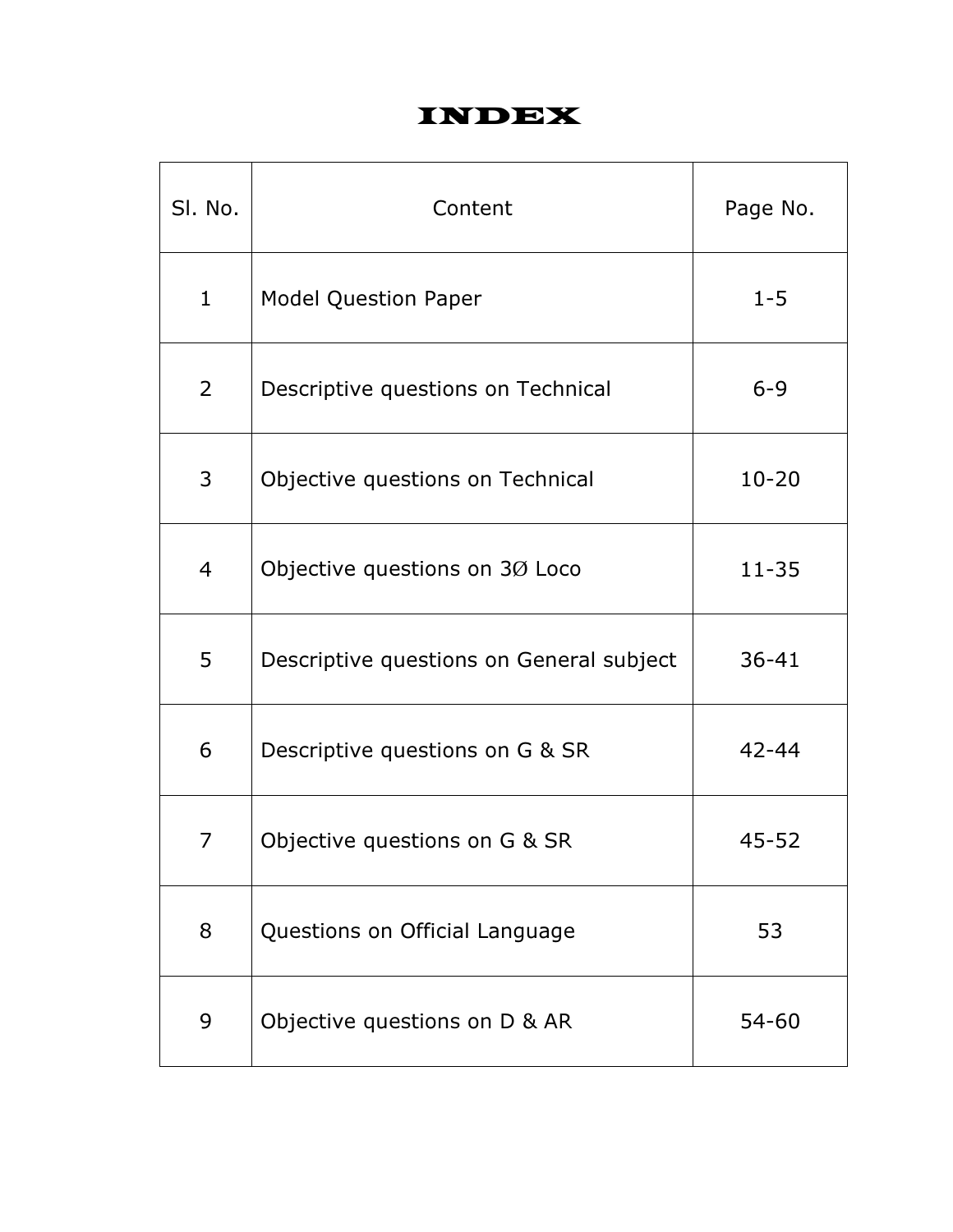### Model Question Paper Written Examination for selection of Chief Loco Inspector SC Division

 Max. Marks:100 Time: 3 Hrs.

#### Instructions:

The question paper is divided into 2 groups (A&B).The candidates are advised to attempt both the Groups.

### Group – A

#### I. Answer any 10 of the following. All the questions will carry equal marks.

 $10x5=50$ 

- 1 Draw a neat sketch of pantograph
- 2 Write the troubleshooting for **external fault** indication in static converter provided locos?
- 3 Write the No. of all standard form forms used in D&AR
- 4 How many types of switches provided in electric locomotives and explain each of them.
- 5 Write about exchanging of **alright signals**
- 6 a) What are the occasions that auto-regression of GR takes place write with trouble shooting?
	- b) How many ways relay Q118 will energies?
- 7 How you will improve the 'C' grade loco pilot to higher grades.
- 8 What is the procedure to impose minor penalty
- 9 a) Distinguish between Excluding and Continuous category
	- b) Distinguish between Supernumerary posts and Temporary post
	- c) Write the entitlement restrictions of various passes to running staff
- 10 a) List out the categories under HOER and indicate rostered hours of each category?
	- b)Expand the following
		- 1) RITES 2) IRIEEN 3) COFMOW 4) RDSO 5) CORE 6) FOIS 7) COIS 8) IVRS 9) CRIS 10) IRISET
	- c) How many employees are required if 2 members working in a shift of 12 hrs roster and 8 hrs roster
- 11 Being a first official to the accident spot of train passed a stop signal at 'ON' how you will deal the situation.
- 12 a) Name of the Articles of constitution under which provisions for official language are made
	- b) Explain the Rule 12 of the official language Rules, 1976.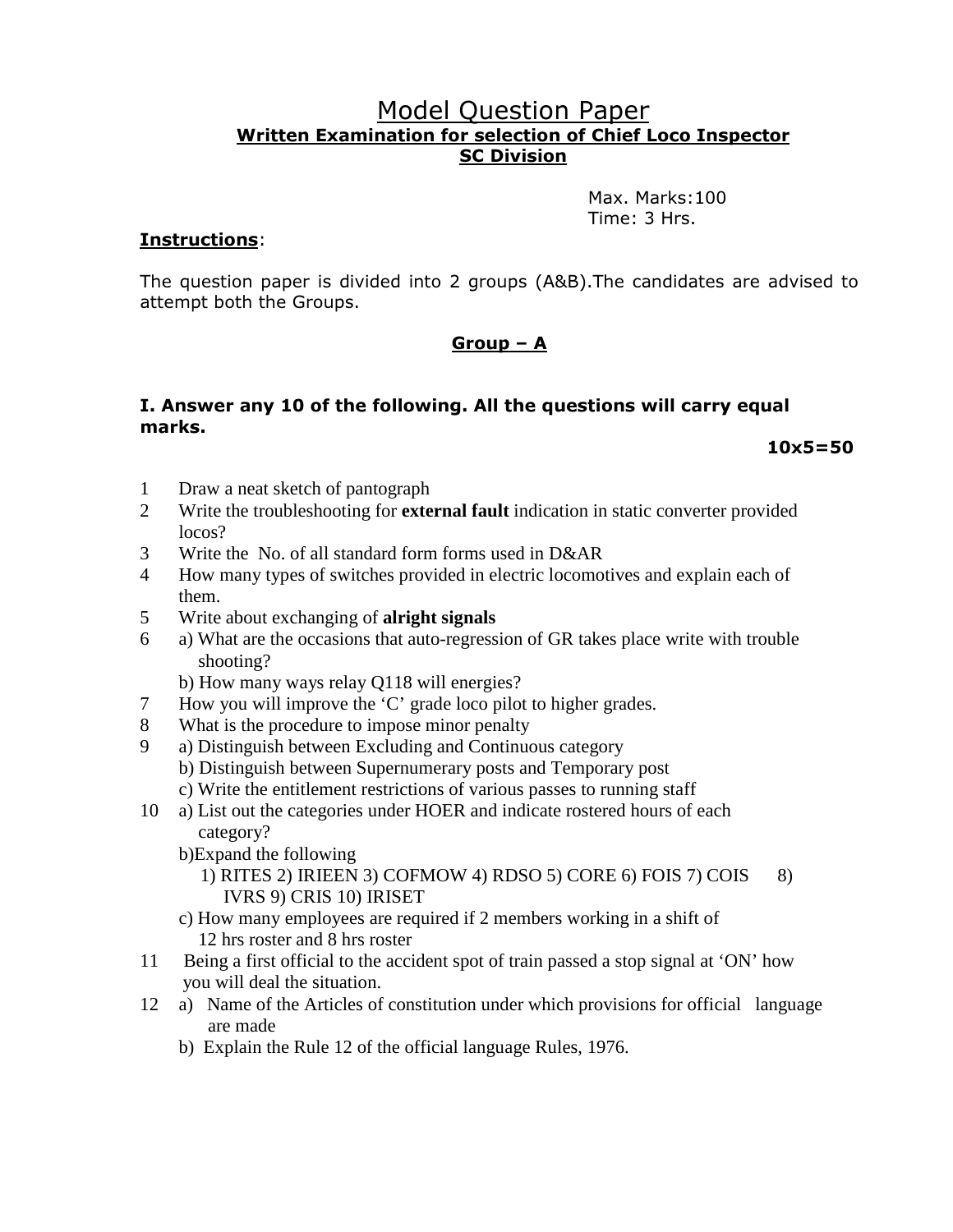## Group – B

|     | a) $H2SO4$<br>c) Diluted $H_2$ SO <sub>4</sub> |                                               | 1. Electrolyte used in cell is ________ |                   |                   | b) HCL<br>$d)$ H <sub>2</sub> O                                                                                                                                                                                                                                                                                                                                                                                                                                         |          |               |
|-----|------------------------------------------------|-----------------------------------------------|-----------------------------------------|-------------------|-------------------|-------------------------------------------------------------------------------------------------------------------------------------------------------------------------------------------------------------------------------------------------------------------------------------------------------------------------------------------------------------------------------------------------------------------------------------------------------------------------|----------|---------------|
|     | a) same                                        | c) not permitted                              |                                         |                   |                   | 2. If two single passes applies at a time, the route will be<br>b) different<br>d) a or b                                                                                                                                                                                                                                                                                                                                                                               | €        |               |
|     |                                                | a) 24V, 70/75W<br>c) 110V, 70/75 W            |                                         |                   |                   | 3. In twin Beam headlight the rating of bulb is ______<br>b) $24V$ , $90/100 W$<br>d) 110V, 90/100 W                                                                                                                                                                                                                                                                                                                                                                    |          |               |
|     | 4. Official language day is                    | a) $16th$ September<br>c) $13^{th}$ September |                                         |                   |                   | b) $15th$ September<br>d) $14th$ September                                                                                                                                                                                                                                                                                                                                                                                                                              | €        |               |
|     | a) $A29$<br>c) $A31$                           |                                               | 5. Nomenclature of C2A is ______        |                   |                   | $b)$ A24<br>$d)$ A48                                                                                                                                                                                                                                                                                                                                                                                                                                                    | (        | $\lambda$     |
|     |                                                | c) Train accidents                            |                                         |                   |                   | 6. Averted collision comes under ____________ classification of accident.<br>a) Unusual incidents b) Indicative accidents<br>d) Equipment failure                                                                                                                                                                                                                                                                                                                       | (        |               |
|     |                                                |                                               |                                         |                   |                   | 7. Number of days can be granted as quarantine leave.<br>a) $15$ b) $20$ c) $25$ d) this leave is not existing                                                                                                                                                                                                                                                                                                                                                          | €        |               |
|     |                                                |                                               | a) 10% b) 30% c) 50 % d) 70 %           |                   |                   | 8. Loss of one thumb will comes under _______ % of disablement.                                                                                                                                                                                                                                                                                                                                                                                                         |          |               |
|     | 9. S-1313 form used for                        | a) stocked item<br>c) local purchase          |                                         |                   |                   | b) Non-stocked item<br>d) short tender                                                                                                                                                                                                                                                                                                                                                                                                                                  |          |               |
|     |                                                | a) Axle counters<br>c) Auto telephone         |                                         |                   |                   | 10. $\frac{1}{\sqrt{1-\frac{1}{\sqrt{1-\frac{1}{\sqrt{1-\frac{1}{\sqrt{1-\frac{1}{\sqrt{1-\frac{1}{\sqrt{1-\frac{1}{\sqrt{1-\frac{1}{\sqrt{1-\frac{1}{\sqrt{1-\frac{1}{\sqrt{1-\frac{1}{\sqrt{1-\frac{1}{\sqrt{1-\frac{1}{\sqrt{1-\frac{1}{\sqrt{1-\frac{1}{\sqrt{1-\frac{1}{\sqrt{1-\frac{1}{\sqrt{1-\frac{1}{\sqrt{1-\frac{1}{\sqrt{1-\frac{1}{\sqrt{1-\frac{1}{\sqrt{1-\frac{1}{\sqrt{1-\frac{1}{\sqrt{1-\frac{1}{\sqrt{1$<br>b) track circuit<br>d) block telephone |          | $)$           |
|     | $A$ :<br>C:                                    | 10 to 15<br>$3$ to $5$                        |                                         | B:<br>D:          | 8 to 10<br>5 to 7 | 11. Fusee when lighted will display bright red flame, which will last for____________ Minutes                                                                                                                                                                                                                                                                                                                                                                           |          |               |
| 12. | $A$ :<br>C:                                    | 12<br>18                                      | B:<br>$D$ :                             | 16<br>06          |                   | How many wagons hand brakes shall be applied before detaching the TE of a train<br>$w$ /o BV in station limits where the gradient is steeper than $1/260$                                                                                                                                                                                                                                                                                                               | $\left($ | $\mathcal{E}$ |
| 13. | $A$ :<br>C:                                    | A<br>G                                        | B:<br>$D$ :                             | $\mathsf{C}$<br>T |                   | Gate signal is identified by _________ marker                                                                                                                                                                                                                                                                                                                                                                                                                           |          |               |

## II. Answer all the questions. All questions will carry equal marks. 20X1=20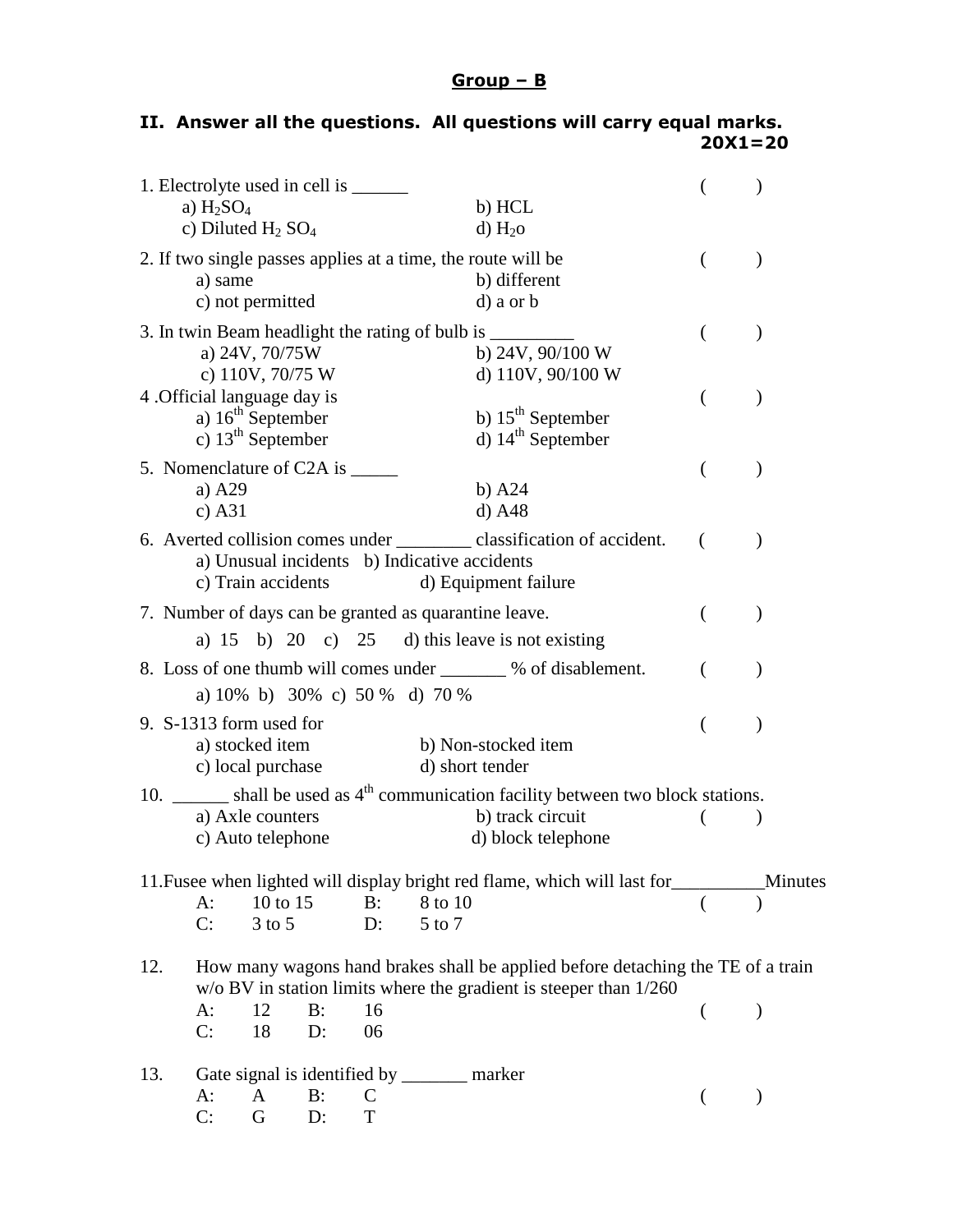|     | $A$ :<br>C:                | 14. How many wagons hand brakes shall be applied before detaching TE of a train in<br>station limits where the gradient is steeper than 1/260<br>$BV + 12$ wagons<br>Only BV<br>D:<br>Duties of staff on arrival 4.57 A | B:         | $BV + 06$ wagons<br>$BV + 18$ wagons |          |                                                    |                                            |          | $\mathcal{E}$ |     |
|-----|----------------------------|-------------------------------------------------------------------------------------------------------------------------------------------------------------------------------------------------------------------------|------------|--------------------------------------|----------|----------------------------------------------------|--------------------------------------------|----------|---------------|-----|
| 15. | $A$ :<br>C:                | In the event of engine Horns failure, on clearing the block section cautiously, if the<br>driver is unable to repair, then he shall<br>Work onwards on same condition<br>Ask PCO number                                 |            |                                      |          | $B$ :<br>D:                                        | Ask for relief engine<br>None of the above |          |               |     |
| 16. | $A$ :<br>C:                | One of the following is not a personal equipment of the driver<br>Red flag<br>B:<br><b>Working Time Table</b><br>whistle D:                                                                                             | Green flag |                                      |          |                                                    |                                            | $\left($ | $\mathcal{E}$ |     |
| 17. | $A$ :<br>C:                | On telephone pole brackets, the wire painted in Green colour connects to<br>Deputy control line<br>Power controller line D:                                                                                             |            | $B$ :                                |          | Section control line<br>Commercial controller line |                                            |          | $\lambda$     |     |
| 18. | $A$ :<br>C:                | On single line immediately after the arrival of a stopping train, the points in rear<br>in front shall be set ____________line.<br>For the loop line<br>Against occupied line D:                                        |            | $B$ :<br>Against siding line         |          |                                                    | To the occupied mainline                   |          | $\mathcal{E}$ | and |
| 19. | connects to<br>$A$ :<br>C: | On Electrified territory the telephone connection provided on electric Masts,<br>Power controller<br>Commercial controller                                                                                              |            | $B$ :<br>$D$ :                       |          | Deputy controller                                  | Traction power controller                  |          | $\mathcal{E}$ |     |
| 20. | $A$ :<br>C:                | Normally, the material train shall be ordered by _______ time only. (<br>Night<br>Foggy and tempteous weather                                                                                                           |            |                                      | B:<br>D: | Day<br>None of these                               |                                            |          | $\mathcal{E}$ |     |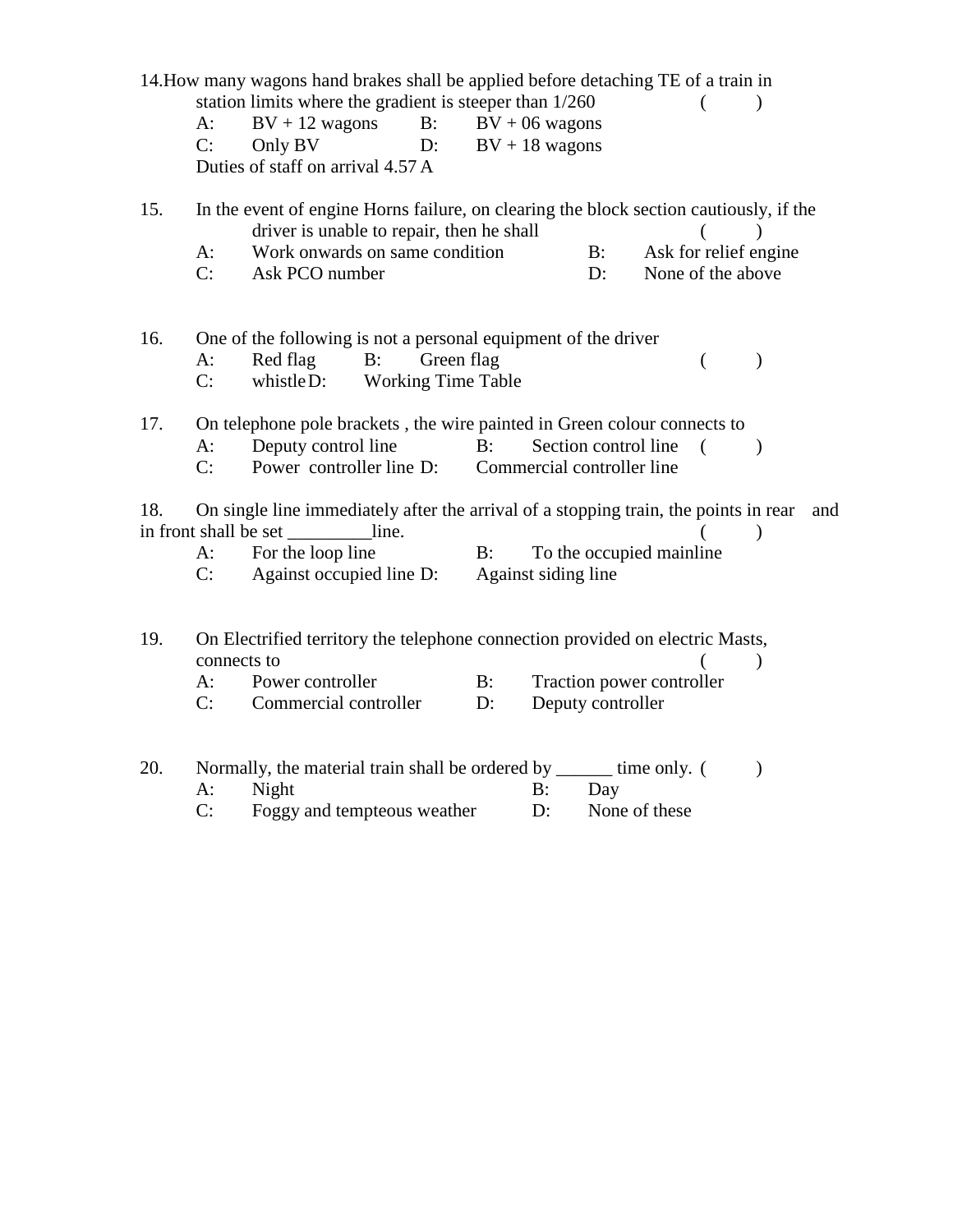#### III. Fill in the blanks. All questions will carry equal marks.  $30x1=30$

- 1. If any fault exists Aux.power circuit of microprocessor loco, that will be indicated through
- 2. RGEB2 connected on \_\_\_\_\_ pipe line

 $\overline{\phantom{a}}$ 

- 3. The speed of the relief engine during night time in absolute block system\_\_\_
- 4. Authority to pass advance starter in double line automatic system
- 5. Beyond \_\_\_\_\_\_ years age son not eligible for privilege pass.
- 6. Number of post retirement passes for group-'C' 33 years service completed retired employee is \_\_\_\_\_\_\_\_
- 7. \_\_\_\_\_ is suspension revoked standard form.
- 8. A retired Railway employee shall not have morethan \_\_\_\_\_\_\_ cases to act as defence helper.
- 9. The running staff roster under HOER comes under \_\_\_\_\_\_\_
- 10. The intensive roster staff working hours per day will be\_\_\_\_\_\_
- 11. The workmen compensation act in force with effect from  $\qquad$
- 12. Expand the PNM \_\_\_\_\_\_\_\_\_\_
- 13. Maternity leave will be sanctioned for \_\_\_\_ days for \_\_\_\_\_ employees.
- 14.  $\Box$  days shall be admissible for leave encashment.
- 15. A Railway employee after retirement may permit days to retain the Railway quarters.
- 16. Expand LHAP\_\_\_\_\_\_\_\_\_\_\_\_\_
- 17. After ordering within \_\_\_\_\_ minutes the ART should leave.
- 18. The running staff \_\_\_\_\_national holidays may be availed in a calendar year
- 19. The abbreviation of RDSO \_\_\_\_\_\_\_\_\_\_\_
- 20. The running staff member after attaining of 45 yrs. age should undergo for PME once in \_\_\_\_\_ years.
- 21. Lower pantograph caution order will be given during\_\_\_\_\_\_\_\_
- 22. When 'B' conk is defective\_\_\_\_\_\_
- 23. In ABCB loco, coil is used for closing the DJ
- 24. While working with 'A' ending trouble loco, relay should not be wedged
- 25. In WAG7 loco, VEULs energisation and time lag of last CP is maintained by \_\_\_\_\_
- 26. Improper working of ARNO will be known by \_\_\_\_\_\_ tripping failure
- 27. If C105 not closed, try by changing \_\_\_\_ switch to '3' position
- 28. To avoid wheel skidding, \_\_\_\_ to be pressed, while applying A9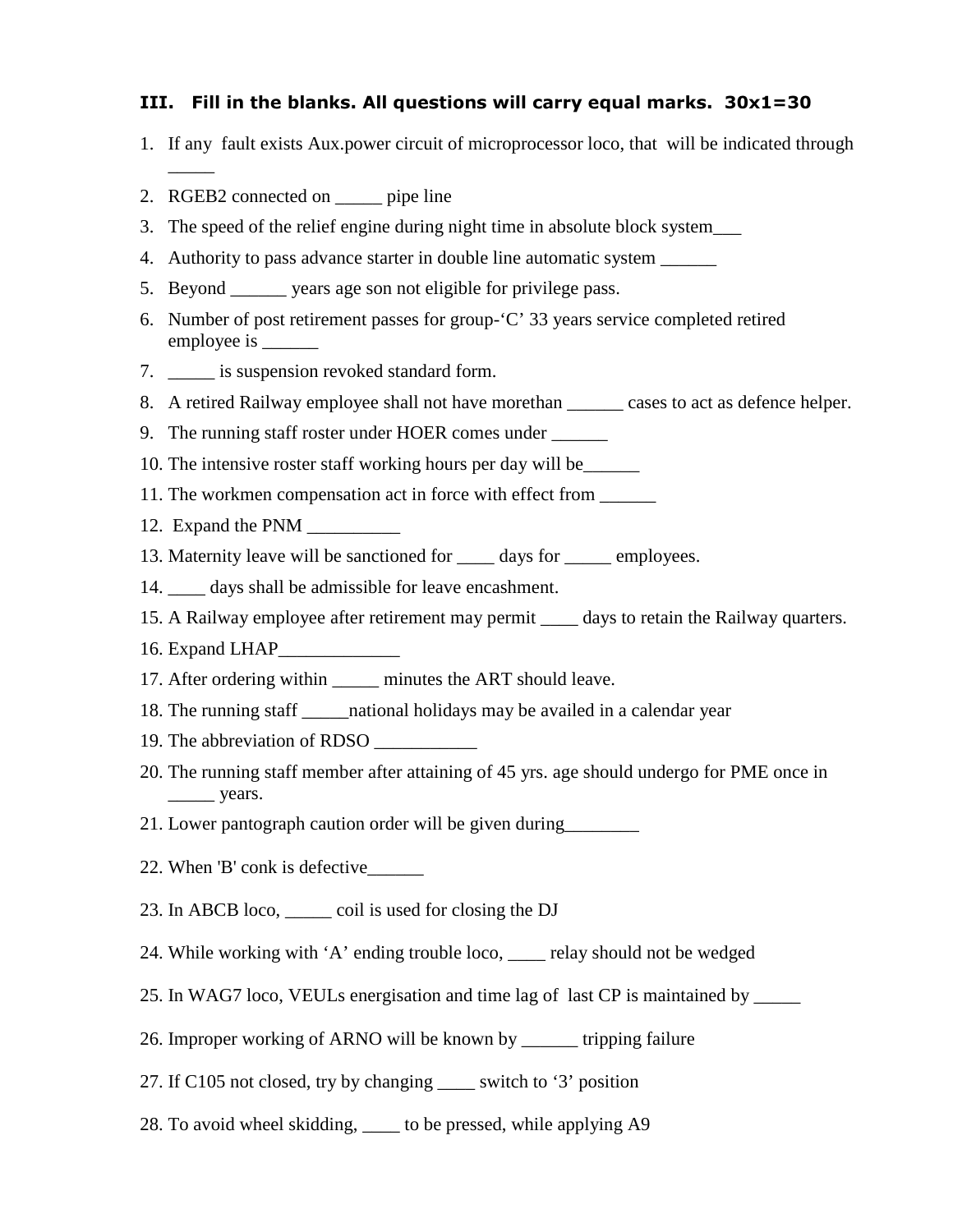- 29. To create, maintain & destroy the vacuum in dual brake loco, \_\_\_\_\_valve is used
- 30. If L1 or L6 not closed, \_\_\_\_ traction failure will be experienced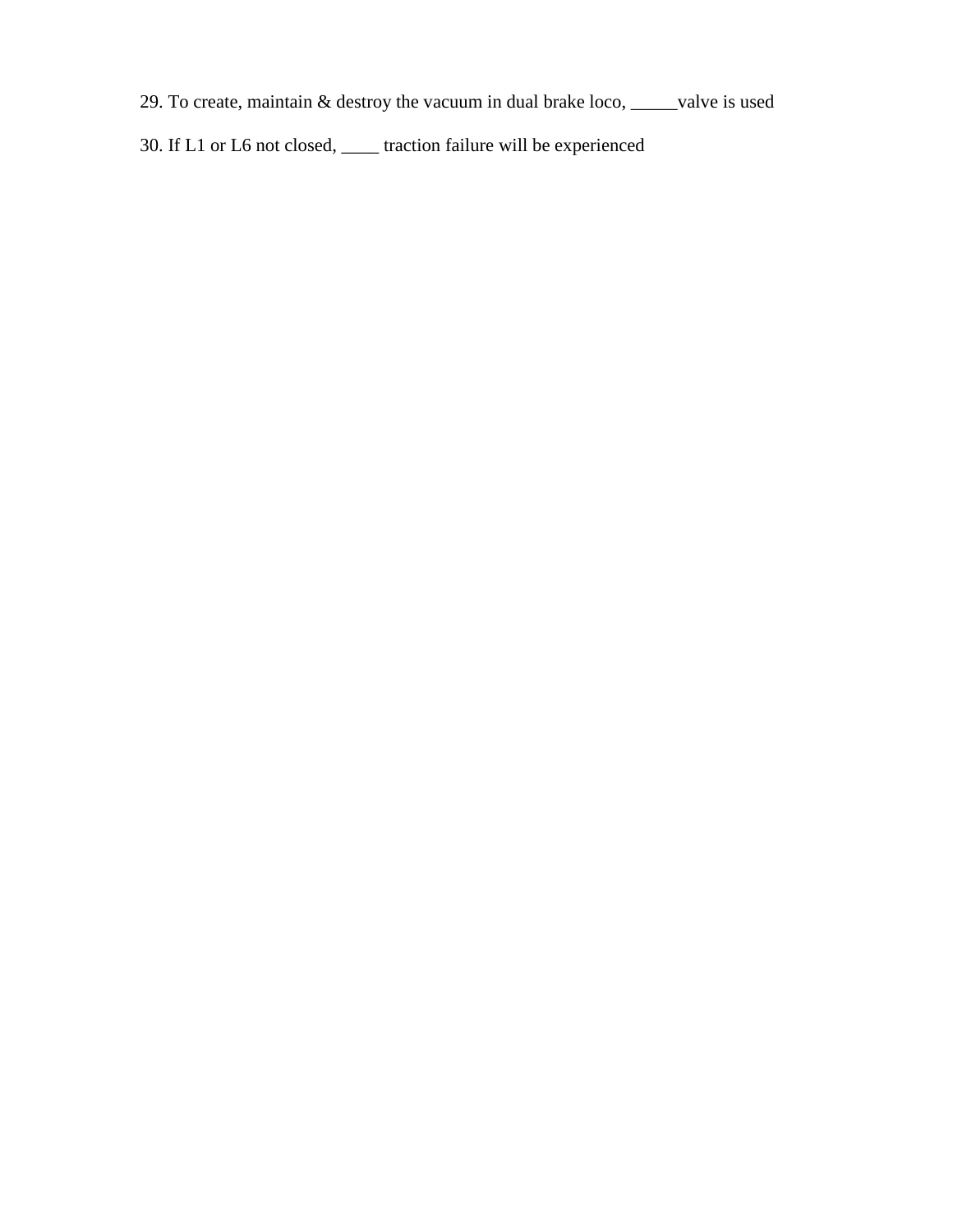## **Question Bank for Chief Loco Inspector**

### SC Division

**Sub: Technical Descriptive** 

- 1 What are the duties of loco inspector (Ele.Traction)?
- 2 Draw a neat sketch of pantograph
- 3 Draw a neat sketch of cantilever assembly.
- 4 Explain the AC locomotive maintenance schedule for freight locos?
- 5 Explain the AC locomotive maintenance schedule for coaching locos?
- 6 What are current ratings in different AC locomotives of WAM4, WAG7 and WAG-5?
- 7 Draw the circuit diagram of DJ control circuit of static converter provided locos.
- 8 Draw the circuit diagram of DJ control circuit of vacuum circuit breaker provided locos.
- 9 Draw the circuit diagram of DJ control circuit of air blast circuit breaker provided loco.
- 10 Explain how the speed will increase during field weakening?
- 11 What the mechanism provided mechanically for raising and lowering of pantograph. Explain with diagram
- 12 How many types of switches provided in electric locomotives and explain each of them.
- 13 Explain the parts of electro magnetic contractor and their function
- 14 Explain the parts of electro pneumatic contractor and their function How many types of contactors are using in electric locomotives? Explain them briefly.
- 15 How many types of relays are using in electric locomotives? Explain them briefly.
- 16 Explain the importance of each part provided in pantograph.
- 17 Explain about the mechanism provided pneumatically to raise and lower the pantograph with diagram
- 18 Write the troubleshooting for permanent and intermittent acting of QOP1?
- **19** Draw circuit diagram of tap changer circuit and explain how progression of GR takes place.
- 19 Write the troubleshooting for permanent and intermittent acting of QOP2?
- 20 Write the troubleshooting for permanent and intermittent acting of QOA?
- 21 Write the troubleshooting for **external fault** in static converter provided locos?
- 22 Write the troubleshooting for QLM alone dropping.
- 23 Write the troubleshooting for QLM dropping along with QOP1 & QRSI1.
- 24 Write the troubleshooting for acting of QRSI1.
- 25 What are the occasions for dropping relay QLA and write the troubleshooting.
- 26 During RB application explain how IP valve (electrical) is maintained in energized condition and how BP pressure drops if OHE fails, explain with circuit diagram.
- 27 During RB how the traction motors are connected to RSI block and why?
- 28 How will you troubleshoot if DJ trips with QOA acting and smoke from switch panel.
- 29 What is LTBA? How will you troubleshoot if CCBA repeatedly melting.
- 30 What are the protective equipment provided in RB and explain them their function?
- 31 What are the occasions that auto-regression of GR takes place write with trouble shooting?
- 32 Write troubleshooting for melting of CCA even with HOBA Off.
- 33 What are the reasons for wheel skidding and write preventive measures?
- 34 What are the items to be checked after a fire accident in locomotive?
- 35 Draw a pneumatic circuit of SA-9
- 36 Draw a pneumatic circuit of BP charging and explain how BP Pressure will be charged
- 37 Draw neatly the MTDJ control and explain the importance of safety relays on the circuit?
- 38 If MVMT1 or 2 doesn't start, what will happen in the control circuit? Explain with a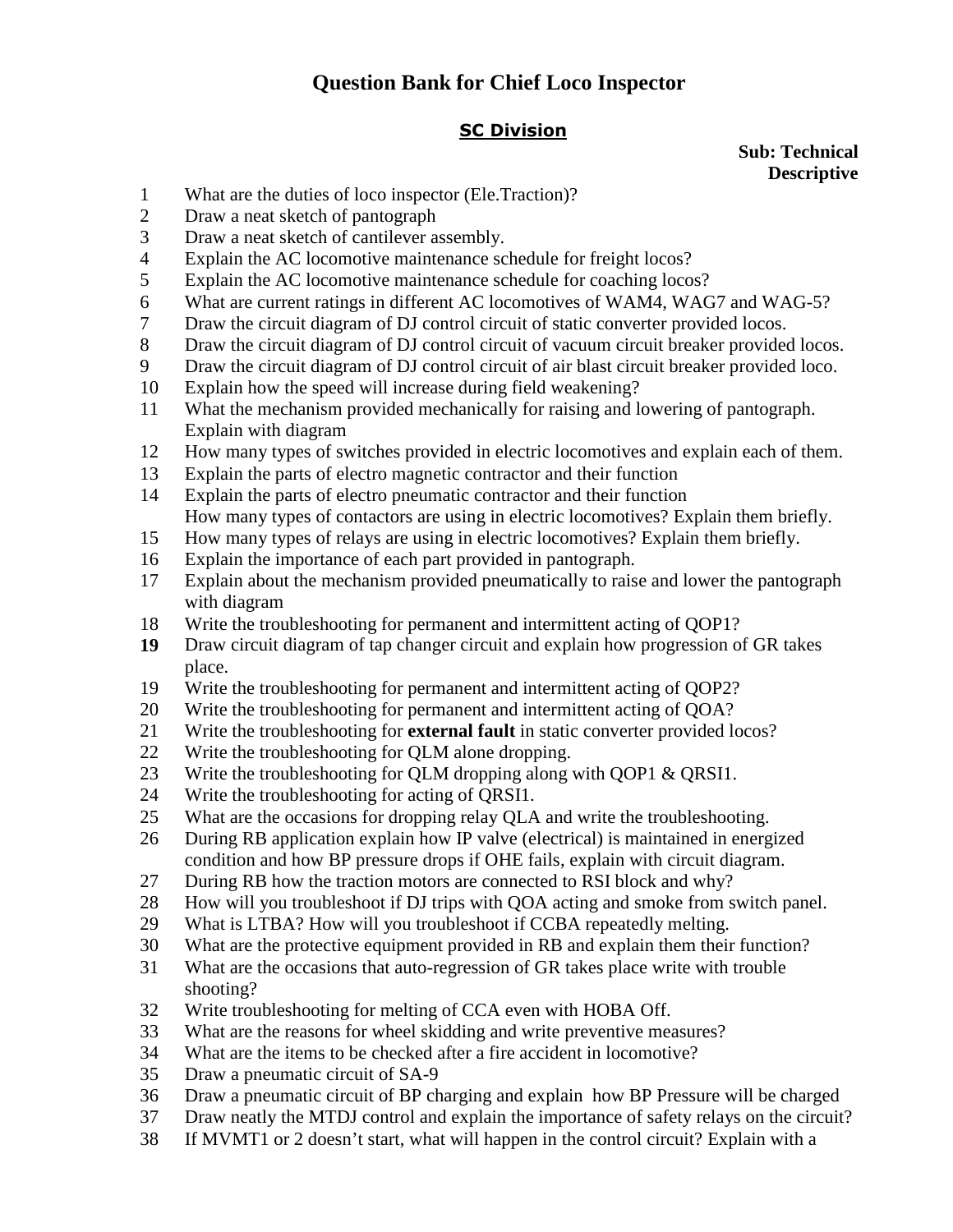diagram.

- 39 During RB working how the field winding is excited. Explain with a sketch?
- 40 What is the significance of QVLSOL relay in MU locos? Explain with a circuit.
- 41 Explain the working system of SA9 in single loco and MU locos.
- 42 List out the preventive maintenance schedule and their periodicity.
- 43 Write the items which will cover in trip inspection of A.C.Loco.
- 44 What are all the latest technological developments available in electric locomotive? Explain with merits of such developments.
- 45 What is the difference between Rheostatic braking & Regenerative braking? Where regenerative braking is used. Explain with a block diagram
- 46 What is the difference between primary suspension  $\&$  secondary suspension? Explain with illustration.
- 47 What is the difference between wheel slipping and wheel skidding and when they will be experienced? Why the skidded locos are not permitted on line?
- 48 What are the various parameters recorded during IC schedule on a WAM4 locomotive?
- 49 Draw the power circuit of WAG-7 and indicate ratings of various protective devices
- 50 Explain the procedure for checking leakage in BP circuit & FP circuit.
- 51 What are the items to examine during Pantograph entanglement?
- 52 What are reasons for MR Pressure not building?
- 53 Write the procedure of vacuum blockage and leakage tests.
- 54 How synchronization of notches will be in done MU locos? Explain with sketch.
- 55 Write about WAP-4 Bogie?
- 61 Write about WAG-7 Bogie?
- 62 Write about WAG-5 Simplex Bogie?
- 63 Why Low tension test is needed and write the procedure of conducting LT test?
- 64 Write the ill effects if DJ not tripped at Neutral section?
- 65 Write about WAG-7 Bogie?
- 66 What are readings to be taken incase of loco derailment?
- 67 Explain the working of brake system employing a) friction braking b) Electric braking
- 68 Write short notes on Pantograph ,Tap Changer and Silicon Rectifier
- 69 In MU operation how the MTDJ of rear loco getting feed from Leading loco. explain with circuit diagram
- 70 What are the loco defects will cause wheel skidding?
- 71 What is the Safety items provided at under frame of locomotives?
- 72 Explain the working principle of ARNO.
- 73 Explain the working C-2 Relay valve.
- 74 What is the function of RPS in Power Circuit and why Inductive shuts are provided in Electric Locomotive?
- 75 Name the relays & pressure switches in AFL circuit and indicate their function with diagram?
- 76 Explain how Power block will be taken?
- 77 What are equipments to be examined in under gearing of locomotive?
- 78 What are the items to be checked in a derailed loco?
- 78 What is the arbitration of providing an ALP in AC locos
- 79 What is LT Test and explain how it will be conducted?
- 80 Draw the feeding circuit diagram of traction sub station.
- 81 What are the silent features of thread breaking unit?
- 82 What are the items to be checked in under gearing by the crew while taking over loco from shed.
- 83 What are the newly provided and removed items in locos which are replaced SIV in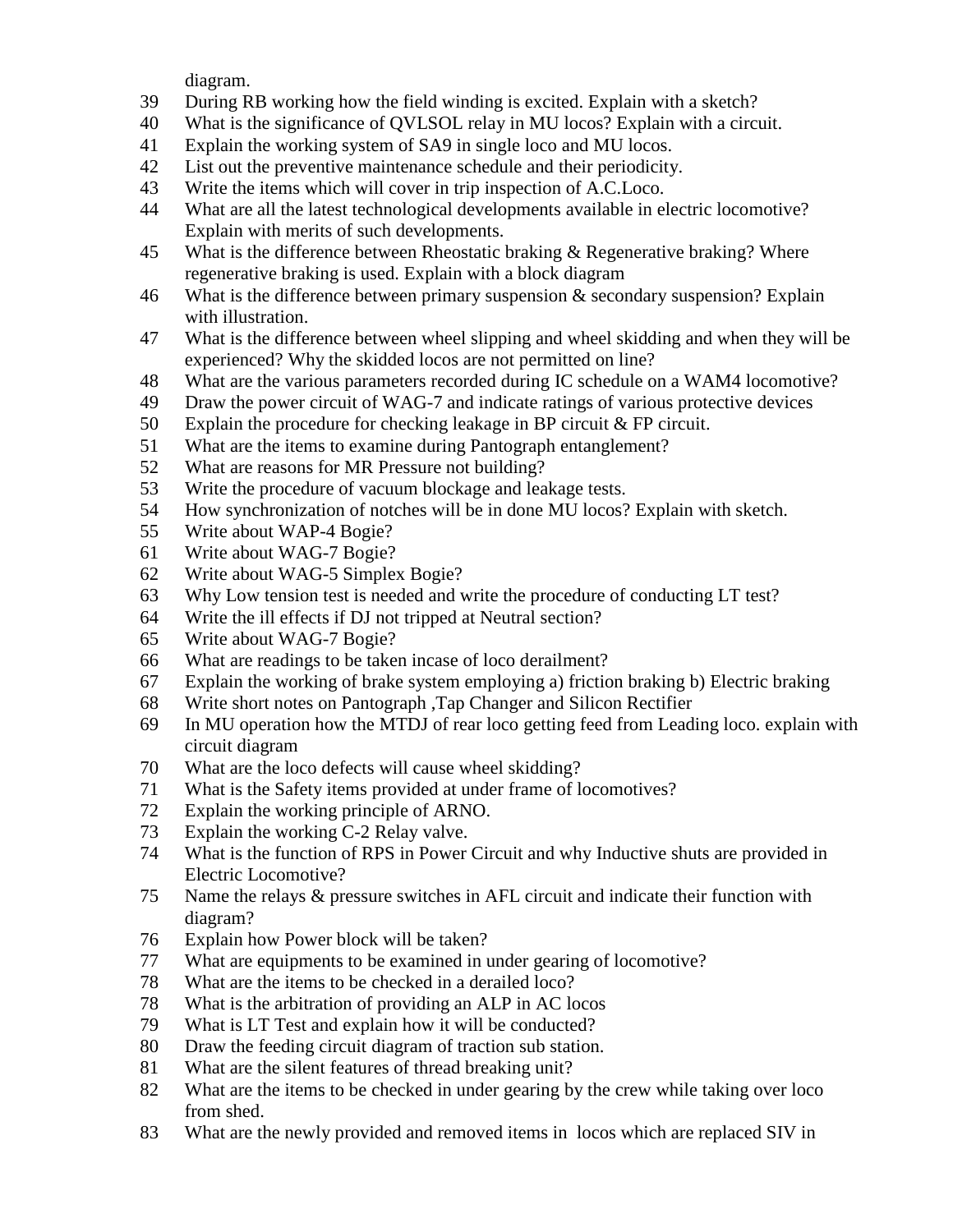place of ARNO?

- 84 What are the lamps provided on the panel of Siemen's make SIV unit and explain them briefly?
- 85 Write the procedure of trouble shooting when "external fault lamp glows" on SIV unit?
- 86 Write the procedure of trouble shooting when "internal fault lamp glows" on SIV unit?
- 87 Write the procedure of trouble shooting when "OHE out of range lamp glows" on SIV unit and duties of loco pilot?
- 88 Write the trouble shooting procedure with neat sketch when SIV not picking up?
- 89 Draw the neat diagram of SIV provided DJ control circuit (ABCB)and name its parts?
- 90 Draw the neat diagram of SIV provided DJ control circuit (VCB)and name its parts?
- 91 Write all the tripping failures in a tabular column with trouble, abnormal sign and probable causes for SIV provided ABCB provided conventional loco?
- 92 Write all the tripping failures in a tabular column with trouble, abnormal sign and probable causes for SIV provided VCB provided conventional loco?
- 93 What are the main advantages of SIV comparing with ARNO?
- 94 Write the procedure of trouble shooting for ICDJ in MPFDCS provided conventional locos?
- 95 Write the procedure of trouble shooting for TLTE in MPFDCS provided conventional locos?
- 96 Draw the power circuit of WAG 9 loco
- 97 What are the different three phase auxiliary motors provided in three phase loco, write their locations, purpose and their circuit breakers?
- 98 Explain about batteries in three phase loco
- 99 Narrate about VCD.
- 100 What are the different brakes provided in three phase loco?
- 101 How to drive the loco?
- 102 What will happen if emergency stop button is pressed and how will you re-set it?
- 103 How to change the cab?
- 104 How to pass the neutral section?
- 105 If F0301P1 (Disturbance in traction converter No.2) is appeared on screen how will you trouble shoot and work further?
- 106
- 107 How load sharing is done if anyone of the auxiliary converter is isolated? 12.Explain the bogie of WAG 9
- 108 Explain about pantograph and it's working 14. Explain the working of parking brake
- 109 If both side head lights are not working from cab2 how will you trouble shoot?
- 110 What are the different single phase auxiliary motors provided in three phase loco, write their locations, purpose and their circuit breakers?
- 111 What are the items provided in machine room No.1?
- 112 Explain about harmonic filter
- 113 How to work the train in PTDC mode in knorr brake loco?
- 114 What are the items provided in panel 'B'
- 115 What are the occasions to switch OFF control electronics?
- 116 Explain the working of sanders in three phase loco
- 117 How to switch OFF control electronics?
- 118 How to pass the neutral section with MU?
- 119 How to check the loco while taking over charge at Crew changing point?
- 120 How to do the braking?
- 121 Explain about potential transformer
- 122 Explain the bogie of WAP 5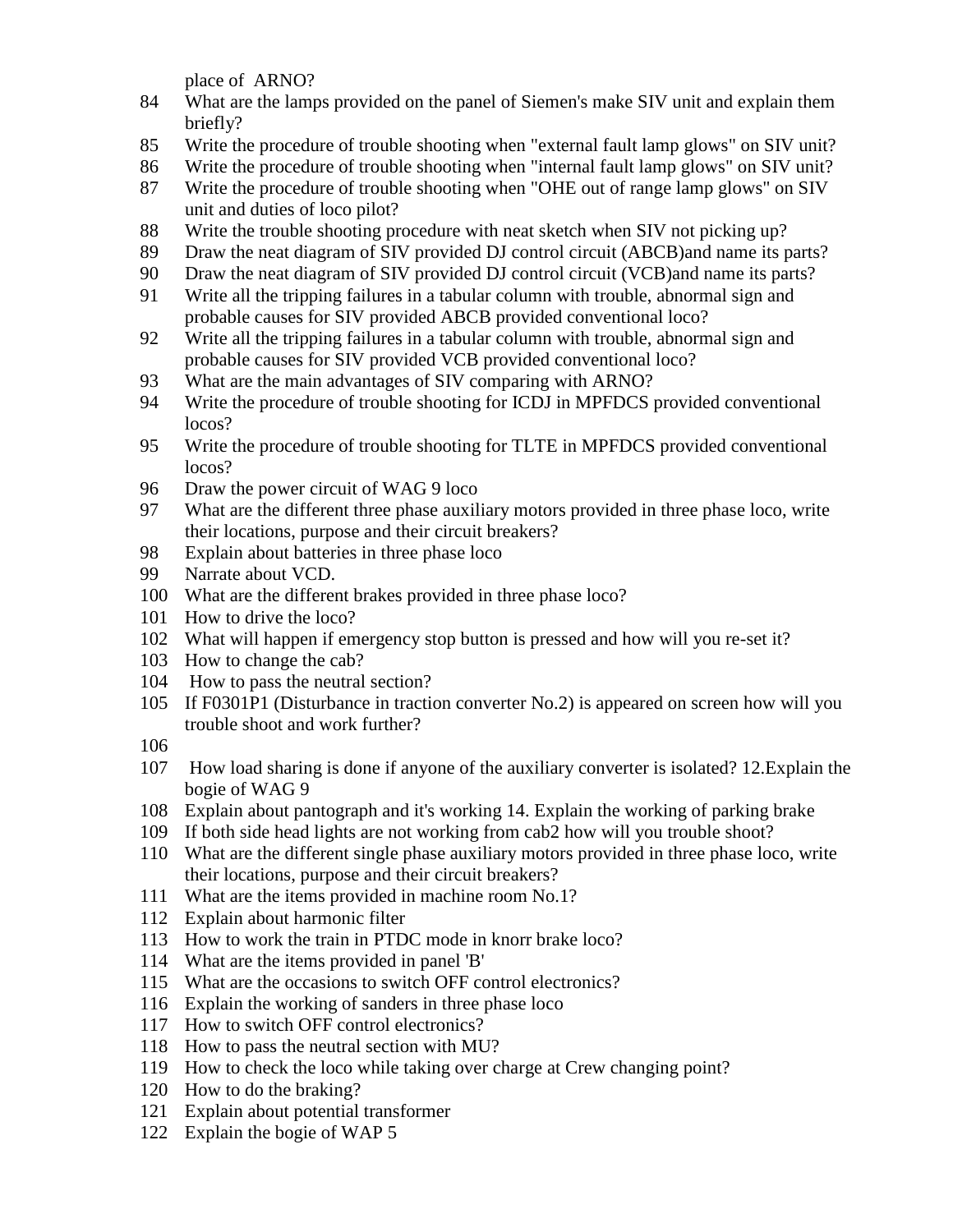- What do you mean by service penalty brakes and how will you reset it?
- Where auxiliary manifold is located and what are the items provided in this?
- What are the advantages of three phase loco?
- Draw the power circuit of modified WAP 7 loco
- If train is parted what will happen in the loco and how to work further?
- What are the items provided in panel 'A'
- Explain about cooling concept in three phase loco
- What are the working items in non-working cab?
- How to re set ASS make MCS?
- 132 How transformer is protected from temperature?
- What happens if alarm chain is pulled and what will you do?
- Explain about fire protection in the locomotive 41. How to energise the loco?
- Explain about self hold mode
- How to perform shunting with three phase loco? 44. Explain about memotel.
- How loco is protected from less or no voltage?
- If F0801P1 (Disturbance in auxiliary converter No.3) is appeared on screen how will you trouble shoot and work further?
- How to make engine on train with three phase loco?
- How to check the DDS?
- If LSCE is glowing on run what you will do?
- What is the maximum braking and tractive effort values of various three phase locos?
- Explain the bogie of WAP 7
- How to check the loco brake power?
- What are the items provided in machine room No.2?
- Explain the working of direct brake
- If F0701P1 (Disturbance in auxiliary converter No.2) is appeared on screen how will you trouble shoot and work further?
- If throttle is not working how to work the train?
- How to re-set MG make MCS?
- Where air brake manifold is located and what are the items provided in this?
- How to work as banker?
- What are the items provided in panel 'C' ,
- If both side head lights are not working from cab 1 how will you trouble shoot?
- Explain the bogie of WAP 5
- How proportional brakes will work in three phase loco?
- If F0601P1 (Disturbance in auxiliary converter No.1) is appeared on screen how will you trouble shoot and work further?
- Explain about constant speed control feature in the loco
- Draw the power circuit of WAP 5 loco
- What are the sub systems are provided in the loco?
- What are the differences between priority 1 and priority 2 messages?
- If F0201P1 (Disturbance in traction converter No.1 is appeared on screen how will you trouble shoot and work further?
- What is trailing mode and how to work in this mode?
- What are the items provided in panel 'D'
- How to move the loco as dead?
- What are the items in pneumatic panel?
- Explain about mode switch of knorr brake loco
- What are the oil points available for three phase loco?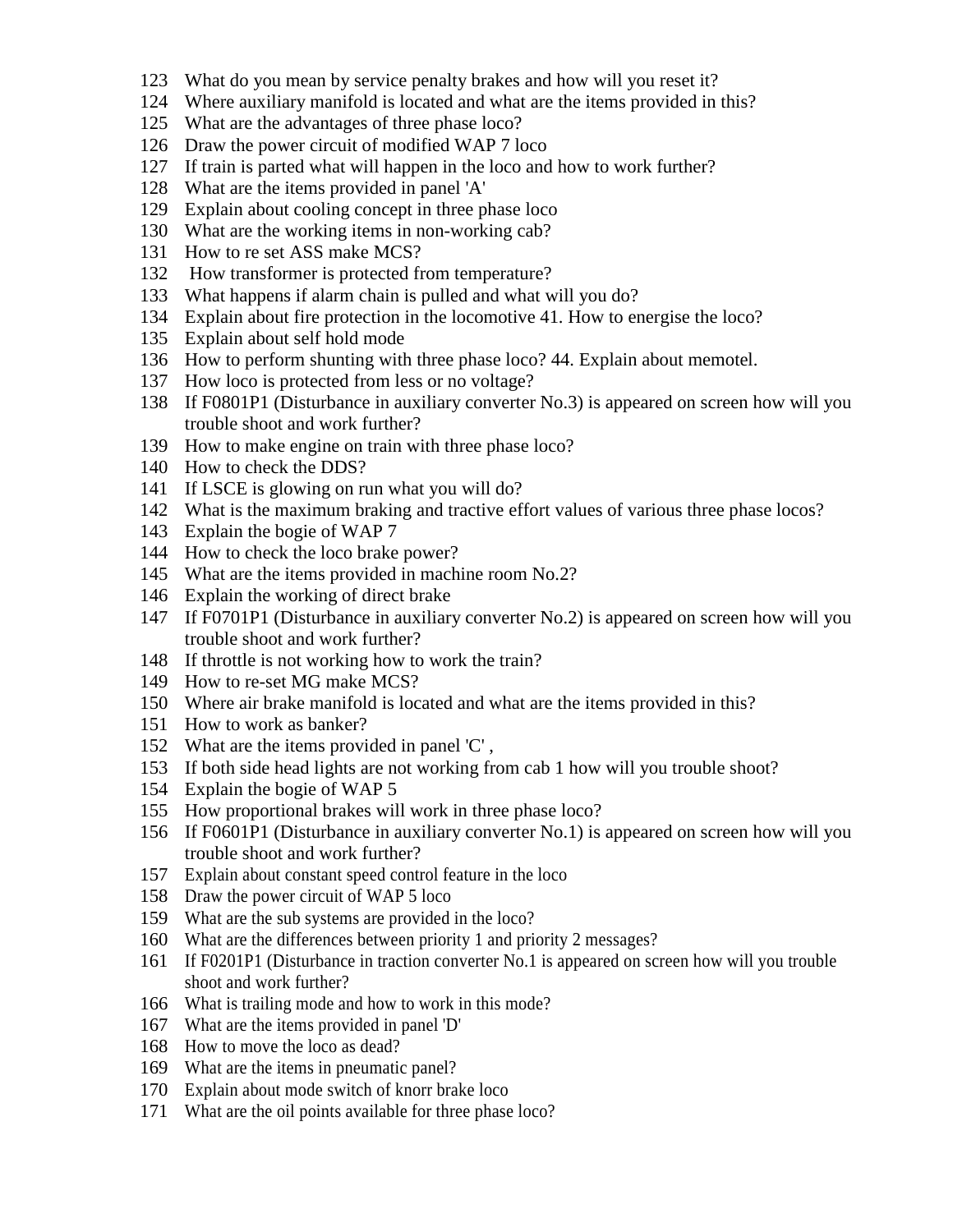**Sub: Technical Objective** 

- 1. Setting of QLM relay in WAG7 loco is……… amps against a power circuit current  $of \dots$
- 2. CT ratio of RSILM in WAG5 loco is….
- 3. One end of QOA relay is connected to…… and the other end to….
- 4. Power rating of WAG7 main transformer is ….. and for WAG5 is …..
- 5. DJ will close, when QPDJ pressure is at ….. Kg/cm2 and will trip when it comes to …. Kg. /cm2.
- 6. Which relay ensures that DJ is closed only on no load?
- 7. The wheel diameter on new …. Mm and permitted up to …… mm
- 8. Permissible root wear is ….. mm and the flange wear is ….. mm.
- 9. Setting of QD relay in WAG7 loco is … A
- 10. Notch by notch progression is ensured by .... Relay
- 11. SMGR control circuit is protected from earth fault by ….. control fuse and the fuse rating is …..
- 12. ………. Schedule is carried out on electric locomotive at the nominated workshops.
- 13. Type of motor used in WAG9 locos for traction purpose………
- 14. Rating of each battery in locomotive is ... and the total voltage is .... V
- 15. LSDJ flickering is the symptom of ……
- 16. Q-30 relay is termed as…. and it will cause tripping of DJ through ……………
- 17. Continuous current rating of TAO659 TM is ……………amps and 10 min. rating is ………………
- 18. Continuous current rating of Hitachi TM is ……………amps and 10 min. rating is ……………
- 19. Conjunction brakes on locos gets applied through …………… valve
- 20. Brake application through A-9, BC pressure goes up to ……………kg/cm2 in ……………seconds.
- 21. Permissible piston stroke on BC cylinders during brake application is ……………
- 22. Type of cut out cock used in bogie brake isolation is ……………
- 23. Q20 is termed as……………relay and its setting is ……………V
- 24. Auto regression will take place when DJ is tripped on notches, through ……………relay
- 25. QCVAR connected across…………… & …………… terminals.
- 26. Relay QCVAR picks up at ……………Volts to open ……………contractor
- 27. Setting of P2 pressure switch in AFL circuit is ……………& …………… kg/cm2
- 28. During progression & regression …………… will close on all ½ notches and …………… will come into circuit.
- 29. Sequential closing of CGRs achieved through ……………arrangement.
- 30. Tap changer taps are making  $\&$  braking on no load is ensured by ..............
- 31. Transition time of GR contracts from one tap to another tap is ……………
- 32. If GR stuck up in  $\frac{1}{2}$  notch due to any reason for more than  $\dots$  sec. then ……………
- 33. Expand the abbreviation ESMON…..……………
- 34. Medha make ESMON module will have a short term memory of ……………hours and a long term memory of ……………
- 35. AAL make ESMON module is termed as …………… and its short term memory is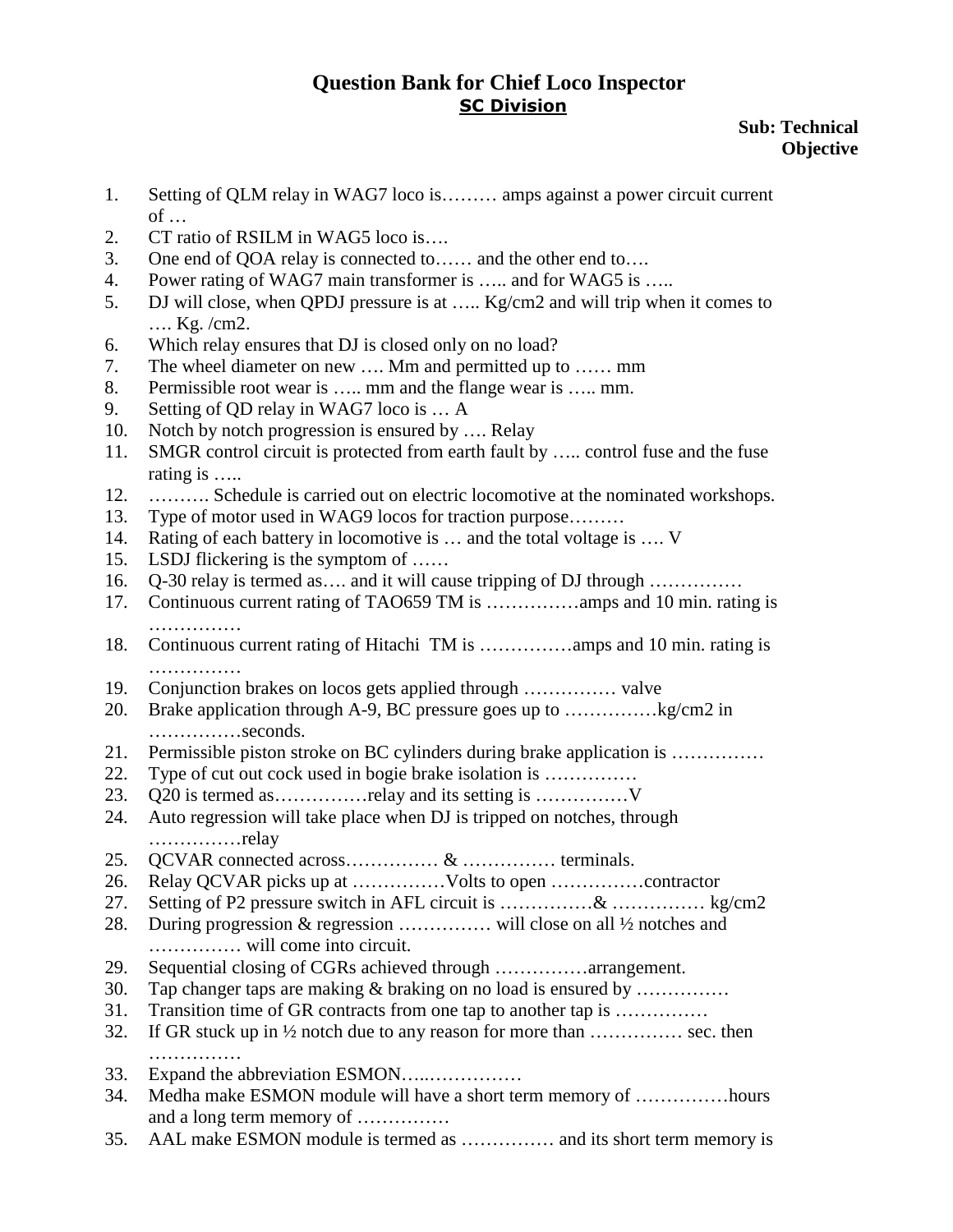……………

- 36. SEC is the emergency consumed by a locomotive for ……………GT.KM
- 37. Use of Rheostatic braking will minimize …………… on brake gear.
- 38. Change over of working etween braking traction takes place by ……………
- 39. On load operation of reversors & CTFs are avoided by …………… relay
- 40. Relay QE monitors the ……………current and QF relay monitors the ……………current.
- 41. If CCLS fused…………… lamps will not glow and …………… valves will not energise.
- 42. To avoid wheel slipping at the time of starting on heavy loaded trains ……………switch is put on to energise ……………relay
- 43. Locos fitted with static inverters if external fault indication display on SI unit, then check for ……………equipments other than auxiliaries.
- 44. Time to build up ……………kg/cm2 by MCP in normal working condition is ……………minutes.
- 45. Time delay in closing contractors C107, C105 & C106 is ................sec.
- 46. C108 Contactor controls --------- Motor
- 47. Buffer height limits---------
- 48. Rail guard height is -----
- 49. In twin Beam headlight the rating of bulb is \_\_\_\_\_\_\_\_\_\_\_\_\_\_\_\_\_\_\_\_\_\_\_\_\_\_\_\_\_\_\_
- 50. In a twin beam Head light, what is the voltage of bulb in "dimmer" Operation.
- 51. What is the advantage of twin beam headlight system
- 52. What is class of Insulation specified for 180 degree temperature:
- 53. At the time of wheel slip, the object of sanders is to
- 54. Specific gravity of electrolyte is measured using:
- 55. DC series motor is used for traction purpose because
- 56. Horse power of a TAO 659 traction motor is
- 57. Battery negative is connected to loco body through
- 58. The speed control method used in AC locomotive
- 59. KVA rating of TFP used in WAG7 & WAP4 locos is
- 60. Hitachi Traction motor is a \_ pole \_\_\_\_ motor
- 61. What type of bearing is used in WAG7 loco axle box?
- 62. The time interval between IA and IB schedule of WAG5 loco is\_\_\_\_\_\_\_days
- 63. The lubricant used in suspension bearing of a TAO motor is……….
- 64. Gear ratio of WAG7 loco is
- 65. Max.starting torque offered by WAG7 loco is
- 66. Purpose of inter pole in the traction motor.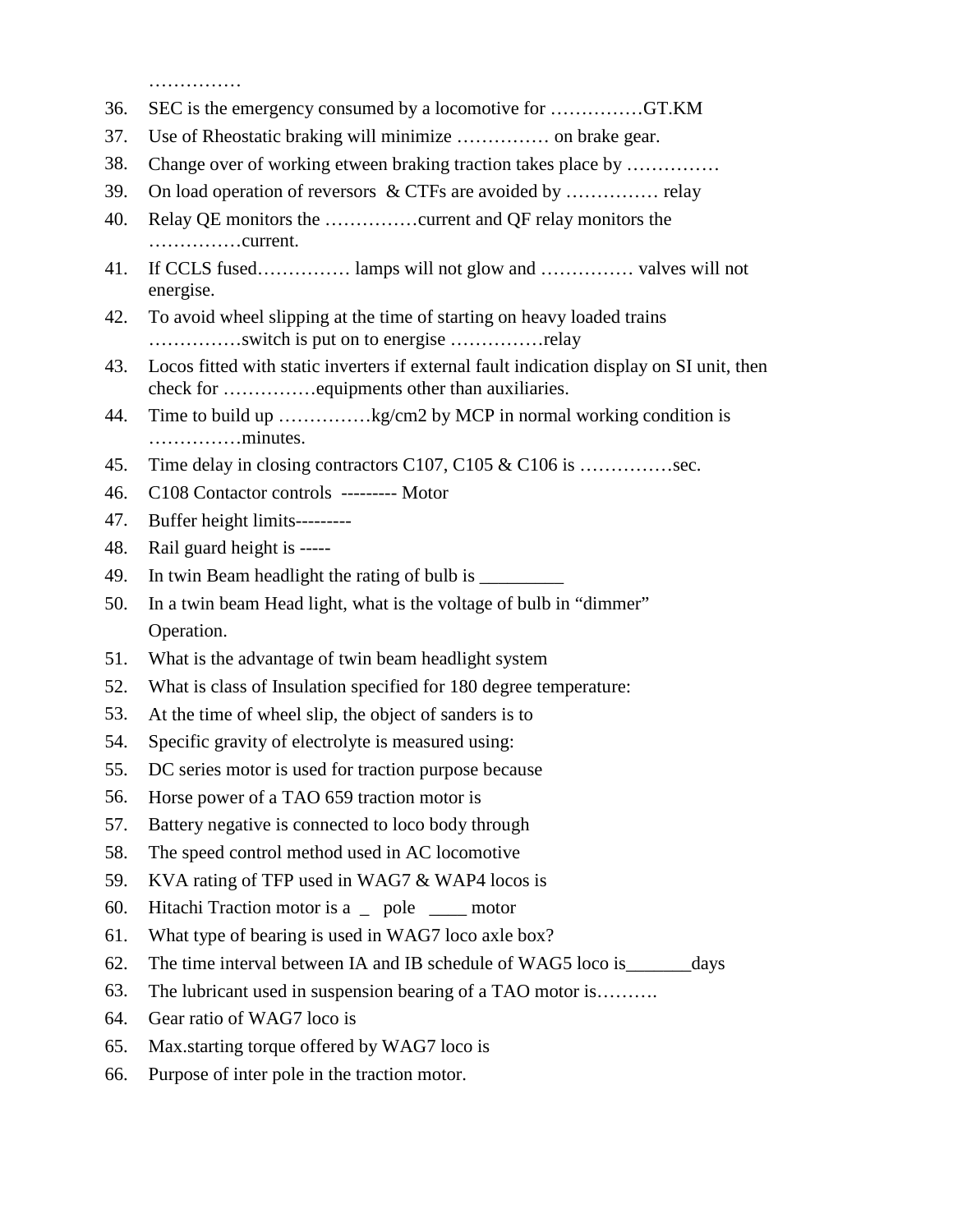- 67. The rating of ATFEX is \_\_\_\_\_\_\_\_\_\_\_\_\_\_\_\_\_\_\_\_\_ KVA. 68. RHOBA resistance is \_\_\_\_\_\_\_\_ ohms 69. In WAG5A loco the FP leak hole drop is allowed up to **with the VAGSA** loco the FP leak hole drop is allowed up to 70. In WAG5A loco the standard setting of QPDJ cut in/cut out \_\_\_\_\_\_\_\_\_\_ 71. In WAP4 loco the standard setting of RGEB 2 cut in/cut out  $\equiv$ 72. In WAP4 loco the Duplex check valve is set at \_\_\_\_\_\_\_\_\_\_\_\_\_\_\_\_\_\_\_\_\_\_\_\_\_\_\_\_\_\_\_ 73. Pinion and bull gear ratio of a WAG 7 loco is \_\_\_\_\_\_\_\_\_\_\_\_\_\_\_\_\_\_\_\_\_\_\_\_\_\_\_\_\_\_ 74. Capacity of battery provided in electric loco is\_\_\_\_\_\_\_\_\_\_\_\_\_\_\_amph 75. Bibby Coupling is provided to couple 76. The class of insulation used in Hitachi Traction Motor is \_\_\_\_\_\_\_\_\_\_ 77. The setting value of QD relays \_\_\_\_ DC amps pick up \_\_\_ DC amps drop out 78. The ratio of RSILM in WAG7 is \_\_\_\_\_\_\_\_\_\_\_\_\_ 79. The ratio of TFILM in WAG7 is 80. What is the Gear ratio of a wheel set in WAP4 81. What is the diameter of an Axle \_\_\_\_\_\_\_\_\_? 82. What is the height of the buffer \_\_\_\_\_\_\_\_\_? 83. What is the height of the rail guard\_\_\_\_\_\_\_\_\_? 84. Periodicity of AOH schedule for freight locos\_\_\_\_\_\_\_\_\_\_\_\_\_\_\_\_\_\_\_\_\_\_\_\_\_\_\_\_\_\_\_\_ 85. Periodicity of IOH schedule for freight locos\_\_\_\_\_\_\_ 86. Periodicity of POH schedule for freight locos\_\_\_\_\_\_ 87. Periodicity of IC schedule for freight locos\_\_ 88. Periodicity of IB schedule for freight locos\_\_\_\_\_ 89. Periodicity of POH schedule for coaching locos\_\_ 90. Periodicity of IOH schedule for coaching locos 91. Periodicity of AOH schedule for coaching locos 92. Periodicity of IC schedule for coaching locos\_\_\_\_\_\_\_\_\_\_\_\_\_\_\_\_\_\_\_\_\_\_\_\_\_\_\_\_\_\_\_ 93. Periodicity of IB schedule for coaching locos\_\_\_\_\_\_\_\_\_\_\_ 94. Transformer breather used for 95. The HP of MVSL is 96. The maximum rpm of a Hitachi Traction Motor is 97. The position of CGR contactors in between notches are ------,-------- and --------- respectively 98. Main transformer is having \_\_\_\_\_number of taps totally. 99. Flickering of LSDJ is called \_\_\_\_\_\_\_\_\_\_\_ tripping failure. 100. In WAG-5, If MVSL-1 is burnt work the train by \_\_\_\_\_\_ 101. If C-118 is closing, but DJ not closing then keep\_\_\_&\_\_\_\_and try 102. Poly glass material projecting from vent mesh of TM is called as \_\_\_\_\_ 103. Time required to travel for GR from 0-32 notches is \_\_\_\_\_ 104. When there is Operation 'O' trouble, clear the section by placing \_\_\_\_\_\_
- 105. MPS can be operated from \_\_\_\_\_\_ notch for field weakening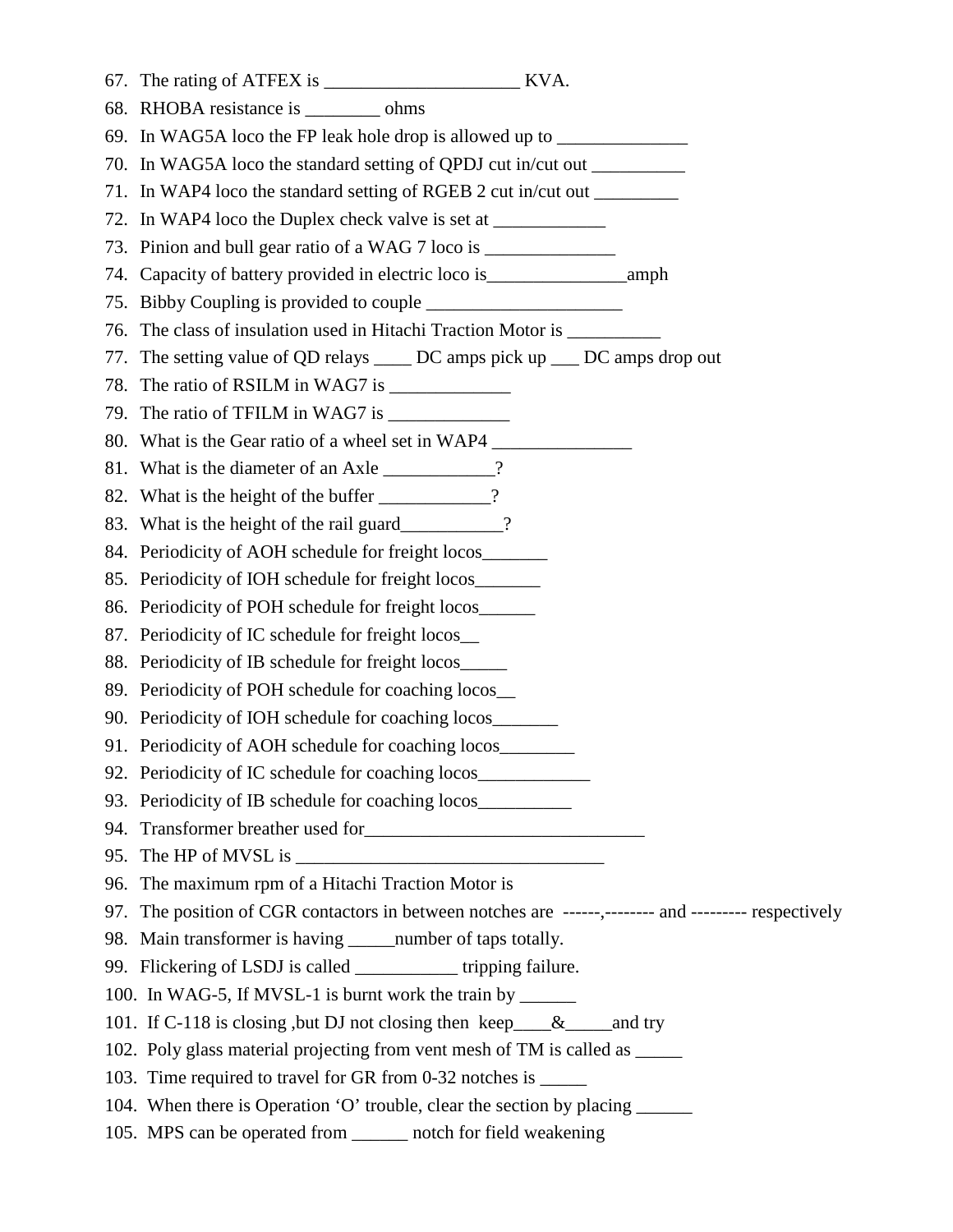#### 106. Q46 energises when \_\_\_\_\_

- 107. Feed pipe is painted with \_\_\_\_\_ colour.
- 108. Purpose of RPS is \_\_\_\_\_\_
- 109. Whenever QCVAR becomes defective, starting phase to ARNO to be cut off by de-energizing \_\_\_\_\_\_\_
- 110. If C-105 is not closed, \_\_\_\_\_ failure will be experienced
- 111. After closing DJ, if C-118 coil not de-energised, it leads to \_\_\_\_\_
- 112. Permanent de-energisation of Q52 leads to \_\_\_\_\_\_\_ traction failure
- 113. When DJ is opened on notches auto regression takes place by \_\_\_\_\_ relay.
- 114. If MVMT-1 is defective, \_\_\_\_\_\_\_\_tripping failure will be experienced
- 115. If MVSI-1 is defective, \_\_\_\_\_\_\_ tripping failure will be experienced
- 116. Maximum RB Current rating for WAG-5 is \_\_\_\_\_\_\_\_ Amps
- 117. In WAG-5 loco, maximum MR pressure is \_\_\_\_\_\_ Kg/cm<sup>2</sup>
- 118. Melting of CCPT causes \_\_\_\_\_\_\_\_\_ tripping failure.
- 119. When ZPV on '3', contactor will isolate  $\&$  PV will isolate
- 120. Auto-regression on  $1<sup>st</sup>$  notch with LSP due to
- 121. Earth fault in SL 1 causes
- 122. Direct auxiliaries are provided to protect ARNO from\_\_\_\_\_\_\_
- 123. OHE of AC Traction is fed by \_\_\_\_\_\_\_
- 124. Volt meter is connected in to the circuit
- 125. Autotransformer is used to get \_\_\_\_\_\_ voltages in our locomotive.
- 126. Resistance is \_\_\_\_\_ proportional to cross sectional area of the conductor.
- 127. In electric traction loco, Traction motors are \_\_\_\_\_\_\_ type
- 128. Rate of flow of current per sec. in the circuit is called \_\_\_\_\_\_\_\_\_\_
- 129. Electrolyte used in cells of electric loco battery is \_\_\_\_\_\_\_\_
- 130. Intentional bonding is done through \_\_\_\_\_\_
- 131. In air flow indicator white needle called as \_\_\_\_\_\_\_\_ and red needle called as \_\_\_\_\_\_\_
- 132. DC Motor working principle
- 133. When Q44 is wedged, to be avoided
- 134. Earth fault in MVSL-1 causes tripping of DJ through\_\_\_\_\_ relay.
- 135. In modified panto circuit, when DJ locked mechanically, then Pantograph \_\_\_
- 136. Pantograph is mounted on mumber of base insulators
- 137. Single bottle vertical type VCB control circuit will have \_\_\_\_\_ number of branches
- 138. In VCB loco, if DJ trips just before releasing BLRDJ, conclude \_\_\_\_I/L is defective
- 139. For Twin pipe air brake system  $\_\_\_\&\_\_\$ air hoses to be coupled.
- 140. TFWA feeds \_\_\_\_\_\_\_ Volts of supply to ARNO
- 141. ET-1 and ET-2 are to protect against
- 142. ORSI will not allow more than Amps. in WAG-5 loco.
- 143. When Q20 is energised, \_\_\_\_\_ lamp will glow.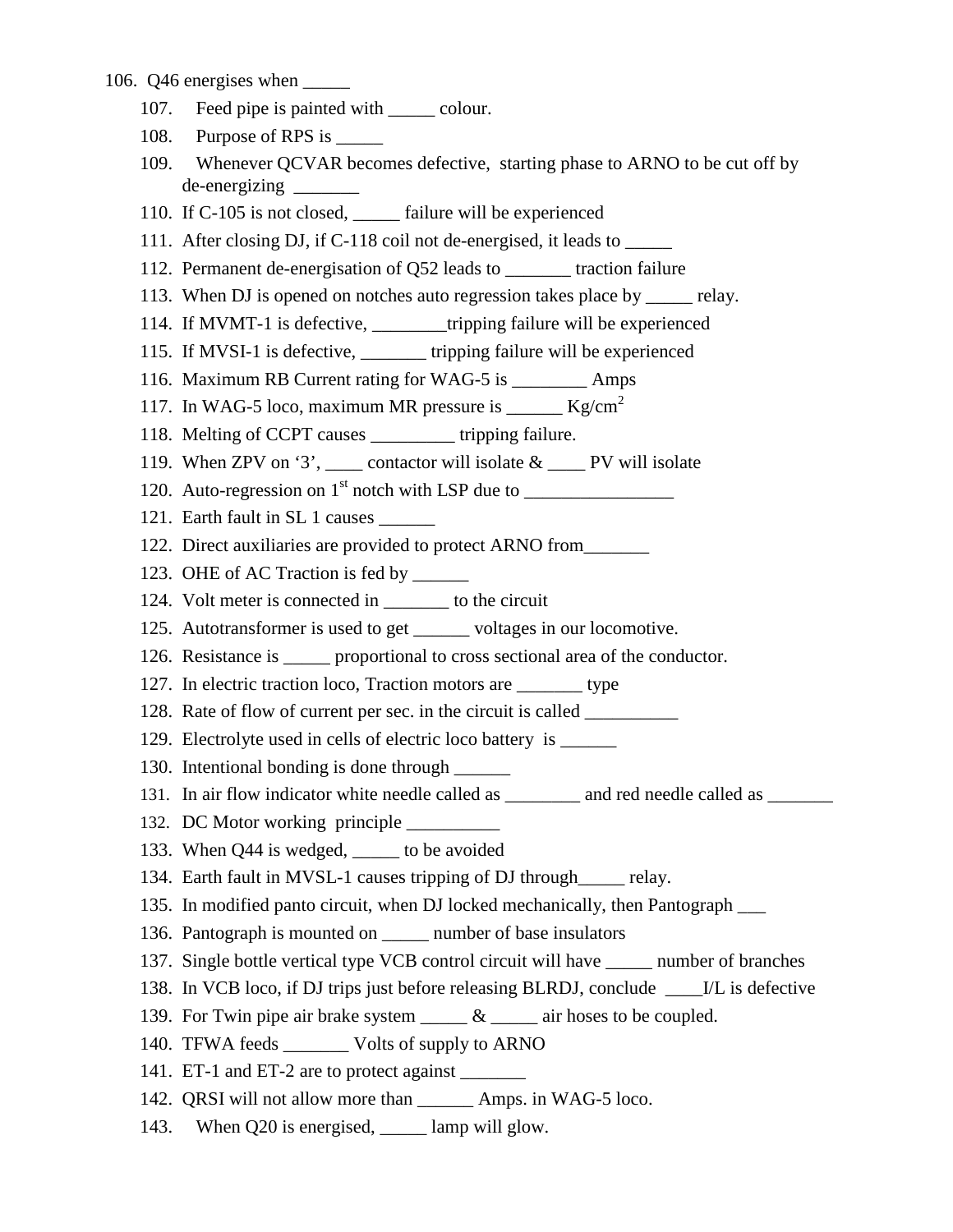- 144. In modified WAG-5 loco, U-1 is connected to \_\_\_\_\_\_ Traction Motor
- 145. QOP is provided in <u>\_\_\_\_\_</u> circuit
- 146. RF resistances are cooled by \_\_\_\_\_\_\_\_
- 147. To test the condition of a fuse, \_\_\_\_\_\_\_\_ is provided
- 148. LSB controlling relay is
- 149. If CHBA fails \_\_\_\_\_\_\_ lamp will glow
- 150. If Q51 energises, \_\_\_\_\_\_\_ takes place
- 151. When HCP is kept on '2' position, \_\_\_\_\_\_\_\_\_ coil gets energised.
- 152. QWC relay remains energised as long as  $\equiv$  is pressed when GR is on '0' or 1<sup>st</sup> notch then, automatically de nergises after 10th notch in WAG7 locomotive.
- 153. When PSA is pressed from Cab-1, VESA No. \_\_\_\_\_\_\_ & \_\_\_\_\_\_\_\_\_\_will energise.
- 154. While starting loaded train,  $\& \_\_\_\$  switches to be pressed to avoid QD action
- 155. Purpose of staggering arrangement of OHE contact wire is \_\_\_\_\_\_
- 156. In WAG7 loco, location of C2B relay valve is \_\_\_\_\_\_
- 157. If \_\_\_\_\_relay de-energies, loco brakes will not release by pressing PVEF.
- 158. Earth fault in Q119 coil causes \_\_\_\_\_\_\_
- 159. In WAP4 loco, to isolate TM 4 switch to be kept on position
- 160. In electrified section, when ATD is provided only at one end, it is known as \_\_\_\_type of **OHE**
- 161. In DC-DC converter, twin beam headlight provided with lamps/ bulbs
- 162. Current rating when MVRH is isolated is \_\_\_\_\_\_ Amps in WAG 5 locomotive.
- 163. Defective QCVAR causes \_\_\_\_\_\_ tripping failure.
- 164. In Static converter loco,3∅ E.M. contactor for MVRF is \_\_\_\_\_
- 165. If any un-loader valve is stuck up and discharging air, trouble can over come by \_\_\_\_\_\_
- 166. In WAG5, if duplex check valve is defective \_\_\_\_\_ will not work
- 167. If rear cab BL is not locked properly, it leads to \_\_\_\_\_
- 168. If QPH is defective, work the train by keeping \_\_\_\_\_ on \_\_\_\_\_position and duly follow necessary precautions
- 169. Earth fault in CHBA causes \_\_\_\_\_\_ relay to energise
- 170. In microprocessor loco, fault, if any, will be indicated through \_\_\_\_\_
- 171. During RB, earth fault in RF resistances cause \_\_\_ relay to energise in WAG 7 loco.
- 172. When A9 is applied to emergency, the pressure admitted to loco brake cylinder is
- 173. In WAG5, hand brake will apply brake blocks of \_\_\_\_ wheels
- 174. In Static converter loco, \_\_\_\_\_ should not be wedged under any circumstances
- 175. For quick recharging of BP pressure, \_\_\_\_\_\_\_\_ switch to be pressed
- 176. In Microprocessor loco, during ICDJ \_\_\_\_\_ fuses to be checked
- 177. Puncture of diode in RSI block causes \_\_\_\_\_\_\_\_\_ lamp to glow
- 178. Total number of roof bars including hand operated Roof Bars in WAP-4 loco is\_\_\_\_\_
- 179. RGR is connected between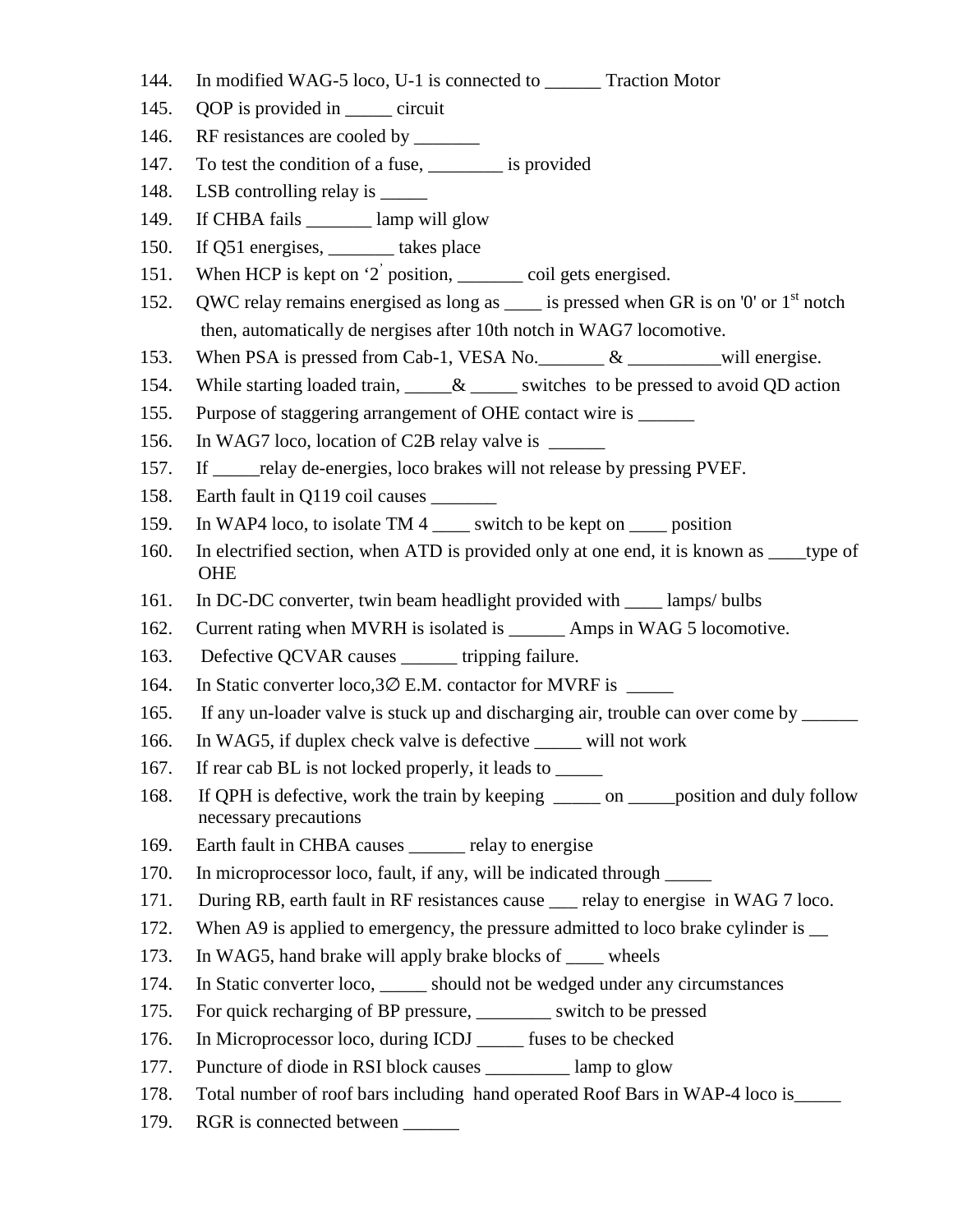- 180. Airflow measuring valve is connected between  $\&$
- 181. In Static converter loco, in VCB type DJ control circuit, C118 I/L is replaced with \_
- 182. 'NO TENSION' is experienced due to\_\_\_\_\_ defects on loco roof
- 183. If Q30 N/O I/L is defective \_\_\_\_\_\_ relay can be wedged to work the train further
- 184. If LSCHBA glows on run,  $\&$  to be checked.
- 185. Q44 is called as electric relay
- 186. If twin beam headlight is not working, \_\_\_\_\_ switch position to be changed
- 187. Notch by notch progression or regression is done by \_\_\_\_ relay
- 188. While wedging AC 3∅ contactor, ensure \_\_\_\_\_\_
- 189. Defective Q 50 causes \_\_\_\_\_ traction failure
- 190. If RSI –1 draws over current, DJ will trip through \_\_\_\_\_\_ relay
- 191. Setting of SS-1 is  $\_\_\_\$  kg/cm<sup>2</sup>
- 192. During blockage test, vacuum should not create more than \_\_\_\_ cm, in train pipe
- 193. In WAG5, to isolate TM1, \_\_\_\_\_ bit to be wedged
- 194. Pilot lamps does not glow, when \_\_\_\_\_\_ conk disconnected
- 195. Operation B part I trouble is caused due to <u>example the even though HVSL 1&2</u> and HPH kept on 3 position
- 196. Defective Q30 causes \_\_\_\_\_\_
- 197. When CCA melting repeatedly even with HOBA in OFF position \_\_\_\_\_
- 198. While operating MP to Traction side, from Braking side \_\_\_\_\_\_\_\_\_
- 199. C-118 closing in LT, but not closing in HT. Reason may be \_\_\_\_\_\_
- 200. Earth fault in QCVAR causes\_\_\_\_\_
- 201. If L3 opens on run, \_\_\_\_\_ will happen
- 202. In WAM 4P-6P loco, if HPH kept on '0', \_\_\_\_\_ Current rating to be followed
- 203. On dual brake loco, if CCLS is melting even HOBA in OFF, to avoid TLTE, \_\_\_
- 204. Traction motor starting current for WAG-7 Loco is
- 205. Precautions while working with Manual operation of GR \_\_\_\_\_\_
- 206. If LPAR glowing on run along with buzzer check \_\_\_\_\_\_\_\_\_\_\_
- 207. Short circuit in TFWR causes
- 208. When Head light is failed, speed of the train should not be more than \_\_\_\_\_\_\_\_Kmph
- 209. Earth fault in MVSI-1 causes
- 210. When MP moved from Braking to Traction, if TLTE experienced , check \_\_\_
- 211. Reason for Operation 'A' ending part  $-$  II is due to  $\_\_$
- 212. While closing DJ, earth fault in TFWA causes \_\_\_\_\_\_
- 213. QD-2 is connected between  $\_\_\_\&$  Traction Motors in WAP-4 loco
- 214. QD actions are \_\_\_\_\_
- 215. MR-3 pressure is admitted into brake pipe through \_\_\_\_ valve in WAG-5
- 216. Earth fault in C-118 coil causes\_\_\_\_\_\_\_\_\_\_
- 217. On VCB loco, defective C-118 N/O I/L causes \_\_\_\_\_\_\_\_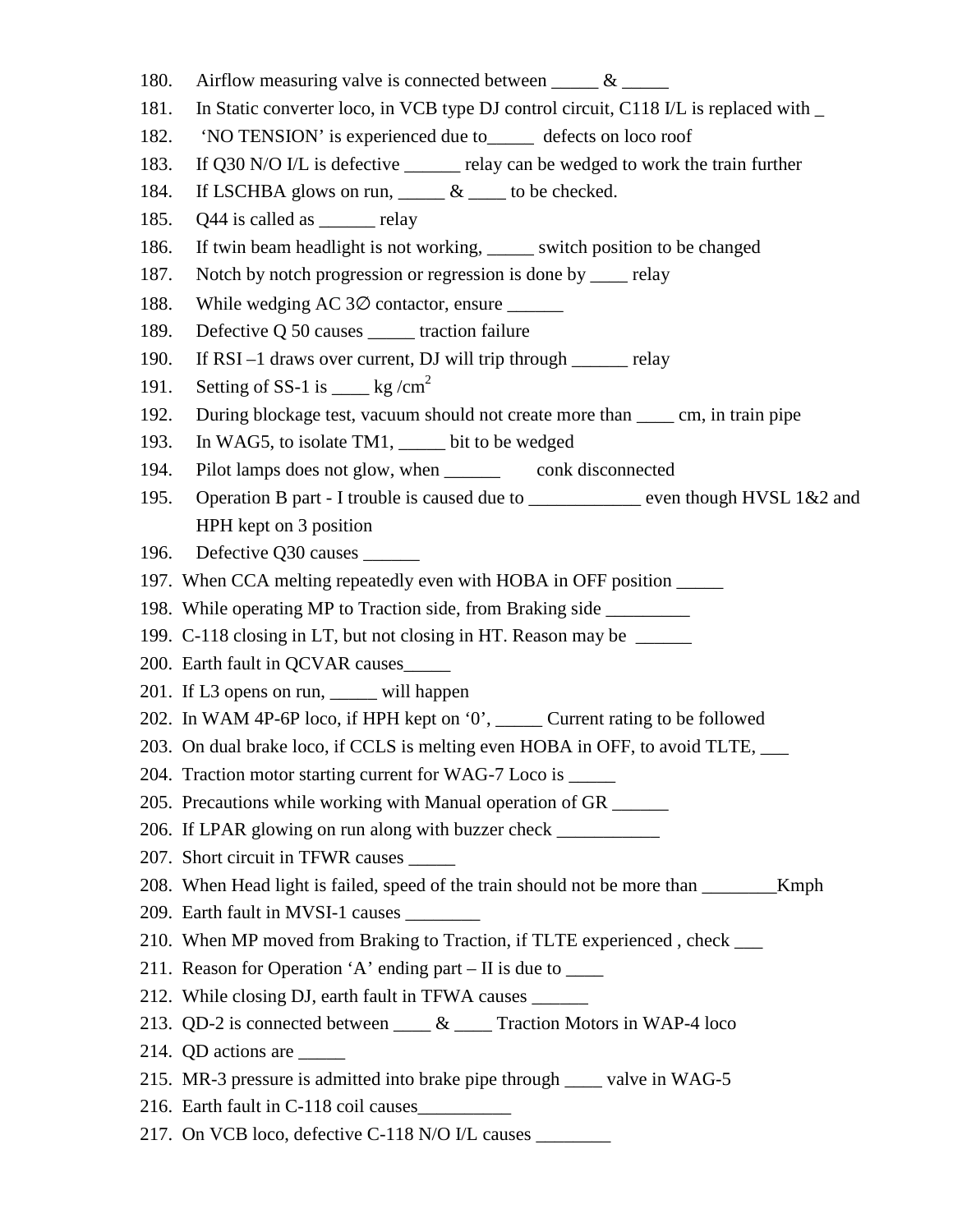218. While working MU, defect in the rear loco will be noticed by \_\_\_\_\_ 219. During MU operation, if CCPT melting repeatedly in leading Loco, \_\_\_\_\_ 220. Pantograph is not raising due to \_\_\_\_\_\_ 221. Location of Pantograph lowering spring is 222. When MPJ 2 is kept in forward direction, 223. If pantograph raising spring is broken and fallen on loco roof, it causes 224. While passing neutral section, ensure 225. While working MU, if leading Loco GR is defective, it causes 226. Normally, starting phase to ARNO cut off automatically by \_\_\_\_\_\_\_\_ 227. Cut in the TFWA winding causes \_\_\_\_\_\_\_\_\_ 228. The electrical braking is effected by\_\_\_\_\_ contactors 229. The total No. of auxiliary motors on WAG-5 dual brake loco are 230. If Dropper is found hanging, the immediate duty is \_\_\_\_\_\_ 231. RSI-2 block supplies current to \_\_\_\_\_\_ in WAP-4 loco 232. On opening BLVMT blowers will are not stopping due to \_\_\_\_\_\_\_ 233. ICDJ trouble will be experienced due to \_\_\_\_\_\_\_\_ fuses melting 234. If 'C' conk is slack will not work. 235. Proportional working can be isolated by closing COC 236. Speed of the train while driving from rear cab by Driver is \_\_\_\_\_\_ 237. Purpose of VA-1 release valve in WAG-5 loco is \_\_\_\_\_\_ 238. If auto regression of GR experiences  $\&$  exhausters stops working, check 239. Appropriate air pressure in the system is maintained by \_\_\_\_ 240. HS-4 pressure should be always between \_\_\_\_\_ 241. Earth fault in MVRF during RB causes energising of \_\_\_\_ in WAG 7 locomotive 242. A34 terminal cut causes \_\_\_\_\_ traction failure. 243. Loco earthing switch is \_\_\_\_\_\_ 244. Ignoring of banding failure takes place in Traction Motor may leads to \_\_\_\_\_ 245. Slipped pinion causes \_\_\_\_ 246. When locked axle takes place in mid section \_\_\_\_\_ 247. In WAG 5, if HMCS-1 is placed on  $3'$  position,  $\frac{1}{2}$ 248. Purpose of A-1 Differential valve is\_\_\_\_\_ 249. On run heavy flashes are noticed from Panto\_\_\_\_\_ 250. Breaking of roof insulator or base insulator leads to \_\_\_\_\_ 251. When there is Earth fault in VEPT-1 coil \_\_\_\_\_ 252. Procedure of isolating RSI 2 in WAG5 loco is \_\_\_\_\_\_ 253. In WAG 7 loco, QD 2 is connected between \_\_\_ & \_\_\_ Traction motors 254. WAP4 Loco will have \_\_\_\_\_ type of bogie 255. In WAG 7 loco if RSI2 exceeds an over current of 256. If only 6 Shunting contactors are provided in WAG-5, they are meant for \_\_\_\_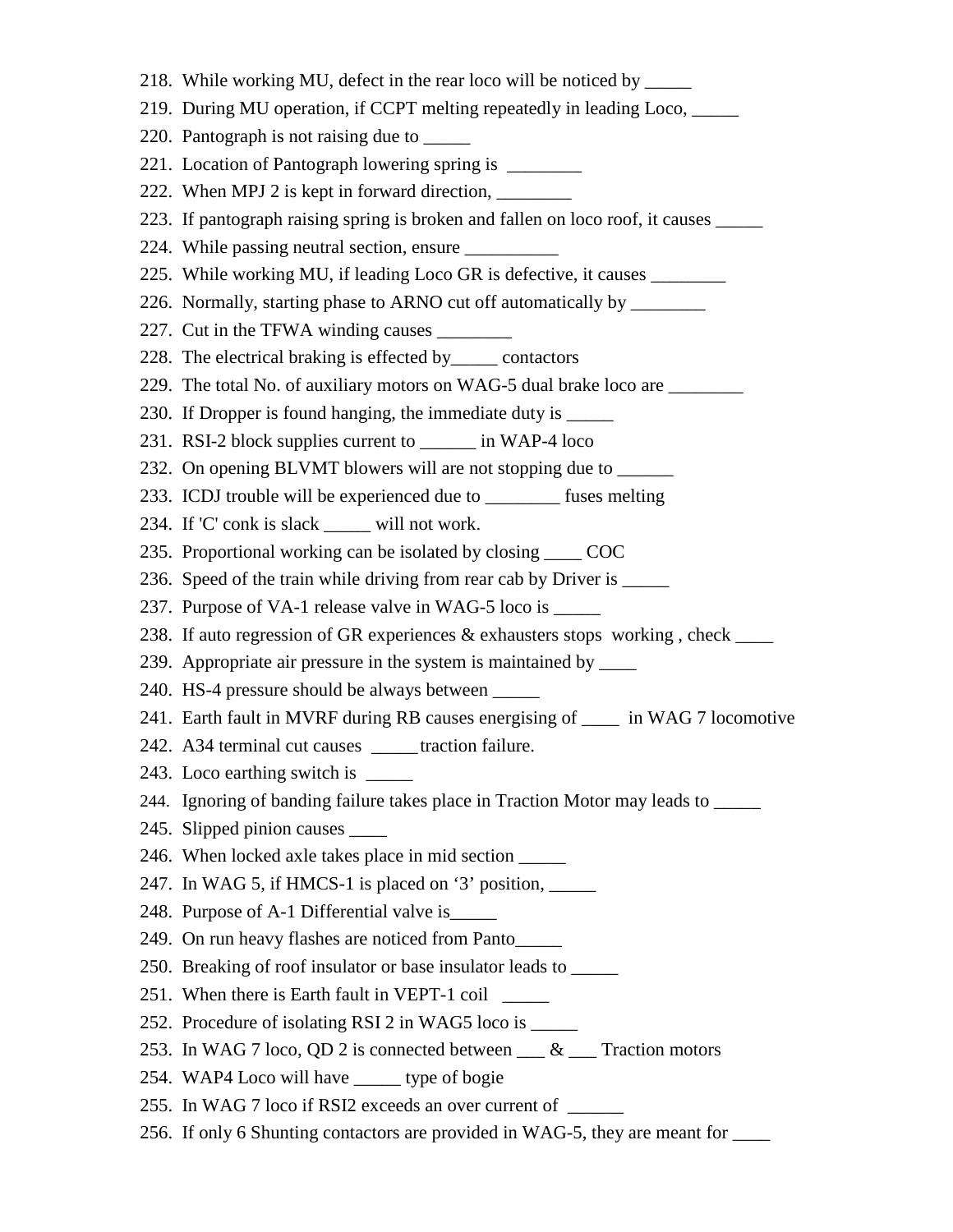- 257. LSB glows and extinguishes when MP is placed on 'P' due to
- 258. RF resistances are provided \_\_\_\_\_
- 259. Location of ATFEX in WAG-5 is \_\_\_\_\_\_
- 260. On releasing SA9, pressure in the brake Cylinders will escape through \_
- 261. On notches DJ tripped. After closing DJ, if TLTE is experienced, \_\_\_
- 262. The purpose of QTD101 relay is \_\_\_\_\_in static converter locomotive
- 263. Additional fuse provided in loco is \_\_\_\_\_
- 264. Setting of QLM in WAG 5 loco is \_\_\_\_\_ Amps.
- 265. Total number of DC motors on WAG5 loco are \_\_\_\_\_
- 266. RSI-2 block supplies Current to \_\_\_\_\_ in WAP4 loco
- 267. In WAG7 loco maximum number of traction motors can be Isolated at one time is \_\_\_\_\_
- 268. Minimum pressure required for energising of any electro valve in loco is  $\leq$  kg/cm<sup>2</sup>
- 269. Working pressure of SMGR \_\_\_\_ kg/cm²
- 270. GR Full notch Protection relay is \_\_\_\_\_
- 271. MCB TFS is related for the function of \_\_\_\_\_\_
- 272. Normal Height of contact wire from Rail level is \_\_\_\_\_
- 273. Minimum amount of Vacuum to be created with 8 mm leak hole test plate With in 30 seconds is \_\_\_\_\_ Cm.
- 274. Message conveyed through Emergency Telephone is to \_\_\_\_\_\_
- 275. On run if CCBA fuse melts,
- 276. Length of Section Insulator type Neutral Section is Meters
- 277. When GR on  $21<sup>st</sup>$  notch, if MP is brought to '0' \_\_\_\_\_
- 278. QCVAR is provided for the protection of \_\_\_\_\_\_\_\_
- 279. In dead loco, to avoid wheel skidding \_\_\_\_\_\_ to be isolated
- 280. Position of A8 COC, while working with cab2 leading is \_\_\_\_
- 281. If time taken to pass One km is 80 seconds, the speed of the train is\_\_\_\_ Kmph.
- 282. Standard span length between two Traction masts on straight line \_\_\_\_\_ Meters
- 283. QLM is available in \_\_\_\_\_ circuit
- 284. To over come A-ending Part-II, wires to be looped and follow necessary precautions.
- 285. DCP type fire extinguisher can used for
- 286. If C-118 is closing in LT but not closing in HT, \_\_\_\_\_ wires to be looped and follow the precautions as like Q44 wedging.
- 287. Fire extinguisher used on Electric traction loco is \_\_\_\_\_
- 288. Earth faults in SL-2 causes tripping of DJ through \_\_\_\_\_
- 289. Lower pantograph caution order will be given during\_\_\_\_\_\_\_\_
- 290. When 'B' conk is defective\_\_\_\_\_\_
- 291. In ABCB loco, \_\_\_\_\_ coil is used for closing the DJ
- 292. While working with 'A' ending trouble loco, \_\_\_\_ relay should not be wedged
- 293. WAP-4 loco will have \_\_\_\_\_ number of Main reservoirs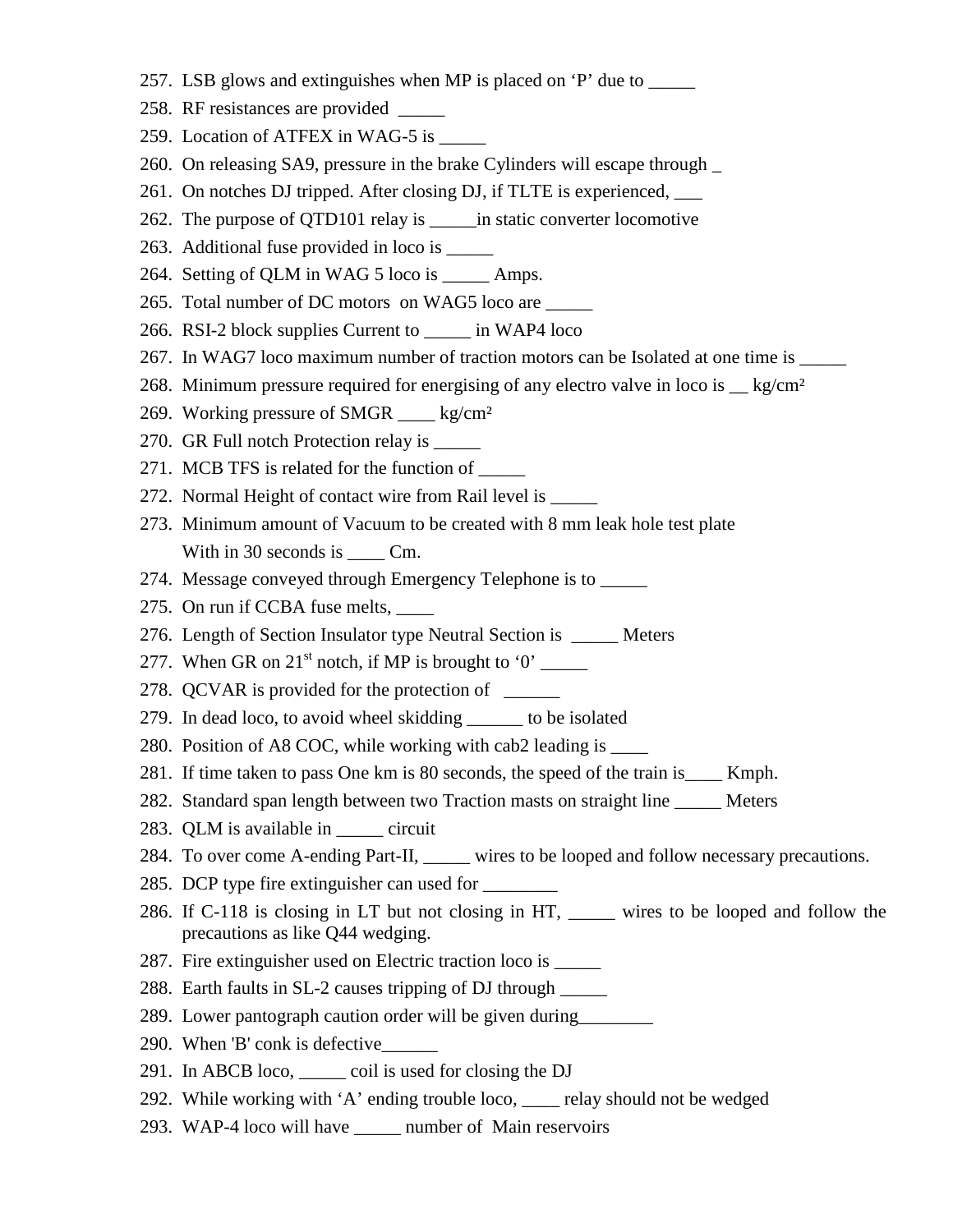- 294. R-1 COC location in WAP-4 loco is
- 295. To isolate TM No. 6, \_\_\_\_\_negative bit to be packed in WAP 4 loco (with out RB)
- 296. Total number of brake cylinders provided in WAP-4 loco is \_\_\_\_
- 297. Type of bogie provided in WAM-4 loco is \_\_\_\_\_
- 298. Horsepower of WAP-4 loco is
- 299. In WAG7 loco, VEULs energisation and time lag of last CP is maintained by \_\_\_\_\_
- 300. Improper working of ARNO will be known by \_\_\_\_\_\_ tripping failure
- 301. If C105 not closed, try by changing \_\_\_\_ switch to '3' position
- 302. To avoid wheel skidding, \_\_\_\_ to be pressed, while applying A9
- 303. To create, maintain & destroy the vacuum in dual brake loco, \_\_\_\_\_valve is used
- 304. If L1 or L6 not closed, \_\_\_\_ traction failure will be experienced
- 305. If train is expected to stop for \_\_\_ minutes or more, blowers to be switched OFF, to conserve energy
- 306. Earth fault in auxiliary control circuits causes, melting of \_\_\_\_\_ fuse
- 307. If Banding failure is experienced, clear the section with \_\_\_\_ KMPH of speed
- 308. Before conducting LT test, ensure \_\_\_\_\_
- 309. Modified locos will have relay, in place of C118 chronometric I/L
- 310. To avoid QD action in microprocessor loco, \_\_\_\_ switch to be pressed
- 311. If SL2 had earth fault, DJ will trip through \_\_\_\_ relay
- 312. Modified Pantograph pan will have, \_\_\_\_\_ in place of wearing strips
- 313. If pilot lamps are not working,  $\frac{1}{x}$   $\frac{1}{x}$  fuses to be checked
- 314. If C145 coil is having earth fault \_\_\_\_\_ fuse will melt.
- 315. Modified RGCP setting is  $Kg/cm^2$
- 316. Defective Air Dryer leads to \_\_\_\_\_\_
- 317. Unless GR is in  $\qquad$  notch, DJ cannot be closed
- 318. In WAG 5 loco, If all line contactors are not closed, check \_\_\_\_\_COC
- 319. If C107 contactor not closed, \_\_\_\_\_\_ tripping failure will be experienced
- 320. For wedging Q44, \_\_\_\_ permission is required
- 321. While working MU, glowing of LS group lamp in leading loco indicates \_\_\_\_
- 322. If, BLRDJ is defective, close the DJ by pressing\_\_\_\_\_\_
- 323. QD1 energises at \_\_\_\_\_\_ amps in modified locos.
- 324. If any foreign body is hanging from OHE, the immediate duty of driver is \_\_\_\_\_
- 325. To isolate TM4 in WAP4 loco(RB provided)\_\_\_\_\_ negative bit to be packed
- 326. Horse power of WAG-7 is HP.
- 327. Earth fault in MVMT1 causes tripping of DJ through \_\_\_\_ relay
- 328. To check AFL, \_\_\_\_\_ switch to be pressed
- 329. While working EEC operation, ZSMS to be kept in \_\_\_\_\_ position in WAG5 loco.
- 330. In WAM4P loco, \_\_\_\_ No. of motors will start along with ARNO
- 331. Location of R1 COC in WAG7 loco is \_\_\_\_\_\_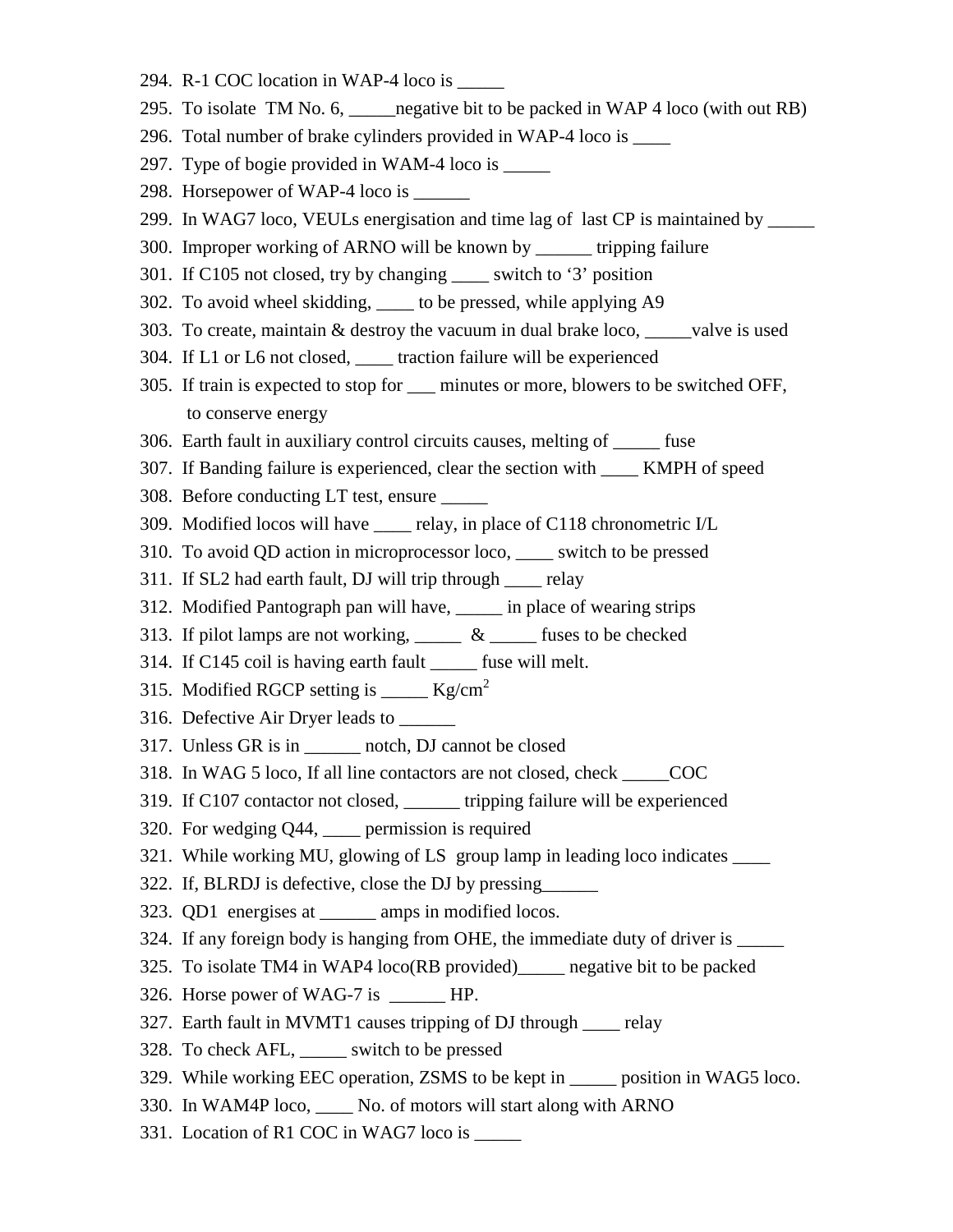332. WAG7 loco is having \_\_\_\_\_ type of bogie

- 333. If Pacco switch is in pressed condition, \_\_\_\_\_ trouble will be experienced
- 334. Earth fault in C107 coil causes \_\_\_\_\_\_ tripping failure
- 335. Earth fault in S41causes tripping of DJ through \_\_\_\_\_
- 336. In WAM4P- 6P loco, to isolate TM 4, \_\_\_\_ bit to be packed
- 337. Nomenclature of MU2B is \_\_\_\_\_
- 338. Location of A8 COC in WAG7 loco is in modified locos.
- 339. In 58 BOXN+BV load, if 6 DVs are defective, the effective brake power is\_\_\_\_\_\_
- 340. Minimum Brake pipe pressure should be  $Kg/cm^2$  in locomotive and  $\frac{1}{\sqrt{2}}$  Kg/cm<sup>2</sup> in brake van of a train having 58 vehicles
- 341. Minimum vacuum level should be \_\_\_ Cm in locomotive and \_\_\_ Cm in BV in goods train.
- 342. To work an air brake train with 59 vehicles, No. of CPs to be kept in service
- 343. Minimum FP pressure should be  $Kg/cm^2$  in locomotive and  $Kg/cm^2$  in SLR of a 10 vehicles coaching train
- 344. In EP C-118 provided locos \_\_\_\_ relay is provided in auxiliary control circuits.
- 345. Q20 actions are \_\_\_\_\_\_
- 346. P1 is provided on \_\_\_\_\_\_ pipe line
- 347. If time taken 40 seconds to pass one KM, the speed is \_\_\_\_\_KMPH.
- 348. In MU, lamp glows in healthy loco and lamp glows in defective loco
- 349. Starting Current ratings for 10 minutes in WAP4 loco is \_\_\_\_\_
- 350. On modified locos, TM meters connections in cab1are\_\_\_\_ & in cab2are\_\_\_\_
- 351. Earth fault in ARNO capacitor bank causes tripping of DJ through relay.
- 352. In modified locos, ARNO is replaced with\_\_\_\_\_\_
- 353. In WAP4 loco, to isolate TM No.5 on negative side, \_\_\_\_\_bit to be wedged.
- 354. In MU, \_\_\_valve makes the rear loco also to create vacuum during recreation
- 355. By pressing SW1 or SW2, \_\_\_\_\_ relay will energise
- 356. If negative bonding is existing, LECC glows\_\_\_ with HOBA in "OFF"
- 357. When Driver is driving from rear cab  $&$  Asst. Driver is leading cab, the speed is
- 358. On modified WAP4 loco, RF resistances are cooled by \_\_\_\_
- 359. When ZPV on '4' position \_\_\_\_\_ Contactor will open
- 360. The length of PTFE neutral section is Meters
- 361. Though MVRH is working, if QVRH is not energised, it leads to \_\_\_\_
- 362. Earth fault in SJ4 causes tripping of DJ through relay
- 363. If CTF3 TR I/L is defective on line contactors control circuit causes \_\_\_\_\_\_ traction failure
- 364. Pressure setting of CP individual SS is  $\_\_\_\_\_\$  kg/cm<sup>2</sup>
- 365. GD80E filter is connected in between \_\_\_\_ and \_\_\_\_
- 366. Signaling relay for LSGR is \_\_\_\_\_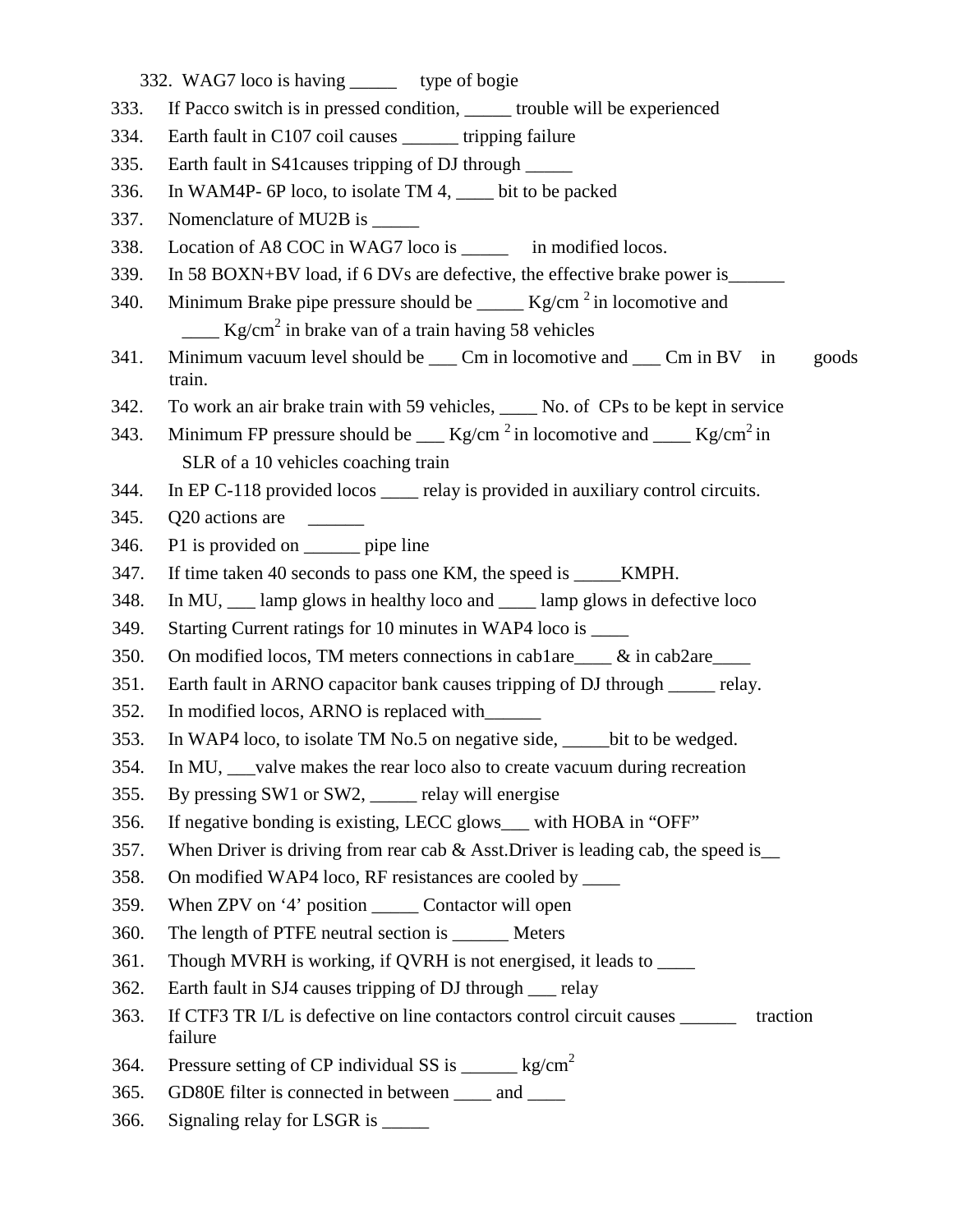- 367. Capacity of CCA fuse is \_\_\_\_\_\_\_ Amps.
- 368. Tap changer control circuit is controlled by \_\_\_\_\_\_fuse
- 369. The Condition of Q46 relay during Quick regression of GR is \_\_\_
- 370. If earth fault happened in relay Q119, fuse melts.
- 371. Output supply of Static converter is
- 372. When BP drops and A9 is in release starts functioning.
- 373. While working MU, BLSN to switched off at \_\_\_\_\_ board of neutral section
- 374. WAG7 TM current rating for 60 min. is \_\_\_\_\_\_\_ amps.
- 375. Static converter input supply is \_\_\_\_\_ volt & out put supply is \_\_\_\_\_Volts
- 376. a7 & a8 Bushings are belongs to \_\_\_\_\_\_ Secondary Winding
- 377. Nomenclature of C2A is \_\_\_\_\_
- 378. In MU, \_\_\_\_valve makes the rear Loco brakes to operate along with leading loco brakes.
- 379. If CCBA is melting when HOBA in OFF, check
- 380. In dead loco, J1&J2 handles to be kept in \_\_\_\_\_ position
- 381. During RB, if BC pressure is above  $1.0 \text{ kg/cm}^2$ , \_\_\_\_\_ relay will de-energise
- 382. In WAP4, center pivot will carry \_\_\_\_% and Bolster will carry \_\_\_\_% of load.
- 383. Purpose of Anti Creep wire is \_\_\_\_\_
- 384. If QVMT2 is not energised, \_\_\_\_\_ tripping failure will be experienced
- 385. Earth fault in L2 leads to tripping of DJ through \_\_\_\_ relay
- 386. Capacity of RGR is  $\Omega$
- 387. Input supply of Inverter of SI unit is \_\_\_\_\_
- 388. Purpose of pantograph pan tilting modification is
- 389. When accident is occurred, operate \_\_\_\_\_ switch of speedometer, after stopping.
- 390. If QE is energised, \_\_\_\_ will happen
- 391. Fault memory capacity of Medha make Microprocessor is
- 392. In Static converter loco, at neutral section, switch only to be open in modified locos.
- 393. In WAG7, load bearers nearer & farer to center pivot will carry  $\_\%$  &  $\_\%$  of load
- 394. Earth fault in C145 coil causes \_\_\_\_\_ fuse to melt in Static converter Loco
- 395. In Microprocessor loco, if main unit is not working keep HBA in '0' for \_\_\_\_
- 396. When CCSPM blown out, \_\_\_\_ will not work
- 397. Purpose of Additional CCBA is \_\_\_\_\_\_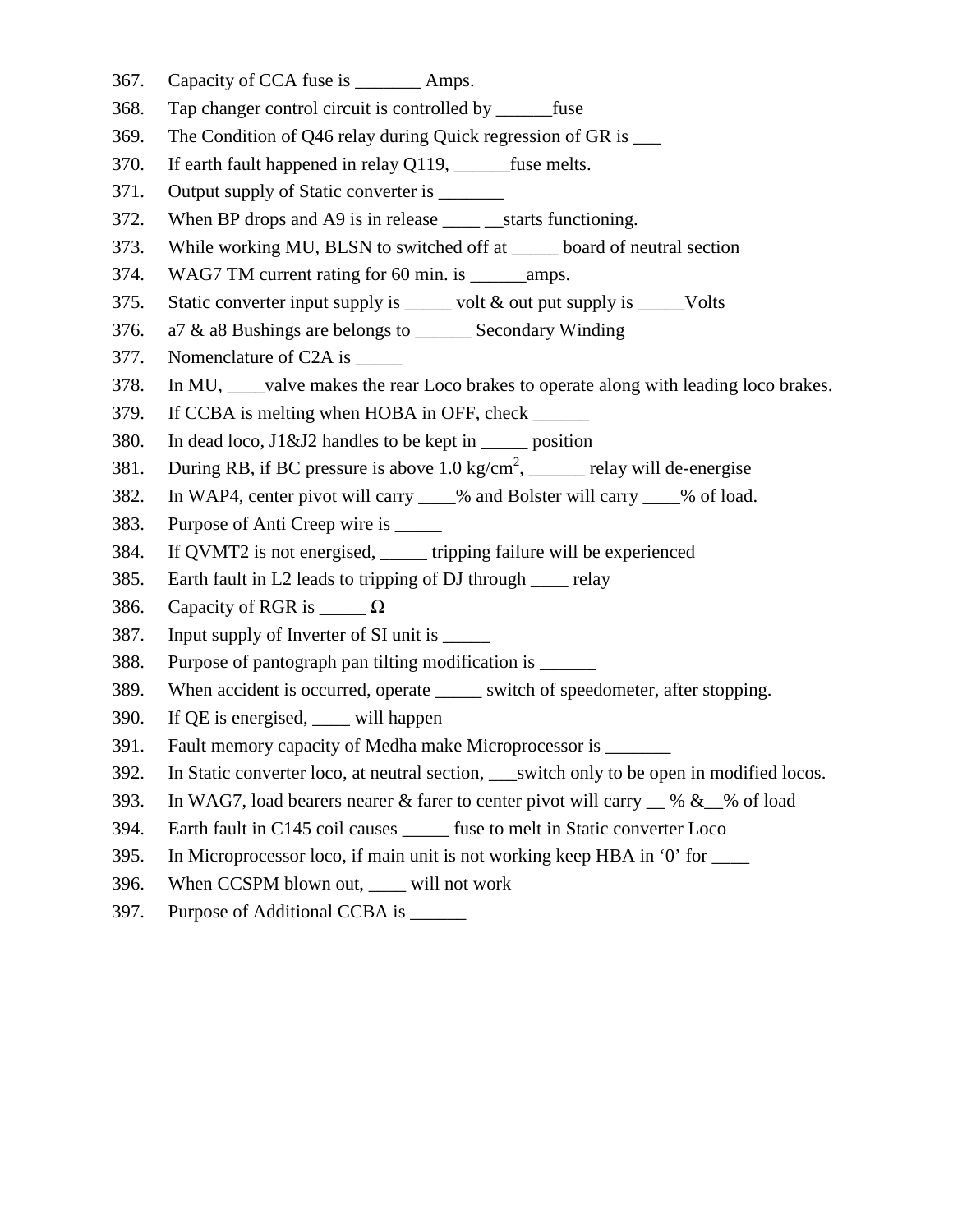## **Objective questions on three Ø loco**

| 1.  |                                                 |                                                |                          |               |  |
|-----|-------------------------------------------------|------------------------------------------------|--------------------------|---------------|--|
|     | a. VVVF                                         | <b>b.</b> VFVF                                 |                          |               |  |
|     | c. VVVV                                         | d. None of the above                           |                          |               |  |
| 2.  |                                                 |                                                | €                        |               |  |
|     | a. Bo-Bo flexi coil                             | <b>b.</b> Co-Co Tri mount                      |                          |               |  |
|     | c. Co-Co flexi coil                             | <b>d.</b> Co-Co tetra mount high adhesion      |                          |               |  |
| 3.  |                                                 |                                                | $\overline{\mathcal{L}}$ |               |  |
|     | a.2                                             | $\mathbf{b.3}$                                 |                          |               |  |
|     | c.4                                             | $d. 3 + 3$                                     |                          |               |  |
| 4.  |                                                 |                                                |                          |               |  |
|     | a. Auxiliary converter No. 1                    | <b>b.</b> Auxiliary converter No. 2            |                          |               |  |
|     | c. Auxiliary converter No. 3                    | d. Traction converter No. 1                    |                          |               |  |
| 5.  |                                                 |                                                | (                        | $\mathcal{E}$ |  |
|     | a. Auto                                         | $b$ . I                                        |                          |               |  |
|     | c. II                                           | d. I & H                                       |                          |               |  |
| 6.  |                                                 |                                                |                          |               |  |
|     | a. AFL                                          | b. BPFL                                        |                          |               |  |
|     | c. ZFL                                          | d. Auto brake                                  |                          |               |  |
| 7.  |                                                 |                                                |                          |               |  |
|     | <b>a.</b> Traction bogie 1                      | <b>b.</b> Traction bogie 2                     |                          |               |  |
|     | c. Main power                                   | d. Harmonic filter                             |                          |               |  |
| 8.  | Three phase scavenging blower filters dust from |                                                |                          |               |  |
|     | a. Oil cooling blower                           | <b>b.</b> Bogie blower                         |                          |               |  |
|     | c. Machine room blower                          | <b>d.</b> Oil cooling blower $\&$ Bogie blower |                          |               |  |
| 9.  |                                                 |                                                |                          | $\mathcal{E}$ |  |
|     | a. $1, 4, 5 \& 8$                               | <b>b.</b> 2, 6, 7 & 11                         |                          |               |  |
|     | c. $2 & 11$                                     | <b>d.</b> 1, 6, 7 & 12                         |                          |               |  |
| 10. | Maximum braking effort of WAG 9 is              |                                                |                          |               |  |
|     | a. 160 KN                                       | <b>b.</b> 182 KN                               |                          |               |  |
|     | c. 260 KN                                       | d. 258 KN                                      |                          |               |  |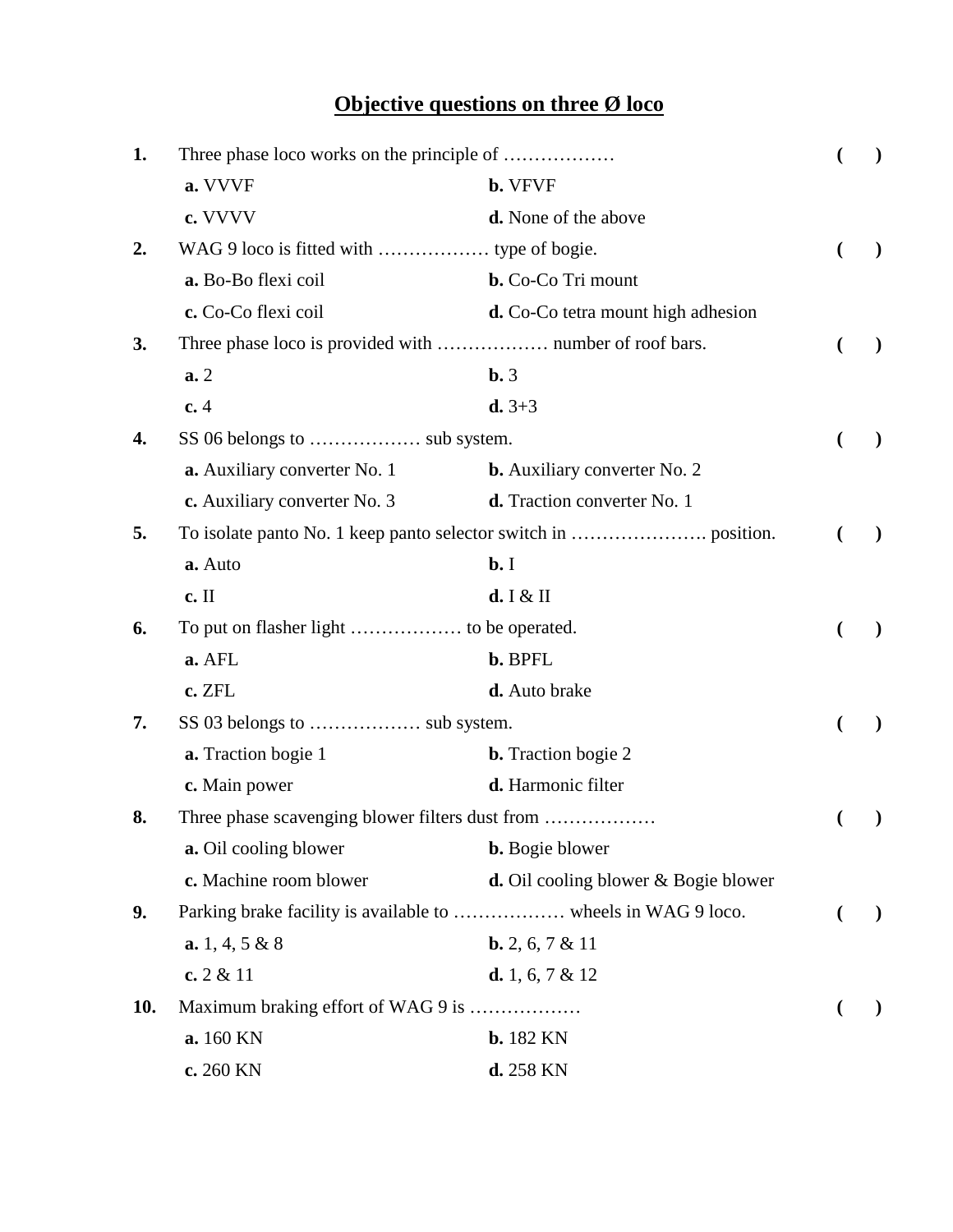| 11. |                                                                                    |                                                                          |   |           |
|-----|------------------------------------------------------------------------------------|--------------------------------------------------------------------------|---|-----------|
|     | <b>a.</b> Traction bogie 1                                                         | <b>b.</b> Traction bogie 2                                               |   |           |
|     | c. Main power                                                                      | d. Harmonic filter                                                       |   |           |
| 12. | Loco grounding key is                                                              |                                                                          |   |           |
|     | a. Solenoid valve No. 30                                                           | <b>b.</b> IG 68                                                          |   |           |
|     | c. IG 38                                                                           | d. E70                                                                   |   |           |
| 13. |                                                                                    |                                                                          |   |           |
|     | a. A 8 COC                                                                         | <b>b.</b> 70 COC                                                         |   |           |
|     | c. 74 COC                                                                          | d. 47 COC                                                                |   |           |
| 14. |                                                                                    |                                                                          |   |           |
|     | a. BP pressure drops to 'O'                                                        | <b>b.</b> FP pressure drops to 'O'                                       |   |           |
|     | <b>c.</b> BC pressure raises to 3.5 kg/cm <sup>2</sup> <b>d.</b> None of the above |                                                                          |   |           |
| 15. |                                                                                    | In WAG 9, maximum brake cylinder pressure with direct brake is           | € | $\lambda$ |
|     | <b>a.</b> 1.8 kg/cm <sup>2</sup>                                                   | <b>b.</b> 2.5 kg/cm <sup>2</sup>                                         |   |           |
|     | c. 5 kg/cm <sup>2</sup>                                                            | <b>d.</b> 3.5 kg/cm <sup>2</sup>                                         |   |           |
| 16. |                                                                                    |                                                                          |   |           |
|     | <b>a.</b> Traction bogie 1                                                         | <b>b.</b> Traction bogie 2                                               |   |           |
|     | c. Main power                                                                      | d. Harmonic filter                                                       |   |           |
| 17. | Location of PBBUS in knorr brake loco is                                           |                                                                          |   |           |
|     | a. Pneumatic panel                                                                 | <b>b.</b> Auxiliary manifold                                             |   |           |
|     | c. Air brake manifold                                                              | d. Below direct brake handle                                             |   |           |
| 18. |                                                                                    | Three phase loco is equipped with  No. of three Ø auxiliary motors.      |   | $\lambda$ |
|     | a. 16                                                                              | $\mathbf{b.}22$                                                          |   |           |
|     | c.12                                                                               | d. 13                                                                    |   |           |
| 19. |                                                                                    | In case of emergency, Asst. loco pilot can stop the train by operating   |   |           |
|     | a. Emergency stop switch                                                           | <b>b.</b> Emergency brake valve                                          |   |           |
|     | c. BPVG                                                                            | d. a or b of above                                                       |   |           |
| 20. |                                                                                    | Procedure for quick charging of BP pressure in three $\emptyset$ loco is |   | $\lambda$ |
|     | a. Press BPVG                                                                      | <b>b.</b> Keep A9 in release position                                    |   |           |
|     | c. Press PVEF                                                                      | <b>d.</b> Press 'Emergency stop' switch                                  |   |           |
| 21. |                                                                                    | The position of mode switch in leading cab of knorr brake loco is        |   |           |
|     | a. HLPR                                                                            | <b>b.</b> Lead                                                           |   |           |
|     |                                                                                    |                                                                          |   |           |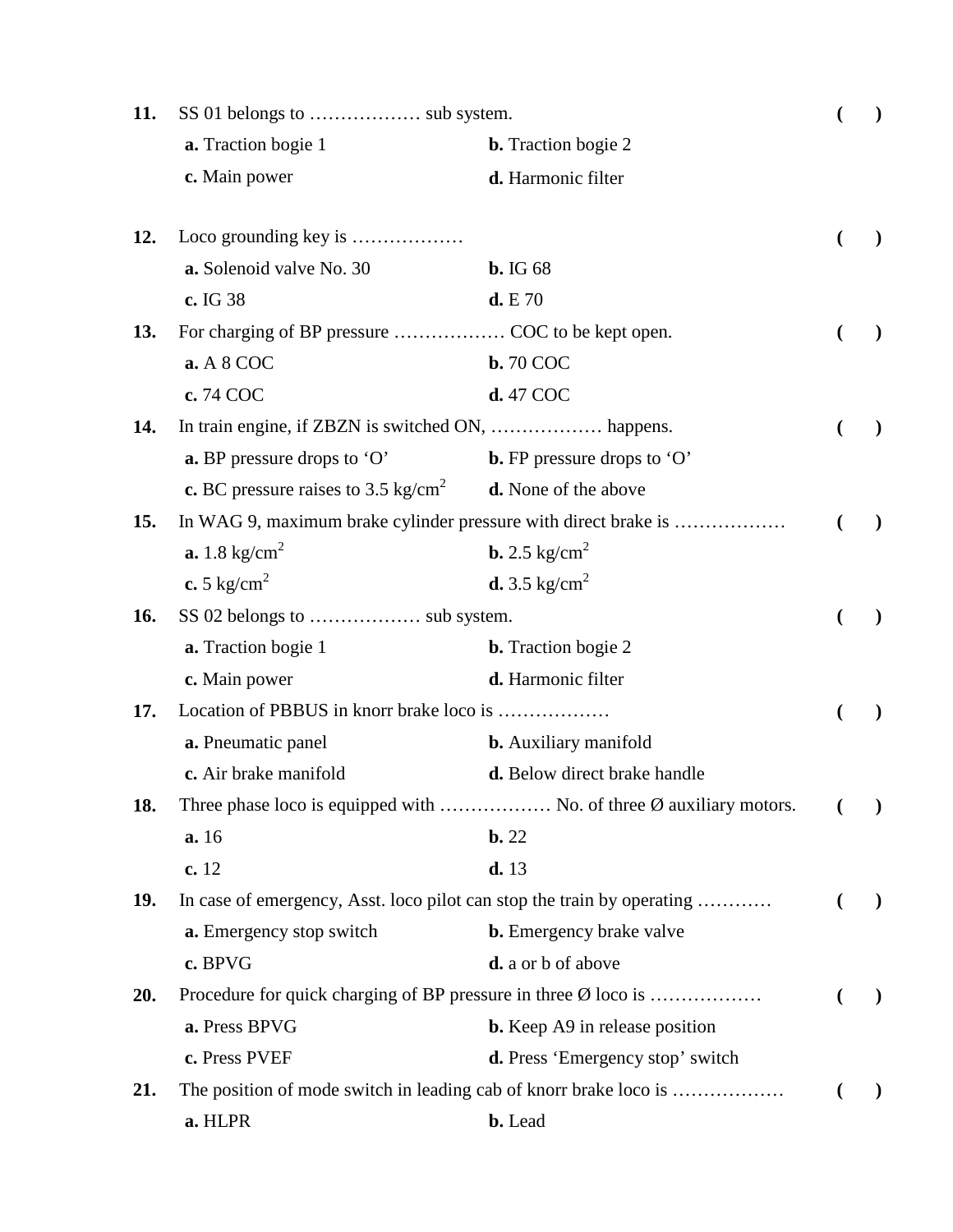| 22. |                                                      |                                                                    |                | $\lambda$ |
|-----|------------------------------------------------------|--------------------------------------------------------------------|----------------|-----------|
|     | a.1                                                  | $\mathbf{b.}2$                                                     |                |           |
|     | c.3                                                  | d.4                                                                |                |           |
| 23. |                                                      | Machine room blowers & their scavenging blowers works in  Mode(s). |                |           |
|     | <b>a.</b> Driving mode only                          | <b>b.</b> Cooling mode only                                        |                |           |
|     | c. Off                                               | <b>d.</b> Driving mode $\&$ Cooling mode                           |                |           |
| 24. | Normal position of 152 is                            |                                                                    | €              |           |
|     | a. 6                                                 | $\mathbf{b.} 1'$                                                   |                |           |
|     | c. 'Norm'                                            | <b>d.</b> None of the above                                        |                |           |
| 25. | Positions of 154 Switch are                          |                                                                    |                |           |
|     | a. I, II                                             | <b>b.</b> Norm, I, II and I $&$ II                                 |                |           |
|     | c. Norm                                              | d.0 & 1                                                            |                |           |
| 26. |                                                      |                                                                    |                |           |
|     | <b>a.</b> Traction bogie 1                           | <b>b.</b> Traction bogie 2                                         |                |           |
|     | c. Main power                                        | d. Harmonic filter                                                 |                |           |
| 27. |                                                      |                                                                    |                |           |
|     | <b>a.</b> 1, 4, 5 & 8                                | <b>b.</b> 2, 6, 7 & 11                                             |                |           |
|     | c. $2 & 11$                                          | d. 1, 6, 7 & 12                                                    |                |           |
| 28. |                                                      |                                                                    |                |           |
|     | a. 32                                                | $\mathbf{b.}20$                                                    |                |           |
|     | c. 64                                                | d.40                                                               |                |           |
| 29. |                                                      |                                                                    |                |           |
|     | a. Auxiliary converter No. 1                         | <b>b.</b> Auxiliary converter No. 2                                |                |           |
|     | c. Auxiliary converter No. 3                         | d. Battery                                                         |                |           |
| 30. | handle in knorr brake loco.                          |                                                                    | $\overline{ }$ | $\lambda$ |
|     | a. Emergency                                         | <b>b.</b> Neutral                                                  |                |           |
|     | c. Full service                                      | d. Minimum reduction                                               |                |           |
| 31. | WAP 5 have  number of dampers in primary suspension. |                                                                    |                |           |
|     | a.8                                                  | b.16                                                               |                |           |
|     | c.4                                                  | d.32                                                               |                |           |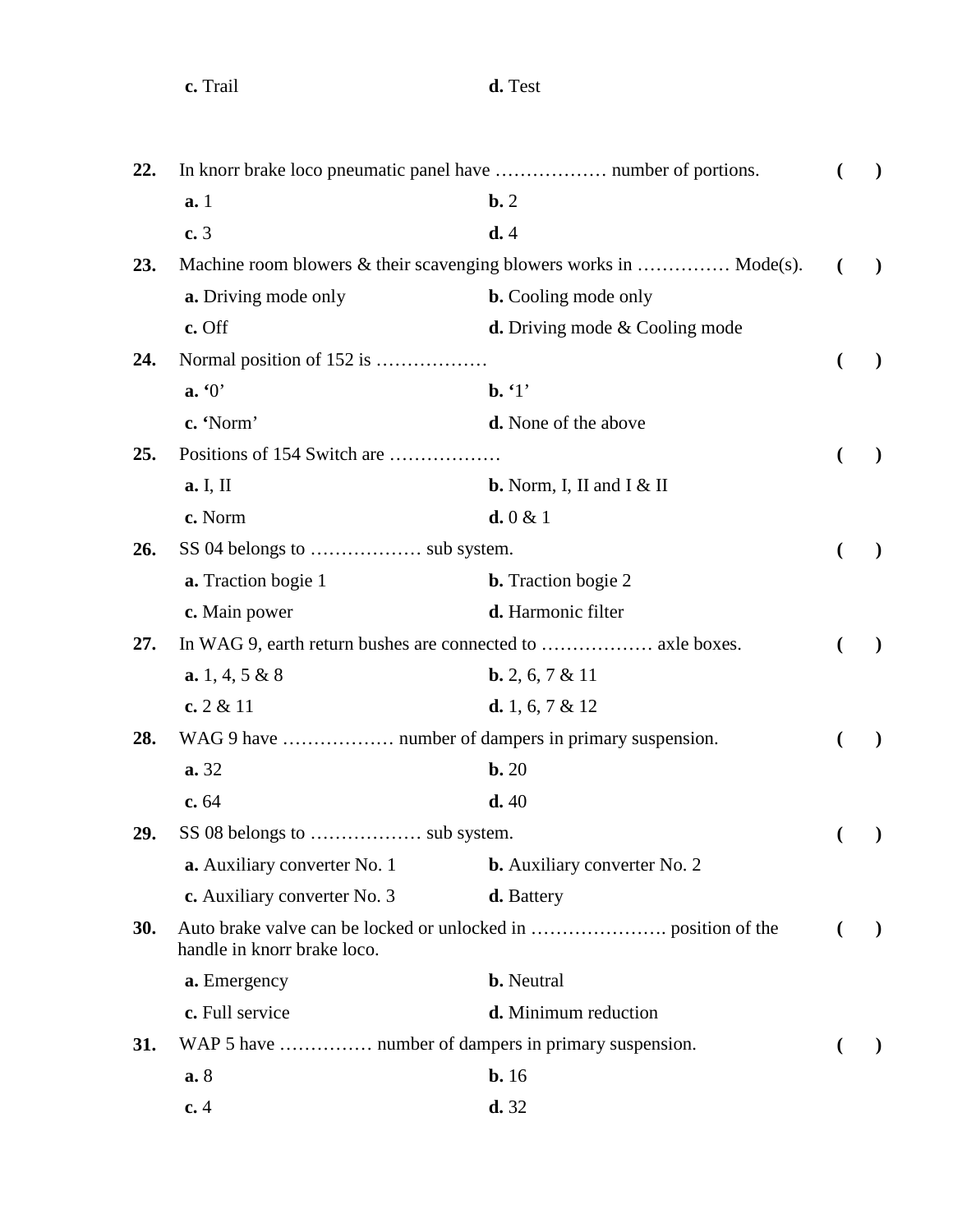| 32.        | Totally, three phase loco have  number of additional COCs.           |                                                                                   |              |
|------------|----------------------------------------------------------------------|-----------------------------------------------------------------------------------|--------------|
|            | a.4                                                                  | b.8                                                                               |              |
|            | c.16                                                                 | d.2                                                                               |              |
| 33.        | To isolate Auxiliary converter No. 2, open MCB No.  located in SB 2. |                                                                                   |              |
|            | a. 127.22/1                                                          | b. 127.22/2                                                                       |              |
|            | c. $127.22/3$                                                        | d. 127.2                                                                          |              |
| 34.        | In WAG 9/WAP 7, location of air dryer is                             |                                                                                   |              |
|            | a. Behind MCP 1 in left side                                         | <b>b.</b> Between two trucks                                                      |              |
|            | c. Behind cattle guard 1 in left side                                | <b>d.</b> Behind cattle guard 1 in right side                                     |              |
| 35.        |                                                                      |                                                                                   |              |
|            | a. Harmonic filter                                                   | <b>b.</b> Hotel load                                                              |              |
|            | c. Battery                                                           | d. Batteries                                                                      |              |
| 36.        | brake loco.                                                          | When parking brakes are applied BP pressure drops up to $\text{kg/cm}^2$ in knorr |              |
|            | $\mathbf{a.3}$ kg/cm <sup>2</sup>                                    | <b>b.</b> 3.8 kg/cm <sup>2</sup>                                                  |              |
|            | c. 3.5 kg/cm <sup>2</sup>                                            | <b>d.</b> 2 to 3 kg/cm <sup>2</sup>                                               |              |
| 37.        | In MU operation position, Constant Speed Control in slave loco is    |                                                                                   |              |
|            | a. In service                                                        | <b>b.</b> Partially in service                                                    |              |
|            | c. Will not be in service                                            | <b>d.</b> None of the above                                                       |              |
| 38.        | parking brake cylinders.                                             | WAG 9 is provided with  No. of direct brake cylinders and  No. of                 |              |
|            | a. 12 & 4                                                            | <b>b.</b> $12 \& 12$                                                              |              |
|            | c. $4 & 12$                                                          | d. $12 & 6$                                                                       |              |
| <b>39.</b> | Auto brake valve have  number of positions in knorr brake loco.      |                                                                                   | $\mathbf{I}$ |
|            | a.5                                                                  | $b. 6$                                                                            |              |
|            | c.2                                                                  | d.4                                                                               |              |
| 40.        | Maximum tractive effort of WAP 5 is  KN.                             |                                                                                   |              |
|            | a. 258 KN                                                            | $b.322.6$ KN                                                                      |              |
|            | c. 458 KN                                                            | d. 160 KN                                                                         |              |
| 41.        | WAP 7 loco is fitted with  type of traction motors.                  |                                                                                   |              |
|            | $\mathbf{a}$ . 3 $\emptyset$ Asynchronous motor                      | <b>b.</b> TAO 659                                                                 |              |
|            | c. Hitachi                                                           | d. Hitachi or TAO 659                                                             |              |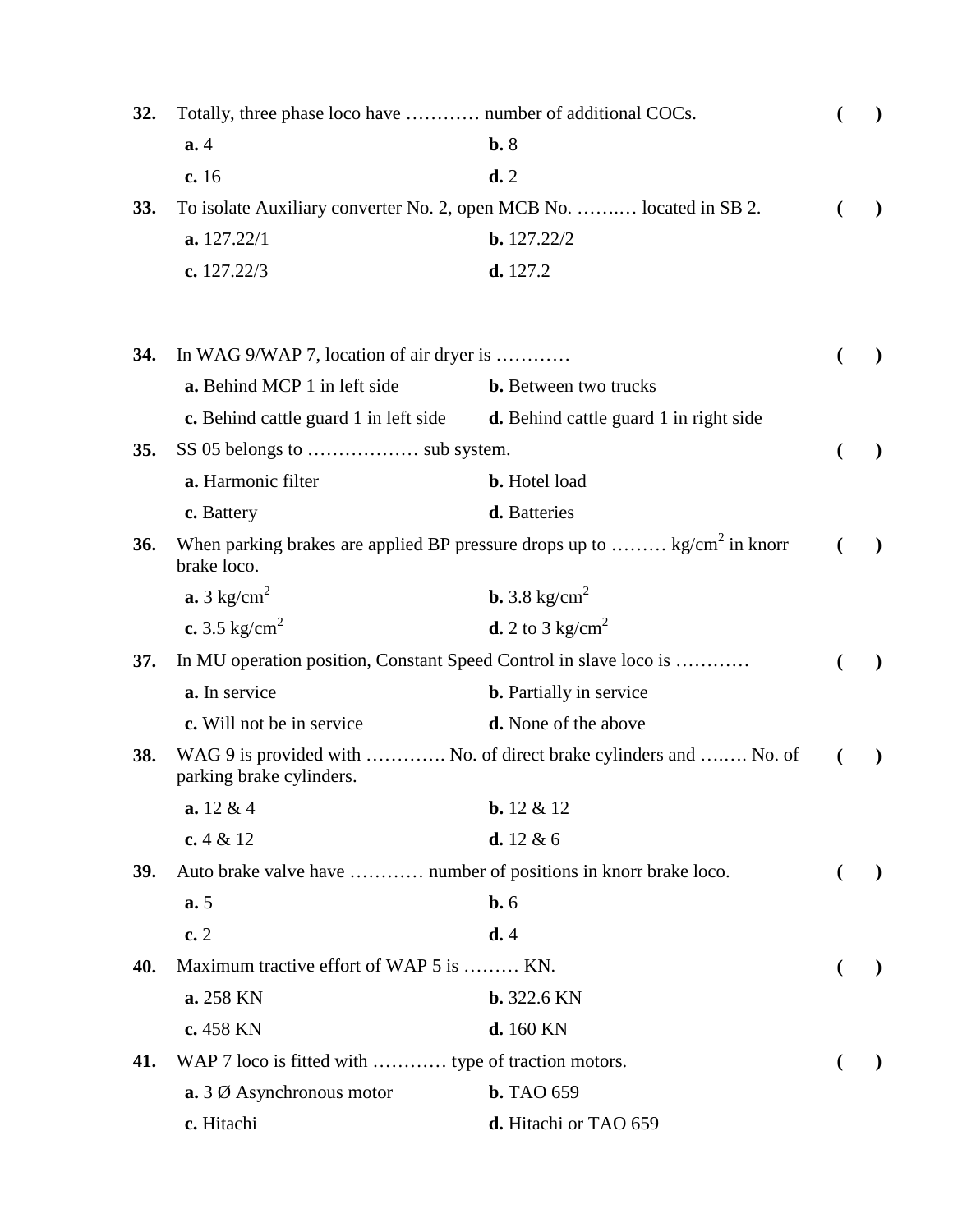| 42. |                                                                                           | Maximum brake cylinder pressure with direct brake in WAP 5 is                                         |               |
|-----|-------------------------------------------------------------------------------------------|-------------------------------------------------------------------------------------------------------|---------------|
|     | <b>a.</b> 1.8 $Kg/cm^2$                                                                   | <b>b.</b> 3.5 $Kg/cm^2$                                                                               |               |
|     | c. 5 $\text{Kg/cm}^2$                                                                     | <b>d.</b> 2.5 $Kg/cm^2$                                                                               |               |
| 43. | WAG 9/ WAP 7 have  number of brake blocks.                                                |                                                                                                       |               |
|     | a. 12                                                                                     | $b. 24$                                                                                               |               |
|     | c. 48                                                                                     | d. 64                                                                                                 |               |
| 44. | Procedure of grounding three $\emptyset$ loco is                                          |                                                                                                       |               |
|     | and switch OFF CE                                                                         | a. Stop the train, trip VCB, lower panto b. Rotate IG-38 in anti clockwise direction,<br>extract key. |               |
|     | c. Insert and operate it in HOM box, and d. All the above<br>turn HOM handle by $180^0$ . |                                                                                                       |               |
| 45. | brake pressure gauge reads $kg/cm2$ .                                                     | When three phase loco is attached as dead and if parking brakes are released, parking                 | $\lambda$     |
|     | $\mathbf{a.0}$ Kg/cm <sup>2</sup>                                                         | <b>b.</b> 4 $Kg/cm^2$                                                                                 |               |
|     | c. 5 $\text{Kg/cm}^2$                                                                     | <b>d.</b> 6 Kg/cm <sup>2</sup>                                                                        |               |
| 46. | Continuous glowing of LSFI indicates                                                      |                                                                                                       |               |
|     | a. Priority 1 fault                                                                       | <b>b.</b> One of the sub system is isolated                                                           |               |
|     | c. Priority 2 fault                                                                       | <b>d.</b> Priority 1 fault or Priority 2 fault                                                        |               |
| 47. | Position of CE during cab changing is                                                     |                                                                                                       |               |
|     | a. OFF                                                                                    | b. ON                                                                                                 |               |
|     | c. Self hold mode                                                                         | <b>d.</b> None of the above                                                                           |               |
| 48. | Procedure of re-setting of MG make MCB is                                                 |                                                                                                       |               |
|     | a. Switch OFF CE                                                                          | <b>b.</b> Put OFF (Down) and ON (Up) the MCB                                                          |               |
|     | c. Switch ON CE                                                                           | <b>d.</b> All the above                                                                               |               |
| 49. |                                                                                           | To isolate Auxiliary converter No. 3 open MCB No.  located in SB 2.                                   | $\mathcal{L}$ |
|     | a. 127.22/1                                                                               | b. 127.22/2                                                                                           |               |
|     | c. $127.22/3$                                                                             | d. 127.3                                                                                              |               |
| 50. | Location of BPFL is                                                                       |                                                                                                       |               |
|     | a. FLCU                                                                                   | <b>b.</b> Panel A                                                                                     |               |
|     | c. Panel B                                                                                | d. Panel C                                                                                            |               |
| 51. |                                                                                           |                                                                                                       |               |
|     | a.15                                                                                      | $b. 10$                                                                                               |               |
|     | c. 20                                                                                     | d. Will not switch OFF                                                                                |               |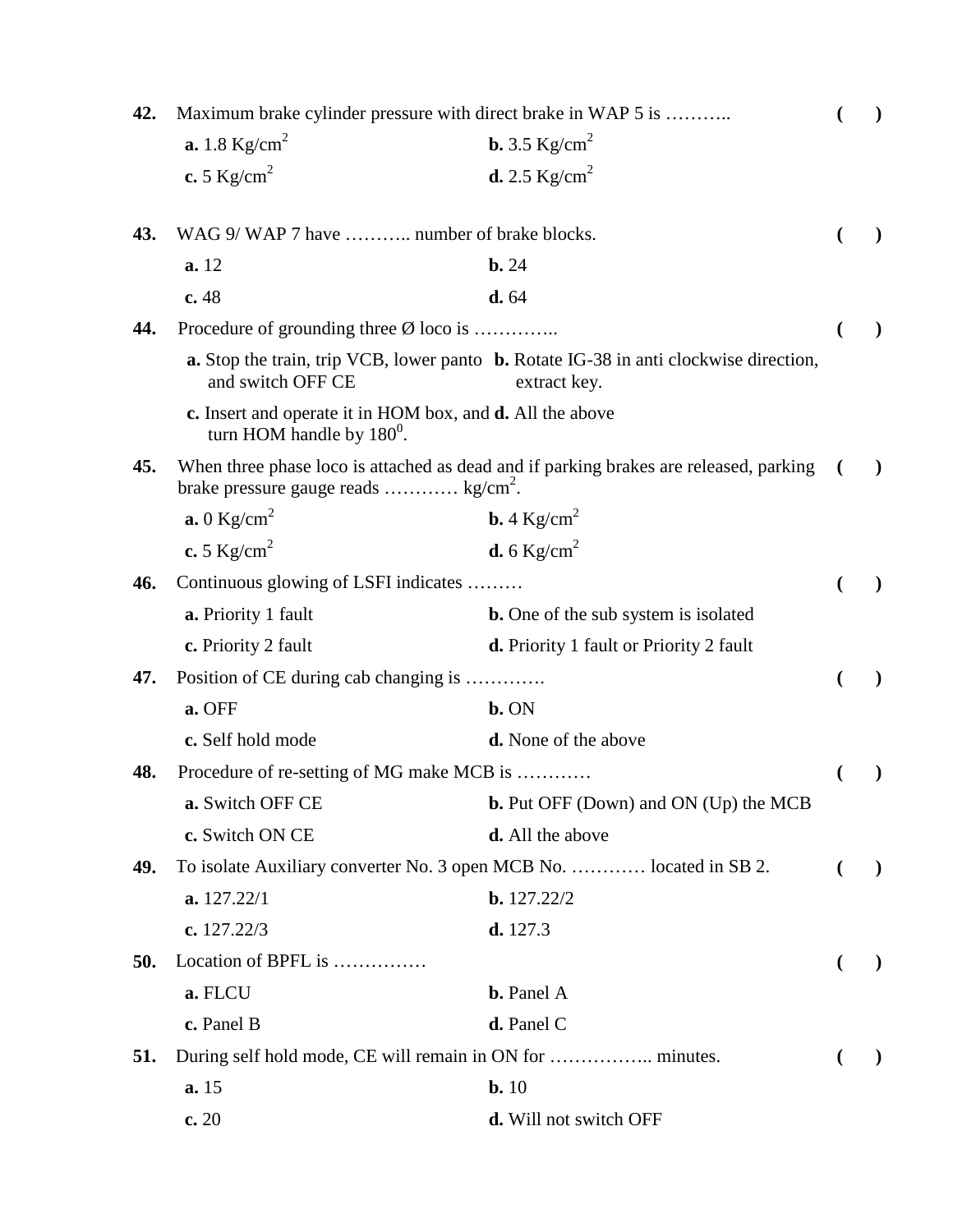| 52. | To move $3\emptyset$ loco as live or dead ensure  brakes are released.   |                                                                          |   | $\mathcal{F}^{\prime}(\mathcal{F}) = \mathcal{F}^{\prime}(\mathcal{F})$ |
|-----|--------------------------------------------------------------------------|--------------------------------------------------------------------------|---|-------------------------------------------------------------------------|
|     | a. Parking brakes                                                        | <b>b.</b> Direct brakes                                                  |   |                                                                         |
|     | c. Parking and Direct brakes                                             | d. None of the above                                                     |   |                                                                         |
| 53. |                                                                          |                                                                          |   |                                                                         |
|     | a. 154, 0                                                                | $b. 152, 1$                                                              |   |                                                                         |
|     | c. $152, 0$                                                              | d. 160, 1                                                                |   |                                                                         |
| 54. | When parking brakes are applied parking brake pressure gauge reads       |                                                                          | € | $\mathcal{L}$                                                           |
|     | $\mathbf{a.0}$ Kg/cm <sup>2</sup>                                        | <b>b.</b> 4 Kg/cm <sup>2</sup>                                           |   |                                                                         |
|     | c. 3.5 $Kg/cm^2$                                                         | <b>d.</b> 6 Kg/cm <sup>2</sup>                                           |   |                                                                         |
| 55. | When knorr brake loco is attached as banker keep mode switch inposition. |                                                                          | € | $\lambda$                                                               |
|     | a. HLPR                                                                  | <b>b.</b> Lead                                                           |   |                                                                         |
|     | c. Trail                                                                 | d. Test                                                                  |   |                                                                         |
| 56. | SS 15 belongs to  sub system.                                            |                                                                          |   |                                                                         |
|     | $a.$ Cab $2$                                                             | <b>b.</b> Fire detection                                                 |   |                                                                         |
|     | c. Memotel (Speedometer)                                                 | d. Processor FLG1                                                        |   |                                                                         |
| 57. | Location of Emergency stop push button in three $\emptyset$ loco is      |                                                                          |   |                                                                         |
|     | a. Panel A                                                               | <b>b.</b> Panel B                                                        |   |                                                                         |
|     | c. Panel C                                                               | d. Panel D                                                               |   |                                                                         |
| 58. | Minimum voltage relay in three $\emptyset$ loco is                       |                                                                          |   |                                                                         |
|     | <b>a.</b> 78 in SB 1                                                     | <b>b.</b> 78 in SB 2                                                     |   |                                                                         |
|     | c. 86 in SB 2                                                            | <b>d.</b> 86 in SB 1                                                     |   |                                                                         |
| 59. | WAP 7 have  number of dampers in primary suspension.                     |                                                                          |   |                                                                         |
|     | a. 8                                                                     | $b. 12$                                                                  |   |                                                                         |
|     | c. 16                                                                    | d.20                                                                     |   |                                                                         |
| 60. | parking brake cylinders.                                                 | WAP 5 loco is provided with  No. of direct brake cylinders and  No. of ( |   | $\big)$                                                                 |
|     | a.8 & 4                                                                  | <b>b.</b> $12 \& 12$                                                     |   |                                                                         |
|     | c. $4 & 8$                                                               | <b>d.</b> $12 & 6$                                                       |   |                                                                         |
| 61. | Horse Power of WAG 9 loco is                                             |                                                                          |   |                                                                         |
|     | a. 5440 HP                                                               | $b.5000$ HP                                                              |   |                                                                         |
|     | c. 8000 HP                                                               | d. 6120 HP                                                               |   |                                                                         |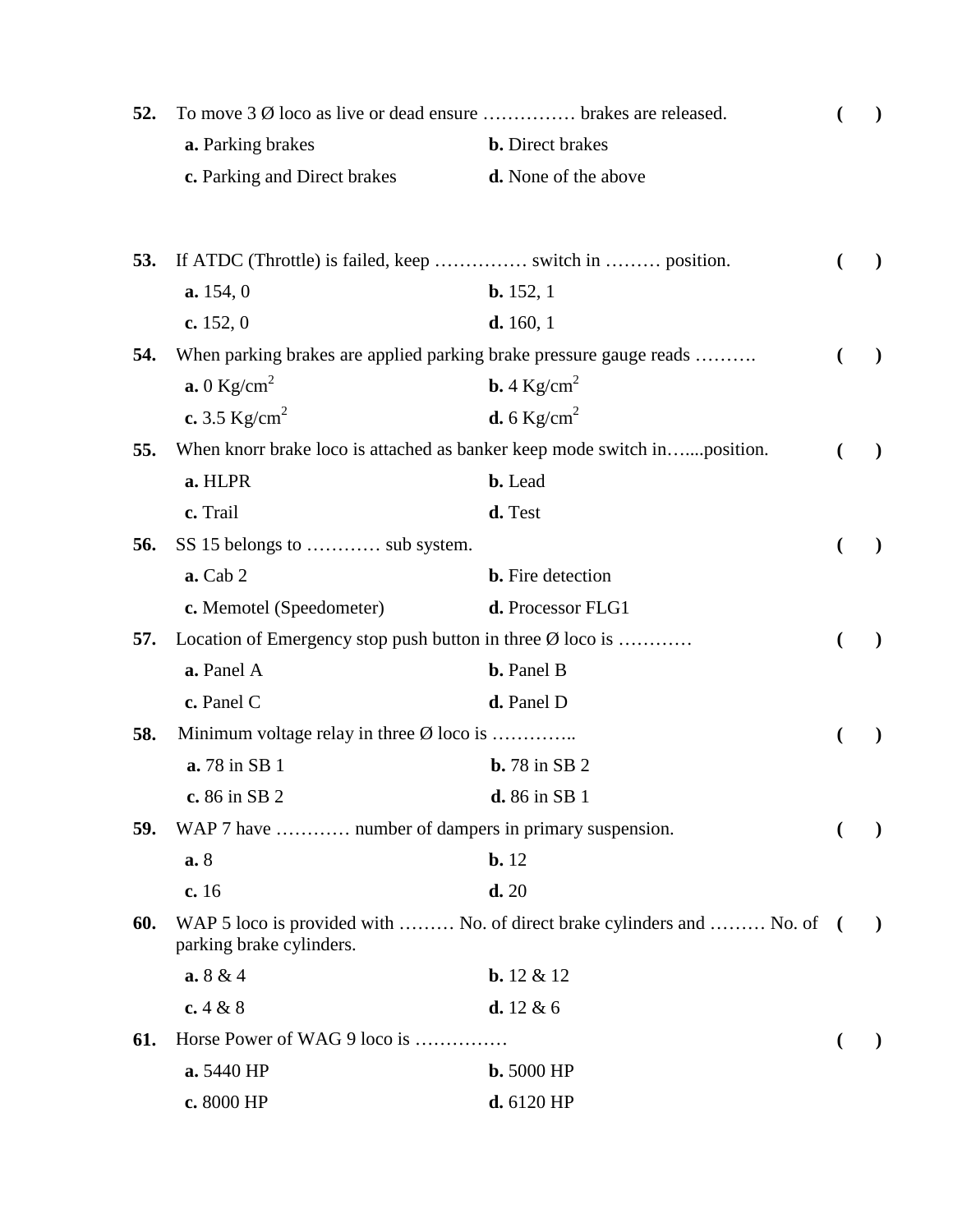| 62. | Specialty of knorr brake loco is                                      |                                                                              |   |                                                                                                           |
|-----|-----------------------------------------------------------------------|------------------------------------------------------------------------------|---|-----------------------------------------------------------------------------------------------------------|
|     | a. There are no BE in loco                                            | <b>b.</b> Though BE failed can work the train                                |   |                                                                                                           |
|     | c. BE will not fail                                                   | <b>d.</b> None of the above                                                  |   |                                                                                                           |
| 63. | MPS of WAP 7 loco is                                                  |                                                                              |   |                                                                                                           |
|     | <b>a.</b> 100 Kmph.                                                   | <b>b.</b> 120 Kmph.                                                          |   |                                                                                                           |
|     | c. 130 Kmph.                                                          | <b>d.</b> 160 Kmph.                                                          |   |                                                                                                           |
| 64. | While working with MU, slave loco VCB will close with delay of        |                                                                              |   | $\mathcal{F}^{\prime}(\mathcal{F}) = \mathcal{F}^{\prime}(\mathcal{F}) \mathcal{F}^{\prime}(\mathcal{F})$ |
|     | a. 5 Seconds                                                          | <b>b.</b> 1 Second                                                           |   |                                                                                                           |
|     | c. 1 Minute                                                           | $d. 0.5$ Seconds                                                             |   |                                                                                                           |
| 65. | WAG 9/WAP 7 have  number of dampers.                                  |                                                                              | € |                                                                                                           |
|     | a. 16 Dampers.                                                        | <b>b.</b> 20 Dampers.                                                        |   |                                                                                                           |
|     | c. 40 Dampers.                                                        | d. 10 Dampers.                                                               |   |                                                                                                           |
| 66. |                                                                       | Three phase loco is provided with  number of auxiliary converter(s).         |   |                                                                                                           |
|     | a.1                                                                   | $\mathbf{b}$ . 2                                                             |   |                                                                                                           |
|     | c.3                                                                   | d.4                                                                          |   |                                                                                                           |
| 67. | When harmonic filter is isolated, speed of the train is restricted to |                                                                              |   |                                                                                                           |
|     | <b>a.</b> 60 Kmph.                                                    | $b. 40$ Kmph.                                                                |   |                                                                                                           |
|     | c. 25 Kmph.                                                           | d. No such restriction                                                       |   |                                                                                                           |
| 68. | WAP 5 loco is provided with  type of bogie.                           |                                                                              |   |                                                                                                           |
|     | a. Bo-Bo flexi coil                                                   | <b>b.</b> Co-Co Tri mount                                                    |   |                                                                                                           |
|     | c. Co-Co flexi coil                                                   | <b>d.</b> Co-Co tetra mount high adhesion                                    |   |                                                                                                           |
| 69. |                                                                       |                                                                              |   |                                                                                                           |
|     | a. FLG 504                                                            | <b>b.</b> FLG 550                                                            |   |                                                                                                           |
|     | c. FLG 570                                                            | d. FLG 590                                                                   |   |                                                                                                           |
| 70. | In modified WAP 7 loco,  wheels are provided with parking brakes.     |                                                                              |   | $\mathcal{L}$                                                                                             |
|     | $a. 2, 6, 7 \& 11$                                                    | $b. 2 & 11$                                                                  |   |                                                                                                           |
|     | c. 1, 4, 5 & 8                                                        | <b>d.</b> 6 & 7                                                              |   |                                                                                                           |
| 71. |                                                                       | Three $\emptyset$ loco have  No. of 3 phase auxiliary motors in under frame. |   | $\mathcal{L}$                                                                                             |
|     | a.2                                                                   | $b$ .4                                                                       |   |                                                                                                           |
|     | c. 12                                                                 | d.8                                                                          |   |                                                                                                           |
| 72. |                                                                       |                                                                              |   |                                                                                                           |
|     | <b>a.</b> 110 Volts DC                                                | $b. 110 Volts AC$                                                            |   |                                                                                                           |
|     | c. 24 Volts DC                                                        | d. 12 Volts DC                                                               |   |                                                                                                           |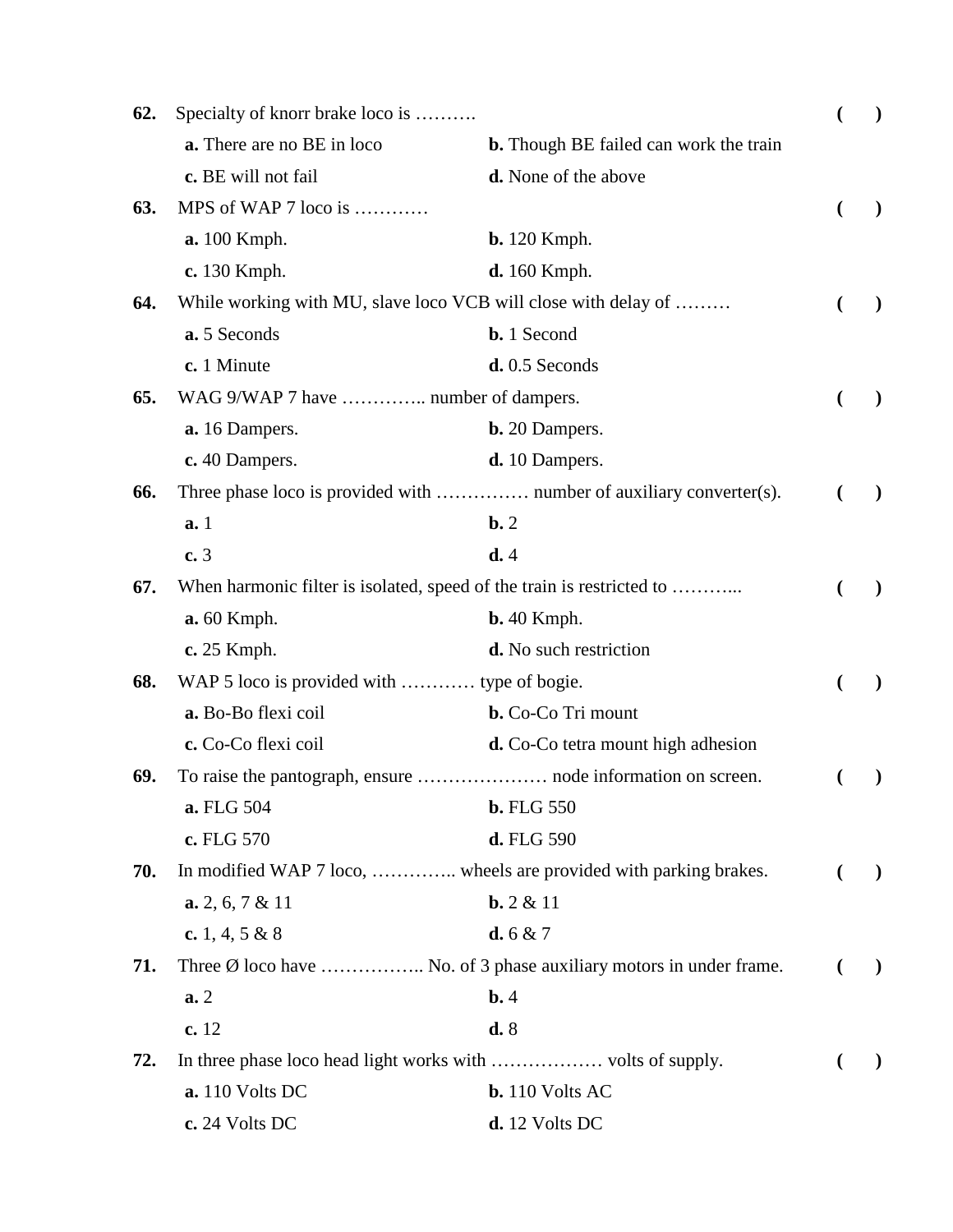| 73. |                                                                |                                                                                    | $\lambda$     |
|-----|----------------------------------------------------------------|------------------------------------------------------------------------------------|---------------|
|     | a. MCE                                                         | $b. U1 &$ U2 meters                                                                |               |
|     | c. MVR 86                                                      | d. Above all                                                                       |               |
| 74. |                                                                |                                                                                    | $\lambda$     |
|     | a. Machine room No. 1                                          | <b>b.</b> Machine room No. 2                                                       |               |
|     | c. Under machine room No. 1                                    | d. Under machine room No. 2                                                        |               |
| 75. | Maximum voltage of traction motor of three $\emptyset$ loco is |                                                                                    |               |
|     | a. 2180 Volts.                                                 | <b>b.</b> 750 Volts.                                                               |               |
|     | c. 4360 Volts.                                                 | <b>d.</b> 178 Volts.                                                               |               |
| 76. | automatically provided BL key is in  Position.                 | If RS pressure is below 5.6 $\text{Kg/cm}^2$ and MCPs are not working, MCPA starts | $\lambda$     |
|     | a.C                                                            | $b$ . $D$                                                                          |               |
|     | $c. C$ or $D$                                                  | <b>d.</b> None of the above                                                        |               |
| 77. | From Cab 1, if both head lights are not working check          |                                                                                    |               |
|     | <b>a.</b> MCB No. 310.1/1 in SB 1.                             | <b>b.</b> MCB No. 310.1/1 in SB 2.                                                 |               |
|     | c. MCB No. $310.1/2$ in SB 1.                                  | <b>d.</b> MCB No. 112.1 in SB 2.                                                   |               |
| 78. | Before operating throttle, ensure  node information on screen. |                                                                                    | $\mathcal{L}$ |
|     | a. FLG 504                                                     | <b>b.</b> FLG 550                                                                  |               |
|     | c. FLG 570                                                     | d. FLG 590                                                                         |               |
| 79. | In proportional working, maximum BC pressure in WAP 5 loco is  |                                                                                    | $\mathcal{E}$ |
|     | <b>a.</b> 2.5 $Kg/cm^2$                                        | <b>b.</b> 3.5 $Kg/cm^2$                                                            |               |
|     | c. 1.8 $Kg/cm^2$                                               | <b>d.</b> 5 $Kg/cm^2$                                                              |               |
| 80. |                                                                | When panto is raised and DJ is not closed CE will switch OFF after                 | $\lambda$     |
|     | a. 10 Minutes                                                  | <b>b.</b> 15 Minutes                                                               |               |
|     | c. Immediately                                                 | d. CE will not switch OFF                                                          |               |
| 81. | WAG 9 has  number of helical springs in primary suspension.    |                                                                                    | $\mathcal{L}$ |
|     | a. 8                                                           | b.16                                                                               |               |
|     | c.4                                                            | d.32                                                                               |               |
| 82. |                                                                |                                                                                    |               |
|     | a. Blue KABA key (IG 38)                                       | <b>b.</b> BL key                                                                   |               |
|     | c. HOM                                                         | d. HPT                                                                             |               |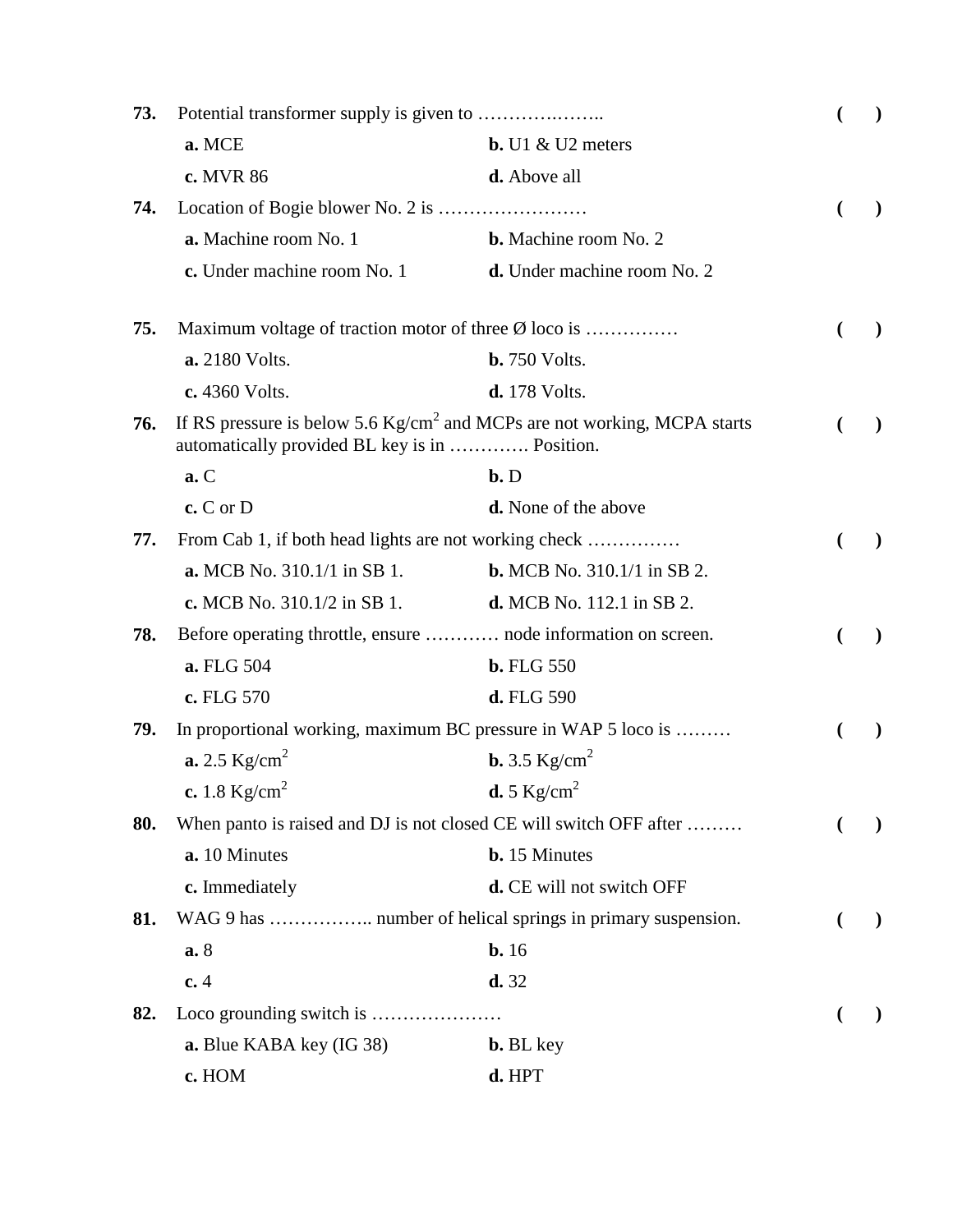| 83. | Location of MCP 1 is                              |                                                                           |                |               |
|-----|---------------------------------------------------|---------------------------------------------------------------------------|----------------|---------------|
|     | a. In machine room No. 1                          | <b>b.</b> In machine room No. 2                                           |                |               |
|     | c. Below machine room No. 2                       | d. Below machine room No. 1                                               |                |               |
| 84. | Oil cooling blower cools                          |                                                                           | $\overline{(}$ |               |
|     | a. TFP oil                                        | <b>b.</b> SR oil                                                          |                |               |
|     | c. TFP oil & SR oil                               | d. Traction motors                                                        |                |               |
| 85. | Traction motors works with the principle of       |                                                                           |                |               |
|     | a. VVVF                                           | <b>b.</b> VFVF                                                            |                |               |
|     | c. VVVV                                           | d. None of the above                                                      |                |               |
| 86. |                                                   |                                                                           |                |               |
|     | a. Keep 154 in I position                         | <b>b.</b> Keep 154 in II position                                         |                |               |
|     | c. Keep 154 in Auto position                      | <b>d.</b> Keep 154 in $\lceil \sqrt{a} \rceil$ II position                |                |               |
| 87. |                                                   | If battery voltage drops below  volts for 30 seconds, P2 message appears. |                |               |
|     | a. 92 Volts                                       | <b>b.</b> 82 Volts                                                        |                |               |
|     | c. 90 Volts                                       | d. 85 Volts                                                               |                |               |
| 88. | For application of parking brakes speed should be |                                                                           |                |               |
|     | a. Below 5 Kmph                                   | <b>b.</b> Above 5 Kmph                                                    |                |               |
|     | c. Below 1.5 Kmph                                 | d. Zero Kmph                                                              |                |               |
| 89. |                                                   | With application of direct brakes Traction is not possible beyond  speed. |                |               |
|     | a. 5 Kmph                                         | $b. 10$ Kmph                                                              |                |               |
|     | $c. 15$ Kmph                                      | d. Zero Kmph                                                              |                |               |
| 90. |                                                   |                                                                           |                |               |
|     | <b>a.</b> Cab 2                                   | <b>b.</b> Fire detection                                                  |                |               |
|     | c. Memotel (Speedometer)                          | d. Processor FLG1                                                         |                |               |
| 91. |                                                   | In proportional working, maximum brake cylinder pressure in WAG 9 is      |                | $\mathcal{L}$ |
|     | <b>a.</b> 1.8 kg/cm <sup>2</sup>                  | <b>b.</b> 2.5 kg/cm <sup>2</sup>                                          |                |               |
|     | c. 3.5 kg/cm <sup>2</sup>                         | <b>d.</b> 5 kg/cm <sup>2</sup>                                            |                |               |
| 92. | Normal position of panto selector switch is       |                                                                           |                |               |
|     | a. Norm                                           | $b$ . I                                                                   |                |               |
|     | c. II                                             | d. Auto                                                                   |                |               |
| 93. | Gear ratio of WAP 5 loco is                       |                                                                           |                |               |
|     | a. 15:77                                          | b. 20:72                                                                  |                |               |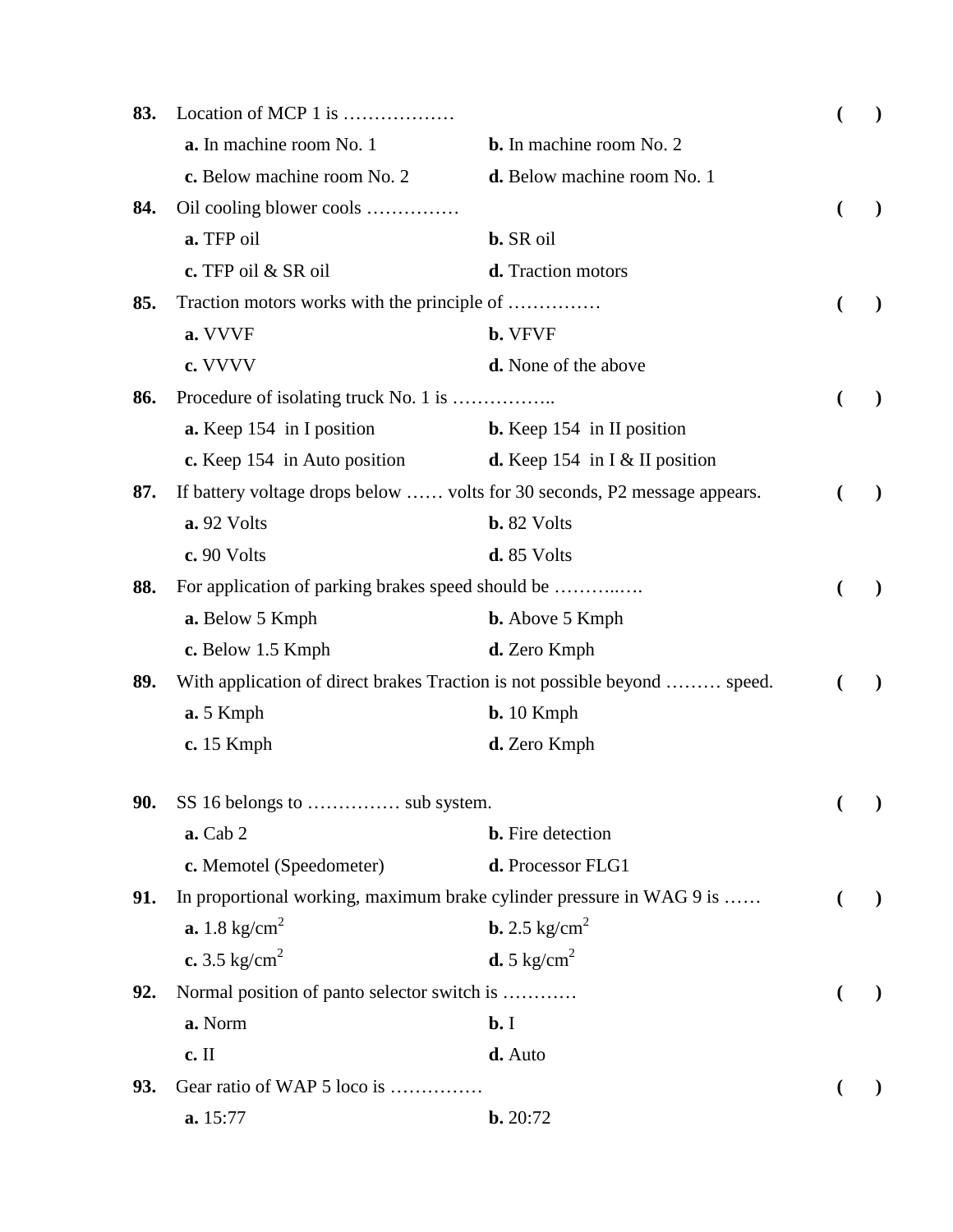|     | c. 17:35:67                                                                                  | d. 21:58                                                                                           |              |
|-----|----------------------------------------------------------------------------------------------|----------------------------------------------------------------------------------------------------|--------------|
| 94. | Location of FDU is                                                                           |                                                                                                    |              |
|     | a. SB 1                                                                                      | $b.$ SB $2$                                                                                        |              |
|     | c. HB 2                                                                                      | d. Panel 'C'                                                                                       |              |
| 95. | In WAP 5, location of air dryer is                                                           |                                                                                                    |              |
|     | a. Behind MCP 2                                                                              | <b>b.</b> Behind Cattle guard 1 in left side                                                       |              |
|     | c. Behind MCP 1                                                                              | <b>d.</b> Behind Cattle guard 1 in right side                                                      |              |
| 96. | Procedure of re-setting of ABB make MCB is                                                   |                                                                                                    | $\lambda$    |
|     | a. Switch OFF CE                                                                             | <b>b.</b> Rotate the screw to vertical position                                                    |              |
|     | c. Lift the handle & Switch ON CE                                                            | d. All the above                                                                                   |              |
| 97. | Between two operations of PSA  time of pause is required.                                    |                                                                                                    |              |
|     | a. 10 to 12 Minutes                                                                          | <b>b.</b> 10 to 12 Seconds                                                                         |              |
|     | c. 12 to 15 Seconds                                                                          | d. 30 Seconds                                                                                      |              |
| 98. | Parking brake facility is available to  wheels in WAP 5 loco.                                |                                                                                                    | $\lambda$    |
|     | $a. 2, 6, 7 \& 11$                                                                           | $b. 2 & 11$                                                                                        |              |
|     | c. 1, 4, 5 & 8                                                                               | d. 6 & 7                                                                                           |              |
| 99. | Battery voltage in three phase loco should be                                                |                                                                                                    |              |
|     | a. Above 85 Volts                                                                            | <b>b.</b> Above 90 Volts                                                                           |              |
|     | c. Above 92 Volts                                                                            | d. Above 110 Volts                                                                                 |              |
|     | 100. Three phase loco is equipped with  number of battery boxes.                             |                                                                                                    |              |
|     | a.2                                                                                          | $\mathbf{b.4}$                                                                                     |              |
|     | c.6                                                                                          | d.32                                                                                               |              |
|     | 101. WAP 5 have  number of helical springs in primary suspension.                            |                                                                                                    |              |
|     | a.8                                                                                          | $b. 16$                                                                                            |              |
|     | c.4                                                                                          | d.20                                                                                               |              |
|     | 102. Horse power of WAP 7 is                                                                 |                                                                                                    |              |
|     | a. 5440 HP                                                                                   | <b>b.</b> 5000 HP                                                                                  |              |
|     | c. 8000 HP                                                                                   | d. 6120 HP                                                                                         |              |
|     | 103. Three $\emptyset$ loco is equipped with  number of single $\emptyset$ auxiliary motors. |                                                                                                    | $\mathbf{I}$ |
|     | a. 12                                                                                        | $b$ .4                                                                                             |              |
|     | c. 8                                                                                         | d.13                                                                                               |              |
|     | slave loco is                                                                                | <b>104.</b> While working with MU, if un coupling takes place between the locos, the position of ( | $\lambda$    |

**a.** Systematic shut down **b.** Only VCB trips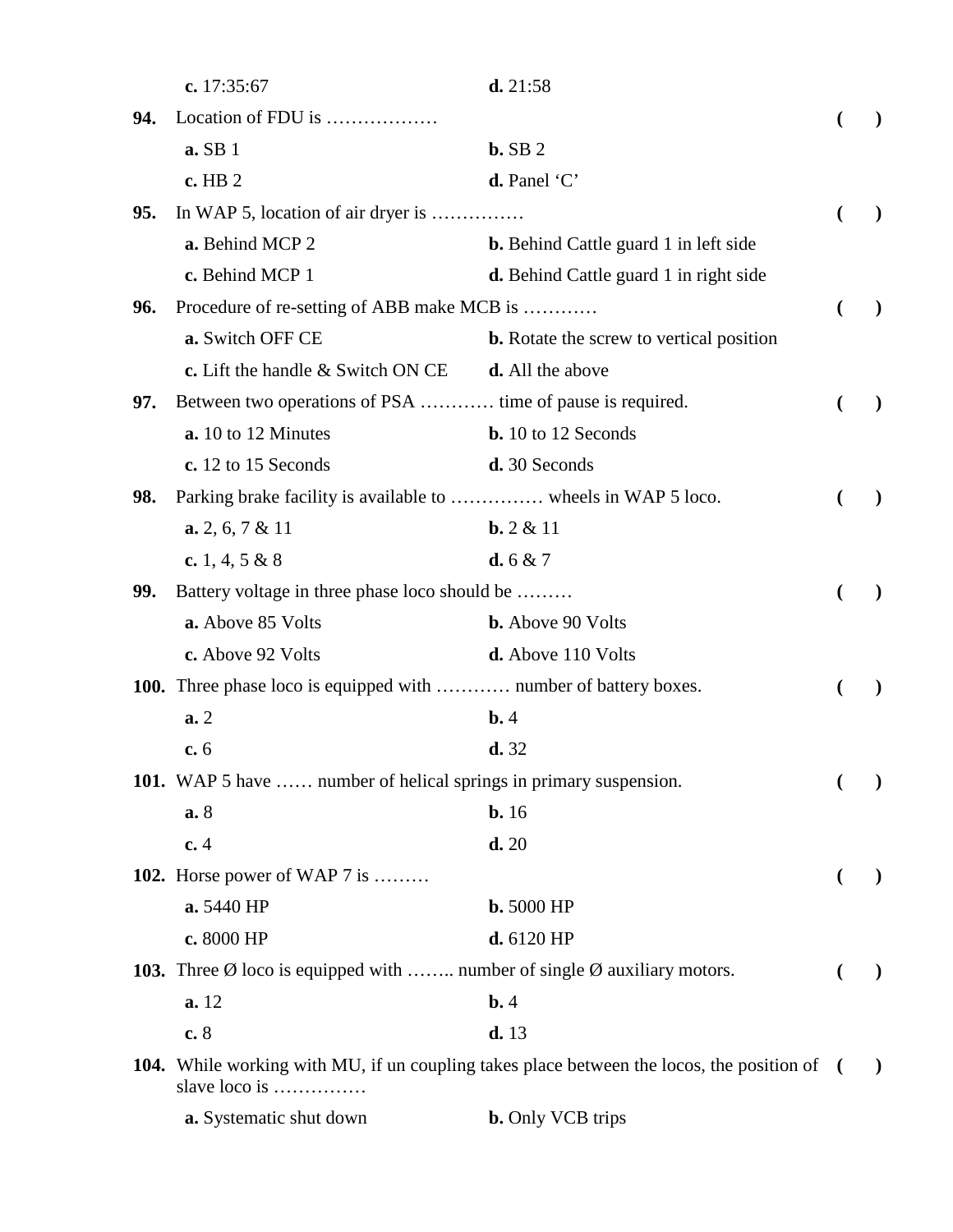| <b>c.</b> VCB trips and panto lowers                                                                 | <b>d.</b> No specific action                                                      |   |               |
|------------------------------------------------------------------------------------------------------|-----------------------------------------------------------------------------------|---|---------------|
| <b>105.</b> WAP 5 has  No. of brake pads.                                                            |                                                                                   |   |               |
| a.8                                                                                                  | b.16                                                                              |   |               |
| c. 32                                                                                                | d. 64                                                                             |   |               |
| 106. In WAP 5 loco, each wheel is provided with  number of brake hanger(s).                          |                                                                                   |   | $\lambda$     |
| a.1                                                                                                  | $\mathbf{b}$ . 2                                                                  |   |               |
| c.4                                                                                                  | d.8                                                                               |   |               |
| 107. To operate reverser ensure  node information on screen                                          |                                                                                   | € |               |
| a. FLG 504                                                                                           | <b>b.</b> FLG 550                                                                 |   |               |
| c. FLG 570                                                                                           | d. FLG 590                                                                        |   |               |
| <b>108.</b> For CHBA, MCB No.  is input and located in                                               |                                                                                   | € |               |
| a. 100 & 110                                                                                         | <b>b.</b> 110 $\&$ 100                                                            |   |               |
| c. $112.1 & 110$                                                                                     | d. $112 & 112.1$                                                                  |   |               |
| 109. If speed is more than  % than MPS, audio visual indications will appear.                        |                                                                                   | € | $\mathcal{L}$ |
| a. 0.5%                                                                                              | $b. 5%$                                                                           |   |               |
| c. $15%$                                                                                             | d.50%                                                                             |   |               |
| 110. WAG 9/WAP 7 loco is provided with  type of direct brakes.                                       |                                                                                   | € | $\lambda$     |
| a. Clasp                                                                                             | <b>b.</b> Non-Clasp                                                               |   |               |
| c. Disc                                                                                              | d. None of the above                                                              |   |               |
| master loco.                                                                                         | 111. While working with MU, if FDU came into service in slave loco,  happens in ( |   | $\lambda$     |
| a. VCB trips                                                                                         | <b>b.</b> BZ-V-O-F sounds with P1 message                                         |   |               |
| c. Only P1 message appears                                                                           | <b>d.</b> None of the above                                                       |   |               |
| 112. Over current relay in three $\emptyset$ loco is                                                 |                                                                                   |   |               |
| a. 86                                                                                                | b.70                                                                              |   |               |
| c.78                                                                                                 | d.74                                                                              |   |               |
| 113. If TFP oil temperature increased to $\dots$ <sup>0</sup> C for 10 seconds, loco will shut down. |                                                                                   |   |               |
| $a.84^0C$                                                                                            | <b>b.</b> $70^0C$                                                                 |   |               |
| c. $80^0C$                                                                                           | <b>d.</b> $47^{\circ}$ C                                                          |   |               |
|                                                                                                      |                                                                                   |   |               |
| a. 17.5 KV & 30 KV                                                                                   | <b>b.</b> 17 KV & 30 KV                                                           |   |               |
| c. 17.5 KV & 30.5 KV                                                                                 | d. 17 KV & 30.5 KV                                                                |   |               |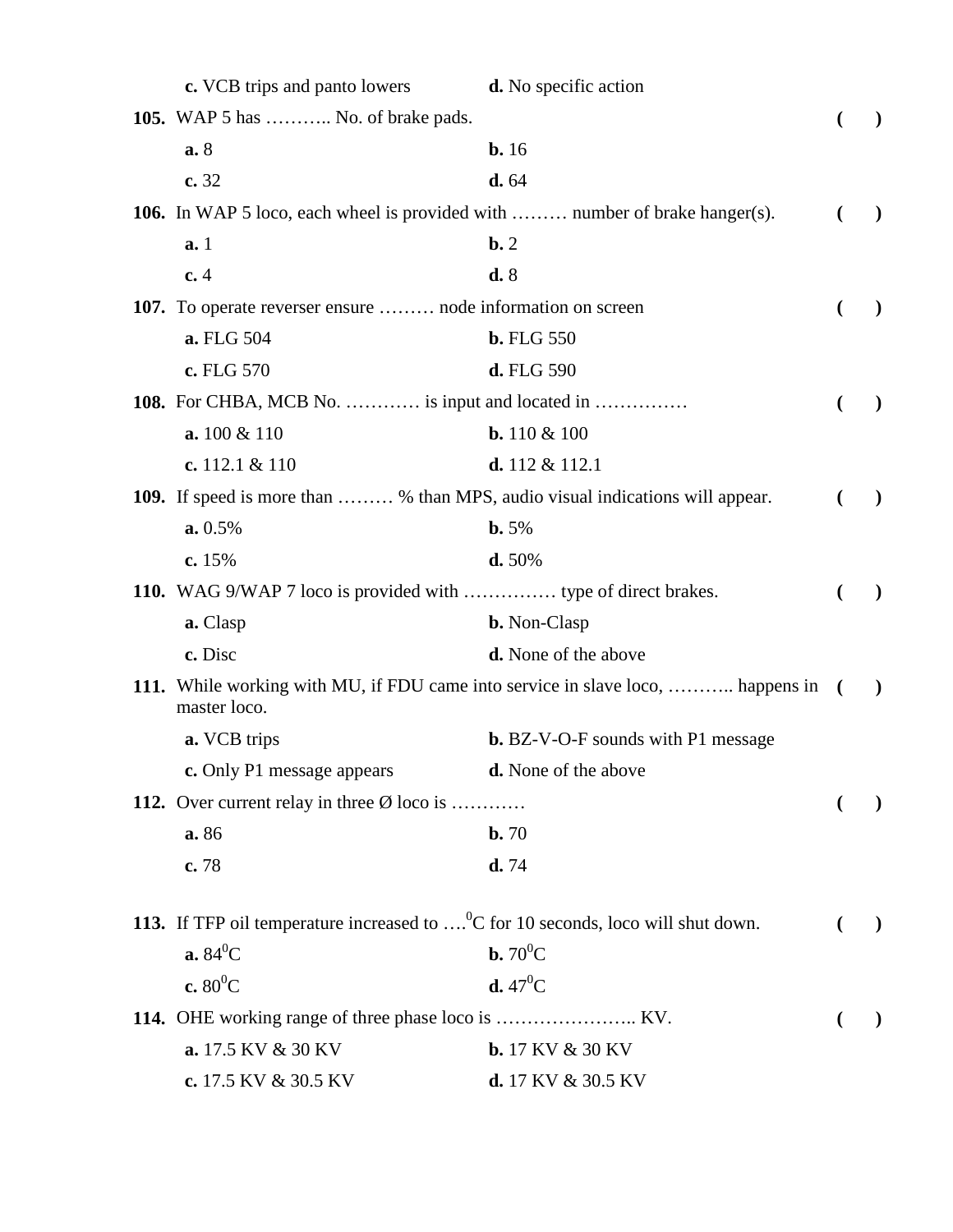|      | 115. To switch OFF control electronics procedure of operating BL key is                |                                       |  | $\lambda$     |
|------|----------------------------------------------------------------------------------------|---------------------------------------|--|---------------|
|      | <b>a.</b> D to OFF wait for 4 seconds                                                  | <b>b.</b> OFF to C wait for 4 seconds |  |               |
|      | c. C to OFF                                                                            | d. Above all                          |  |               |
|      | 116. SS 18 belongs to  sub system.                                                     |                                       |  |               |
|      | a. Fire detection                                                                      | <b>b.</b> Memotel                     |  |               |
|      | c. Processor FLG 1                                                                     | d. Processor FLG 2                    |  |               |
|      | 117. Location of CHBA is                                                               |                                       |  |               |
|      | a. Machine room No. 1                                                                  | <b>b.</b> Machine room No. 2          |  |               |
|      | <b>c.</b> BUR 1                                                                        | $d.$ BUR $2$                          |  |               |
|      |                                                                                        |                                       |  |               |
|      | <b>a.</b> D to OFF wait for 4 seconds                                                  | <b>b.</b> OFF to C wait for 4 seconds |  |               |
|      | $c$ . C to OFF then to C again                                                         | <b>d.</b> Above all                   |  |               |
|      | 119. On run, dropping of MR pressure drops below 6.4 $\text{kg/cm}^2$ causes           |                                       |  |               |
|      | <b>a.</b> TE/BE needle comes to $'O'$                                                  | <b>b.</b> P1 message appears          |  |               |
|      | c. Both MCPs starts                                                                    | d. All the above                      |  |               |
|      | <b>120.</b> Normal position of ZTEL is                                                 |                                       |  |               |
|      | a. ON                                                                                  | b. OFF                                |  |               |
|      | c. 'Norm'                                                                              | d. Zero                               |  |               |
|      |                                                                                        |                                       |  |               |
|      | a. FLG 504                                                                             | <b>b.</b> FLG 550                     |  |               |
|      | c. FLG 570                                                                             | d. FLG 590                            |  |               |
|      | 122. When ZTEL is switched ON tractive effort is limited to  kn in WAG 9.              |                                       |  |               |
|      | a. 0.8 to 1.5 KN                                                                       | <b>b.</b> 300 KN                      |  |               |
|      | c. 150 KN                                                                              | $d.458$ KN                            |  |               |
|      |                                                                                        |                                       |  | $\mathcal{L}$ |
|      | a. Auto                                                                                | $b$ . I                               |  |               |
|      | c. II                                                                                  | d. I $&$ II                           |  |               |
|      | 124. In three $\emptyset$ loco each battery box is provided with  number of batteries. |                                       |  |               |
|      | a.13                                                                                   | $\mathbf{b.}26$                       |  |               |
|      | c.3                                                                                    | d.39                                  |  |               |
| 125. | MPS of WAP 5 is  Kmph.                                                                 |                                       |  |               |
|      | a. 100                                                                                 | $b. 130$                              |  |               |
|      | c.140                                                                                  | d.160                                 |  |               |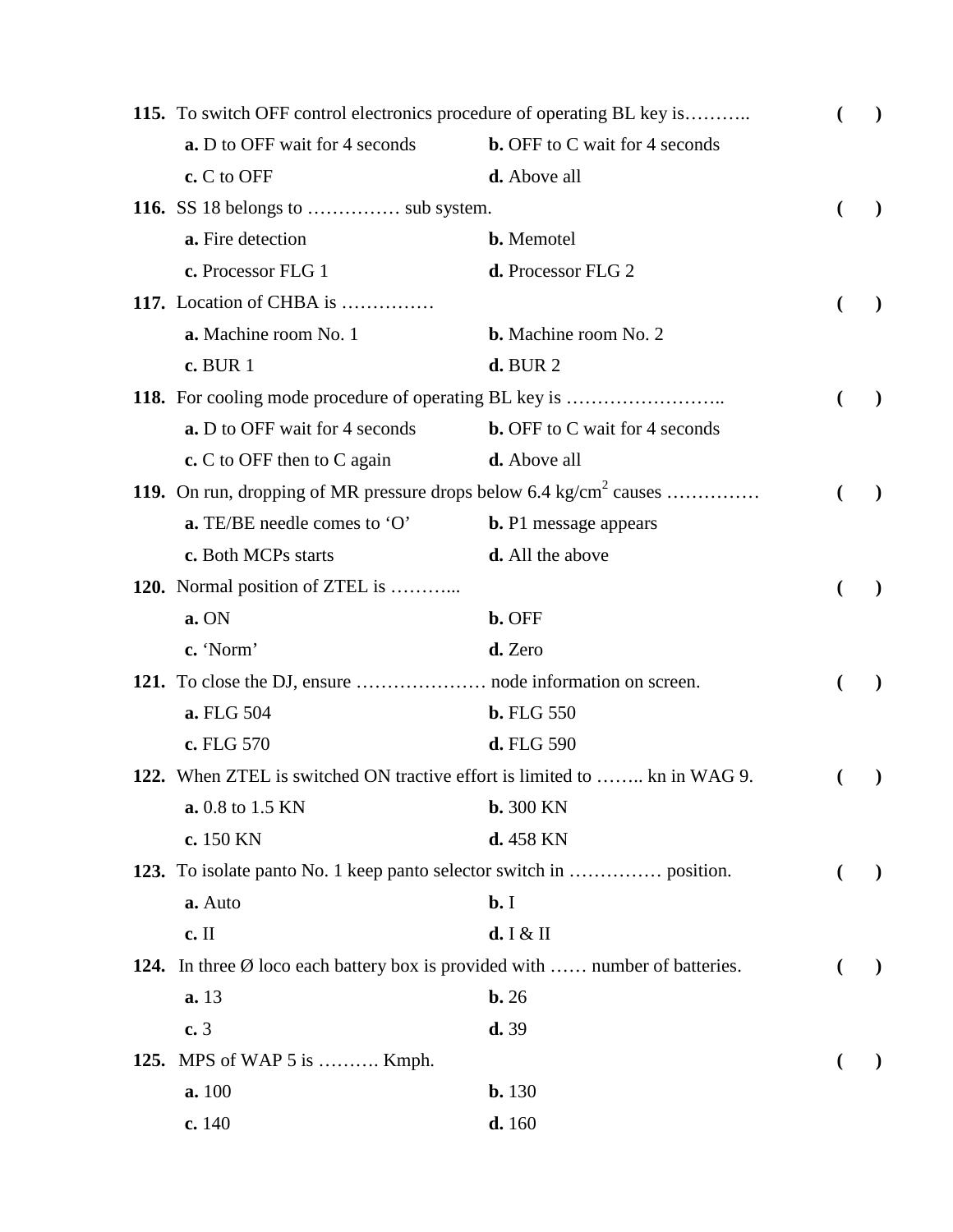| 126. From cab 2, if both head lights are not working check MCB No.<br>€         |                                                                               |   | $\mathcal{L}$ |
|---------------------------------------------------------------------------------|-------------------------------------------------------------------------------|---|---------------|
| <b>a.</b> 310.1/1 in SB 1                                                       | <b>b.</b> 310.1/1 in SB 2                                                     |   |               |
| c. 310.1/2 in SB 1                                                              | d. $310.1/2$ in SB 2                                                          |   |               |
| 127. Actions of emergency stop push button in three Ø loco are                  |                                                                               | € | $\lambda$     |
| a. VCB trips                                                                    | <b>b.</b> Panto lowers                                                        |   |               |
| c. TE/BE comes to $'O'$                                                         | d. All the above                                                              |   |               |
|                                                                                 | 128. During WAP 7 loco brake power testing, should not to move below  KN.     | € | $\lambda$     |
| a. 100 KN                                                                       | <b>b.</b> 150 KN                                                              |   |               |
| c. 300 KN                                                                       | d. 125 KN                                                                     |   |               |
| 129. In dead loco, open  COC for the purpose of charging auxiliary reservoir.   |                                                                               |   | $\lambda$     |
| a. 70 COC                                                                       | <b>b.</b> 47 COC                                                              |   |               |
| c. 74 COC                                                                       | d. 136 COC                                                                    |   |               |
| <b>130.</b> While working as banker, put on  Switch.                            |                                                                               |   | $\lambda$     |
| a. ZTEL                                                                         | <b>b.</b> ZBAN                                                                |   |               |
| c. BLHO                                                                         | <b>d.</b> None of the above                                                   |   |               |
| 131. Procedure of resetting VCD in WAG 9 / WAP 7 loco is                        |                                                                               |   |               |
| a. Keep throttle in 'O'                                                         | <b>b.</b> Wait for 160 Seconds                                                |   |               |
| c. Press BPVR                                                                   | <b>d.</b> All the above                                                       |   |               |
| 132. Location of MCP 2 in three $\emptyset$ loco is                             |                                                                               |   |               |
| a. Loco left side                                                               | <b>b.</b> Loco right side                                                     |   |               |
| c. Machine room No. 1                                                           | d. Machine room No. 2                                                         |   |               |
|                                                                                 |                                                                               |   |               |
| a. Fire detection                                                               | <b>b.</b> Memotel                                                             |   |               |
| c. Processor FLG 1                                                              | d. Processor FLG 2                                                            |   |               |
| <b>134.</b> While moving three $\emptyset$ loco as dead to avoid wheel skidding |                                                                               | € | $\mathcal{Y}$ |
| <b>a.</b> Stop the train, trip VCB, lower<br>panto and switch OFF CE            | <b>b.</b> Lock 23 plunger in applied condition and<br>release all parking BCs |   |               |
| c. Ensure loco brakes are released                                              | <b>d.</b> All the above                                                       |   |               |
| <b>135.</b> To perform shunting keep  switch in  position.                      |                                                                               |   |               |
| a. 154; 0                                                                       | <b>b.</b> 154; 1                                                              |   |               |
| c. $160; 0$                                                                     | <b>d.</b> 160; 1                                                              |   |               |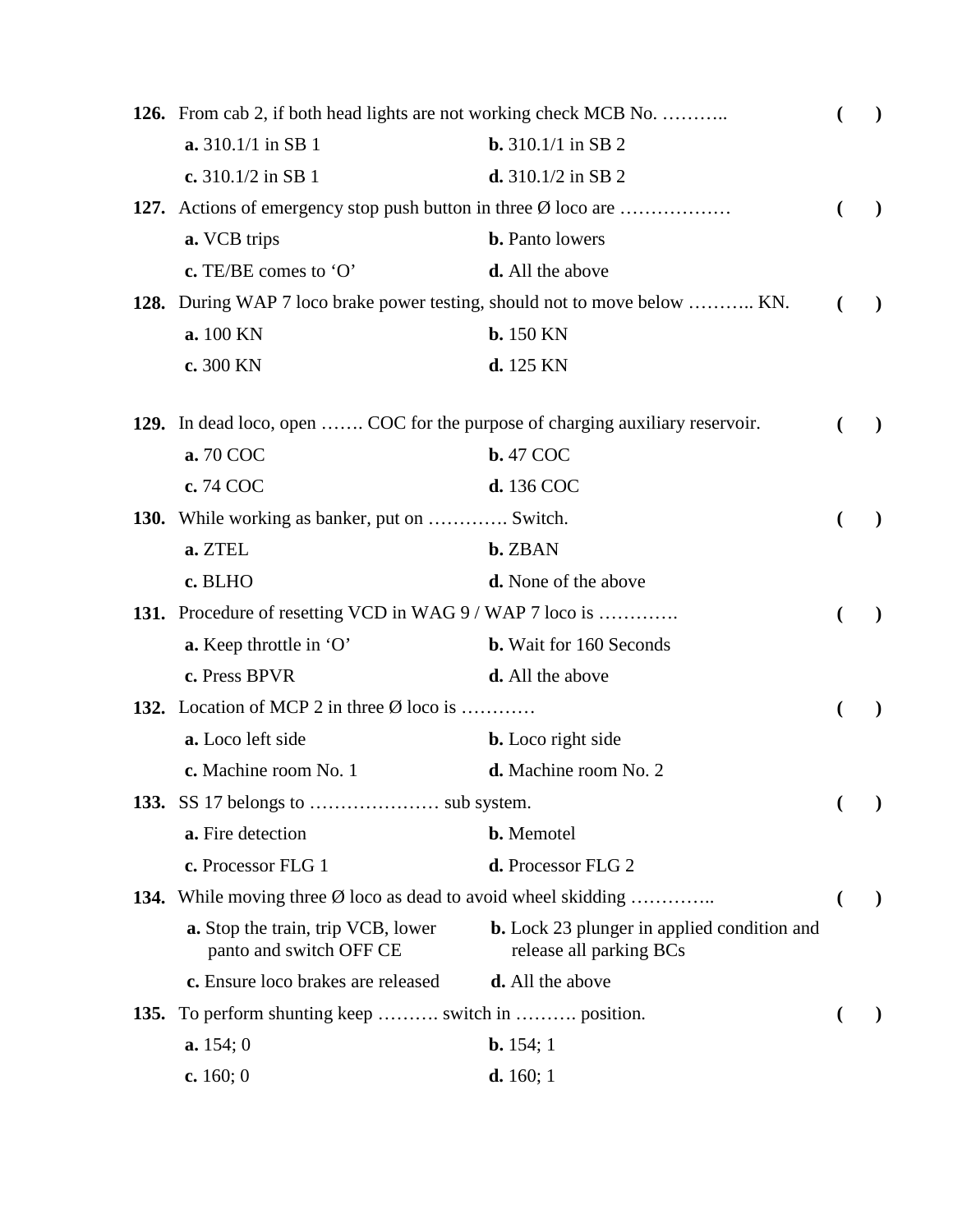|             | 136. While working with WAP 7 or WAG 9 with light load, if Harmonic filter is isolated<br>procedure to work with normal speed is |                                           | $\lambda$ |
|-------------|----------------------------------------------------------------------------------------------------------------------------------|-------------------------------------------|-----------|
|             | a. Stop the train                                                                                                                | <b>b.</b> Switch OFF CE & Isolate Bogie 1 |           |
|             | c. Switch ON CE & resume traction                                                                                                | <b>d.</b> All the above                   |           |
|             | <b>137.</b> Procedure of isolating VCD is                                                                                        |                                           |           |
|             | a. 154 in '1'                                                                                                                    | $\mathbf{b}$ . 154 in 'O'                 |           |
|             | c. 237.1 in $1$                                                                                                                  | $d. 237.1$ in 'O'                         |           |
| <b>138.</b> | CHBA is getting supply from                                                                                                      |                                           | $\lambda$ |
|             | a. Auxiliary converter No. 1                                                                                                     | <b>b.</b> Auxiliary converter No. 2       |           |
|             | c. Auxiliary converter No. 3                                                                                                     | <b>d.</b> Traction converter No. 1        |           |
|             |                                                                                                                                  |                                           |           |
|             |                                                                                                                                  |                                           |           |
|             | a. 82 Volts                                                                                                                      | <b>b.</b> 87 Volts                        |           |
|             | c. 90 Volts                                                                                                                      | $d.92$ Volts                              |           |
|             | <b>140.</b> For CHBA, MCB No.  is output and located in                                                                          |                                           |           |
|             | <b>a.</b> 110; SB 1                                                                                                              | <b>b.</b> 110; SB $2$                     |           |
|             | c. $100;$ HB 1                                                                                                                   | d. 100; HB2                               |           |
|             | 141. In WAG 9, normal position of direct brake handle in rear cab is                                                             |                                           | $\lambda$ |
|             | a. Apply                                                                                                                         | <b>b.</b> Release                         |           |
|             | c. FS & Locked                                                                                                                   | <b>d.</b> None of the above               |           |
|             | <b>142.</b> Horse power of WAP 5 is                                                                                              |                                           |           |
|             | a. 5440 HP                                                                                                                       | <b>b.</b> 5000 HP                         |           |
|             | c. 8000 HP                                                                                                                       | d. 6120 HP                                |           |
|             | 143. Before nullifying CSC, observe  meters and throttle.                                                                        |                                           |           |
|             | a. Ammeters                                                                                                                      | <b>b.</b> Voltmeters                      |           |
|             | c. Screen                                                                                                                        | <b>d.</b> Bogie $1 \&$ Bogie $2$          |           |
|             | <b>144.</b> For isolation of Auxiliary converter No. 1 trip MCB No.                                                              |                                           |           |
|             | <b>a.</b> 127.22/1 in SB 1                                                                                                       | <b>b.</b> $127.22/1$ in SB 2              |           |
|             | c. $127.22/2$ in SB 1                                                                                                            | <b>d.</b> $127.22/2$ in SB 2              |           |
|             | 145. VCD is required to acknowledge after attaining of  kmph of train speed.                                                     |                                           |           |
|             | $a.5$ kmph                                                                                                                       | $b. 1 kmph$                               |           |
|             |                                                                                                                                  |                                           |           |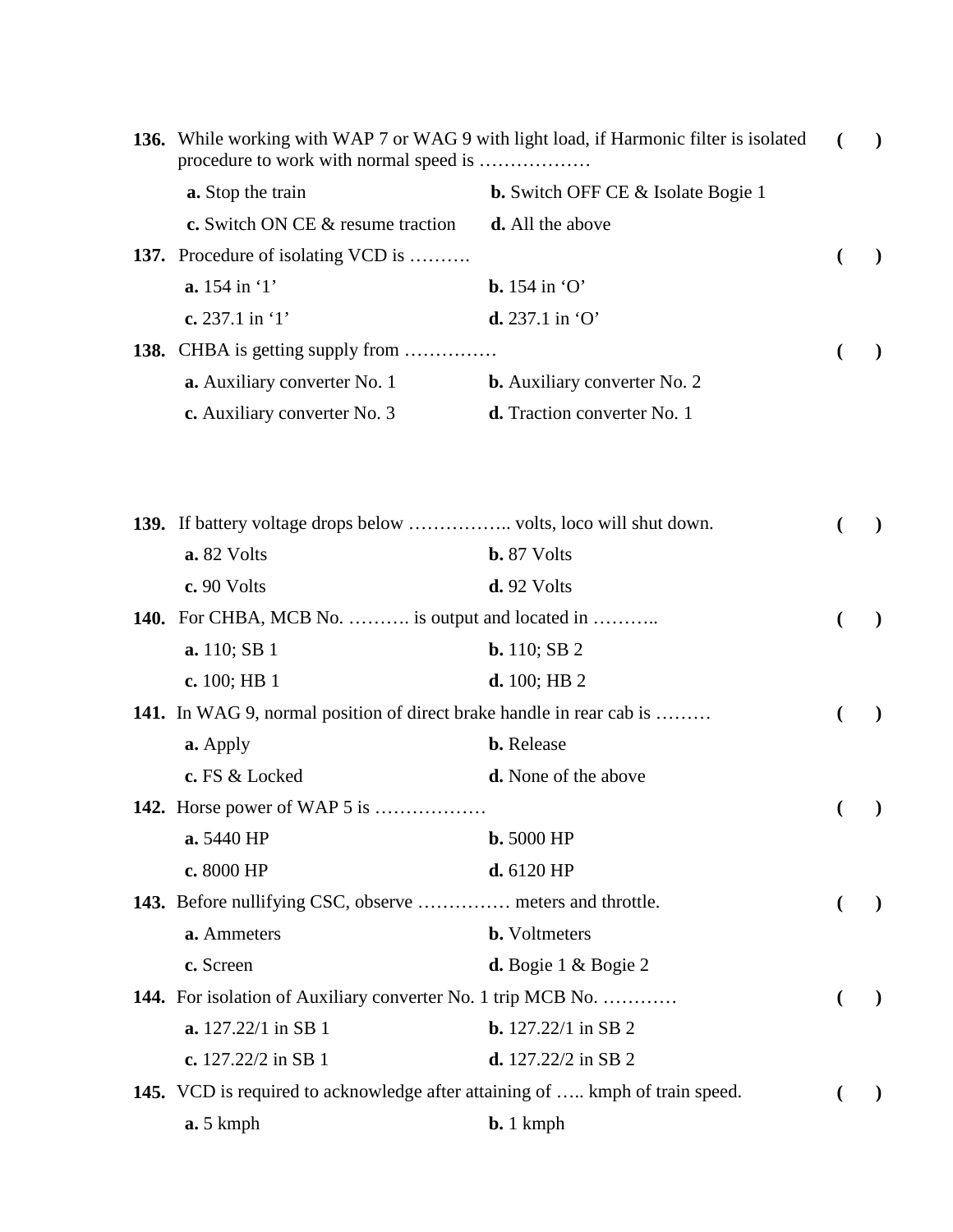| $c. 1.5$ kmph                                                             | $d. 15$ kmph                                |           |
|---------------------------------------------------------------------------|---------------------------------------------|-----------|
| <b>146.</b> In WAG 9, when parking brakes are released PB gauge reads     |                                             |           |
| $\mathbf{a.5}$ Kg/cm <sup>2</sup>                                         | <b>b.</b> 0 $\text{Kg/cm}^2$                |           |
| c. 6 $Kg/cm^2$                                                            | <b>d.</b> 3.5 $Kg/cm^2$                     |           |
| <b>147.</b> During loco brake testing WAG 9 should not to move below  KN. |                                             | $\lambda$ |
| a. 100 KN                                                                 | $b.150$ KN                                  |           |
| c. 300 KN                                                                 | d. 125 KN                                   |           |
|                                                                           |                                             |           |
| a. Fire detection                                                         | <b>b.</b> Train bus                         |           |
| c. Processor FLG 1                                                        | d. Processor FLG 2                          |           |
| 149. Continuous pressing of PSA for 68 seconds caused to                  |                                             |           |
| <b>a.</b> Continuous sanding                                              | <b>b.</b> Penalty brakes in Dead man's mode |           |
| c. Vigilance penalty brakes                                               | <b>d.</b> None of the above                 |           |
|                                                                           |                                             |           |
| a.5 kmph                                                                  | $\mathbf{b.}$ 1 kmph                        |           |
| $c. 1.5$ kmph                                                             | $d. 15$ kmph                                |           |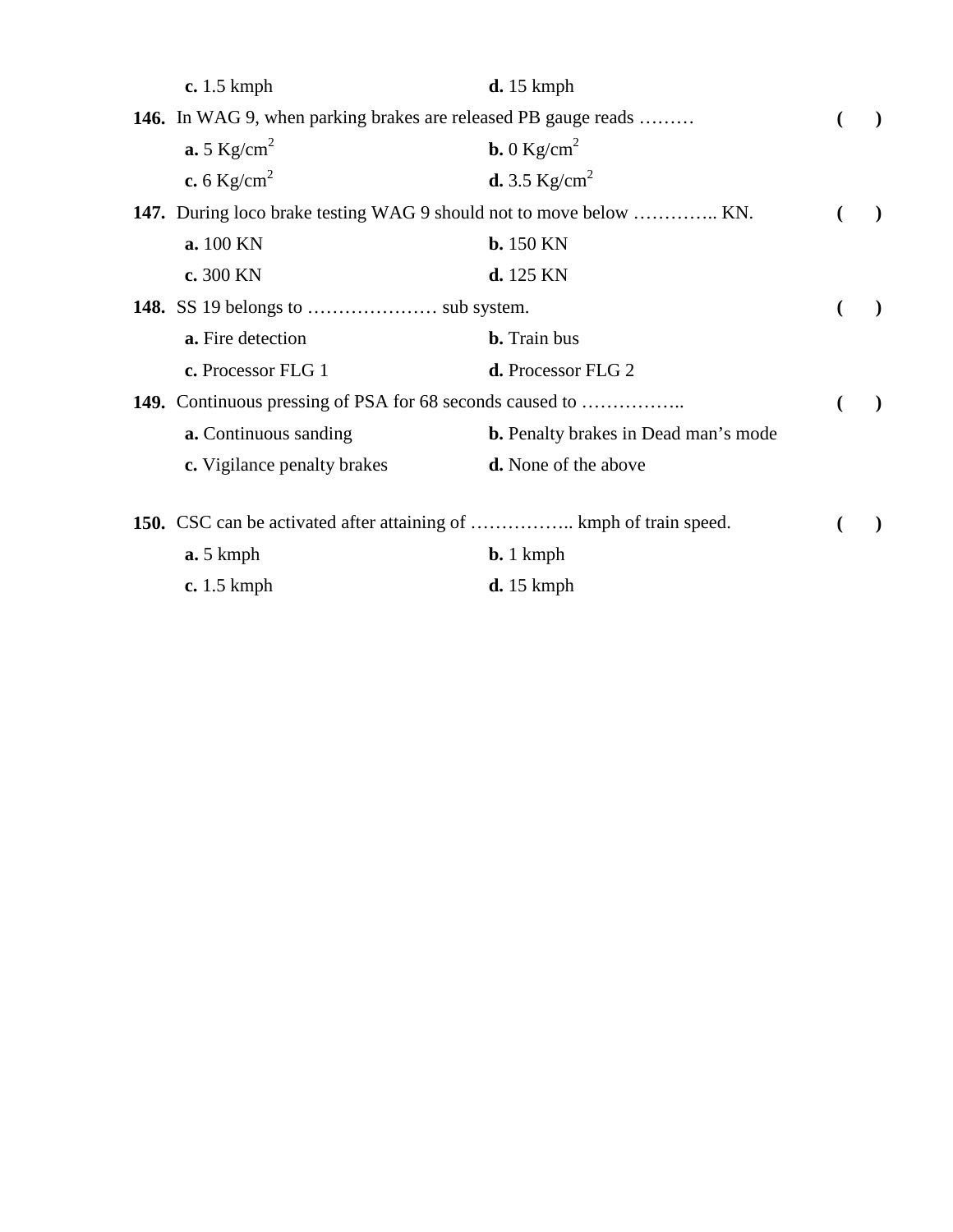### **Sub: General Descriptive**

- 1 What are the duties of LI being as first official to accident site?
- 2 What are the duties of loco inspector during Train parting?
- 3 What are track parameters affect the running of a train?
- 4 What are the measurements to be taken in derailed Loco?
- 5 What are the measurements to be taken in derailed coach?
- 6 How an accident message will be given and explain with contents?
- 7 Explain how excess twist will cause an accident with diagram
- 8 What is sharp flange, how it will cause an accident?
- 9 How a joint report will be prepared at accident side by supervisors?
- 10 What are parameters available in strip chart of SPM and how they can be read?
- 11 What are the parameters of a wagon that will contribute to an accident?
- 12 What is cross level variation and it will cause an accident?
- 13 What is versine and what is the permitted value and how it will cause an accident?
- 14 What is super elevation what is the permitted values and how it will cause an accident?
- 15 Write various oscillations that happen in locomotives while on run with brief explanation of each.
- 16 Draw the sketch of tyre defect gauge with locating parameters at which they can measure?
- 17 Draw the sketch of track gauge with locating parameters at which they can measure
- 18 What are the reasons for short length (below 2 feet ) between point of mount and point of drop and long length (above 2 feet) between point of mount and point of drop
- 19 What is the procedure to be followed if any Rly. Staff found in drunken state while 'Sign-ON' and 'Sign-OFF'.
- 20 How the Overtime can be reduced?
- 21 How the PAD and PDD can reduce?
- 22 How will you improve the implementation of 10 hrs rule?
- 23 How you will improve the 'C' grade loco pilot to higher grades.
- 24 How will you conduct a fact finding inquiry if loco hit a foreign body being a first official to the spot?
- 25 What are the reasons for panto entanglement?
- 26 What is regulated OHE and unregulated OHE
- 27 What is insulated overlap span and insinuated overlap span.
- 28 Write the various type insulators using in OHE and at what places they will be used.
- 29 Write the various jumpers using in OHE and at what location they will be used?
- 30 What are the items to be checked at LC gate?
- 31 What is the latest committee contributed by the Govt. of India to improve Railway safety and what are the main recommendations to improve safety.
- 32 Write short notes on AIRs and ARME and their locations in BZA division.
- 33 Define the following
	- a) Rly. accident
	- b) Consequent accident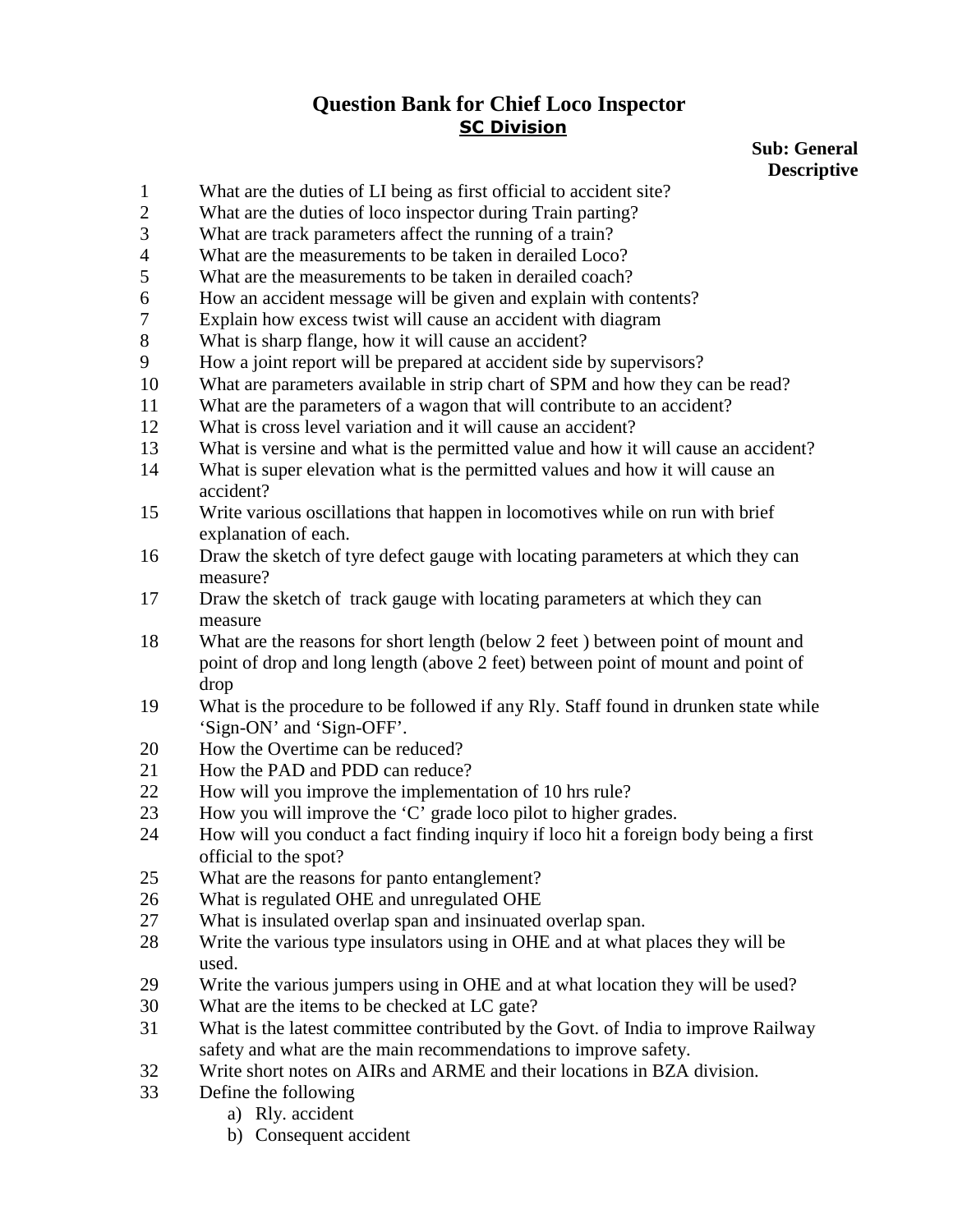- c) Indicative accident
- d) Yard derailment
- 34 What the various types are of inquires which is held to investigate into Rly. accident
- 35 How the periodic medical examinations and psychological tests of staff contribute towards improved safety in train operations?
- 36 Describe some of the mechanical / electronic safety devices recently introduced for better safety in train operation?
- 37 How the monitoring and periodic screening of staff help in reducing accidents.
- 38 What are your suggestions to improve safety consciousness among the running staff to reduce the train accidents
- 39 What are the duties of CTLC?
- 40 What are the duties of TLC?
- 41 What are the duties of CC?
- 42 What are the duties of CCC?
- 43 Being a first official to the accident spot of panto entanglement how you will deal the situation.
- 44 Being a first official to the accident spot of manned level crossing gate how will you deal the situation?
- 45 Being a first official to the accident spot of train passed a stop signal at ON how you will deal the situation.
- 46 Being a first official to the accident spot of wagon derailment how you will deal the situation.
- 47 Being a first official to the accident spot of wagon derailment by taking two routes how you will deal the situation.
- 48 Being a first official to the accident spot of rear end collision how you will deal the situation.
- 49 How an electrical fault isolated in OHE
- 50 Who is authorized to operate Switch Mains……?
- 51 What are the various sectionings and parallellings provided in OHE either to isolate or to make continuity and explain the location of each location at which they used?
- 52 Write about payment wage act?
- 53 Write about minimum wages act?
- 54 Write about the importance of workman's compensation act.
- 55 What are the factors which will not comes under WCA during accident for payment of compensation?
- 56 What are the duties of supervisor in case of on duty injury or disablement of an employee
- 57 How many schedules available Workman's Compensation Act and what are they
- 58 What are the points to be displayed at work place under factories act?
- 59 Write short notes about factory act.
- 60 What are norms to be kept in mind while preparing loco links explain with illustration?
- 61 What are norms to be kept in mind while preparing crew links, explain with illustration?
- 62 What are the advantages of air brakes
- 63 What are the disadvantages of air brakes
- 64 In BZA loco shed 150 locos are available. How much outage can be given to goods if coaching requirement is 41.
- 65 What is EKM of loco and crew how these will be calculated?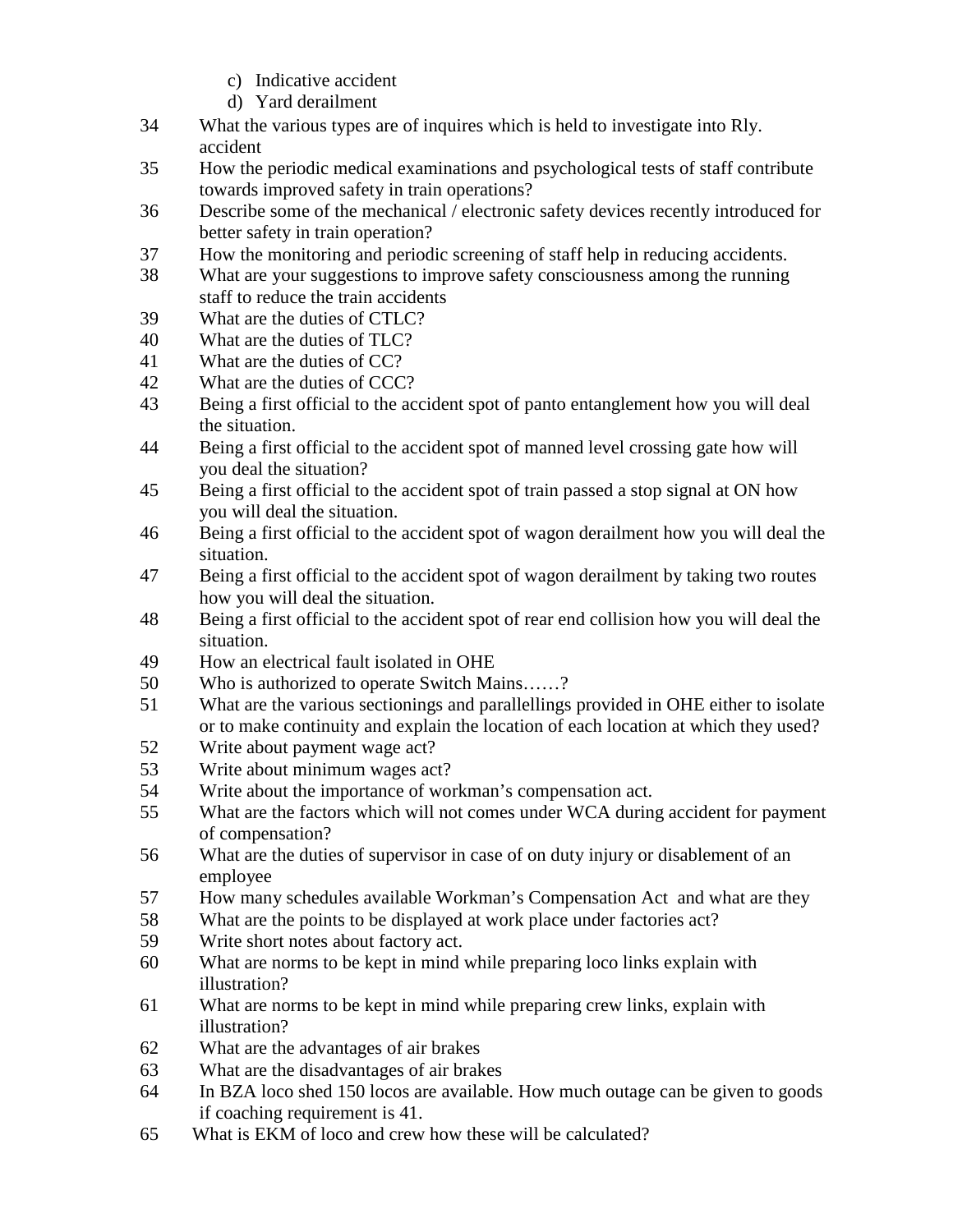- 66 What are the services / movements comes under ineffective outage
- 67 How many employees are required if 2 members working in a shift of 12 hrs roster and 8 hrs roster
- 68 How the assessment of goods crew will be done.
- 69 Expand GT KM and what is the formula for calculating the GT KM
- 70 What is the line capacity and what are the factors affecting the Line capacity?
- 71 What is operating ratio? How to improve it?
- 72 what is ruling gradient and how it is affecting the sectional Load?
- 73 What is critical block section
- 74 Why isolation is needed and interlocking is needed? Explain with illustration.
- 75 Write the advantages of MAS signals than TAS signals.
- 76 What is an electric shock, how first aid will be render to the electrocuted person?
- 77 What is the procedure to conduct running time trials?
- 78 How the load trials will be conducted what are factors affecting in fixing of train load.
- 79 Write the duty at a stretch and rest rules pertaining to Running staff.
- 80 Draw a sketch of crew link having 8 men
- 81 How the dead loco will be cleared.
- 82 What are steps to be taken to improve outage in goods service?
- 83 What are the steps to be taken to improve the average speed
- 84 What is punctuality? Advise how to improve the punctuality and factor affecting the punctuality.
- 85 What is Booked speed, Max. Permitted Speed, Minimum running time and Normal running time?
- 86 How to negotiate a neutral section having 30 kmph caution order at neutral section
- 87 How will you counsell a loco pilot to drive a train if 20 KMPH speed restriction is existing at the peak of the gradient?
- 88 Expand the following 1) RITES 2) IRIEEN 3) COFMOW 4) RDSO 5) CORE 6) FOIS 7) COIS 8) IVRS 9) CRIS 10) IRISET
- 89 Expand the following 1) BCM 2) TTM 3) SPART 4) TRR 5) TFR 6) TSR 7) PQRS 8) BWM
- 90 What is fire? How fires are classified and hoe the each fire will be controlled?
- 91 Write the procedure to be followed to condemn a detonator and fusee
- 92 What are the ill affects if lateral clearance is more in loco?
- 93 What are the points to be observed in new erection of signal
- 94 How tracks reading will be taken during derailment
- 95 What are the reasons for stalling
- 96 What is combined train report?
- 97 What is Quick coupling?
- 98 Write about Working time table and passenger time table and why skip time is necessary?
- 99 Write the types of passes available in Railways to the Railway employees.
- 100 Write the entitlement restrictions of various passes to running staff
- 101 What is the metal pass and what are the various metal passes available in Railways.
- 102 What is the split pass?
- 103 What is hospital pass?
- 104 What is privilege pass?
- 105 What are the service restrictions in issuing of number of privilege passes to the Railway employee?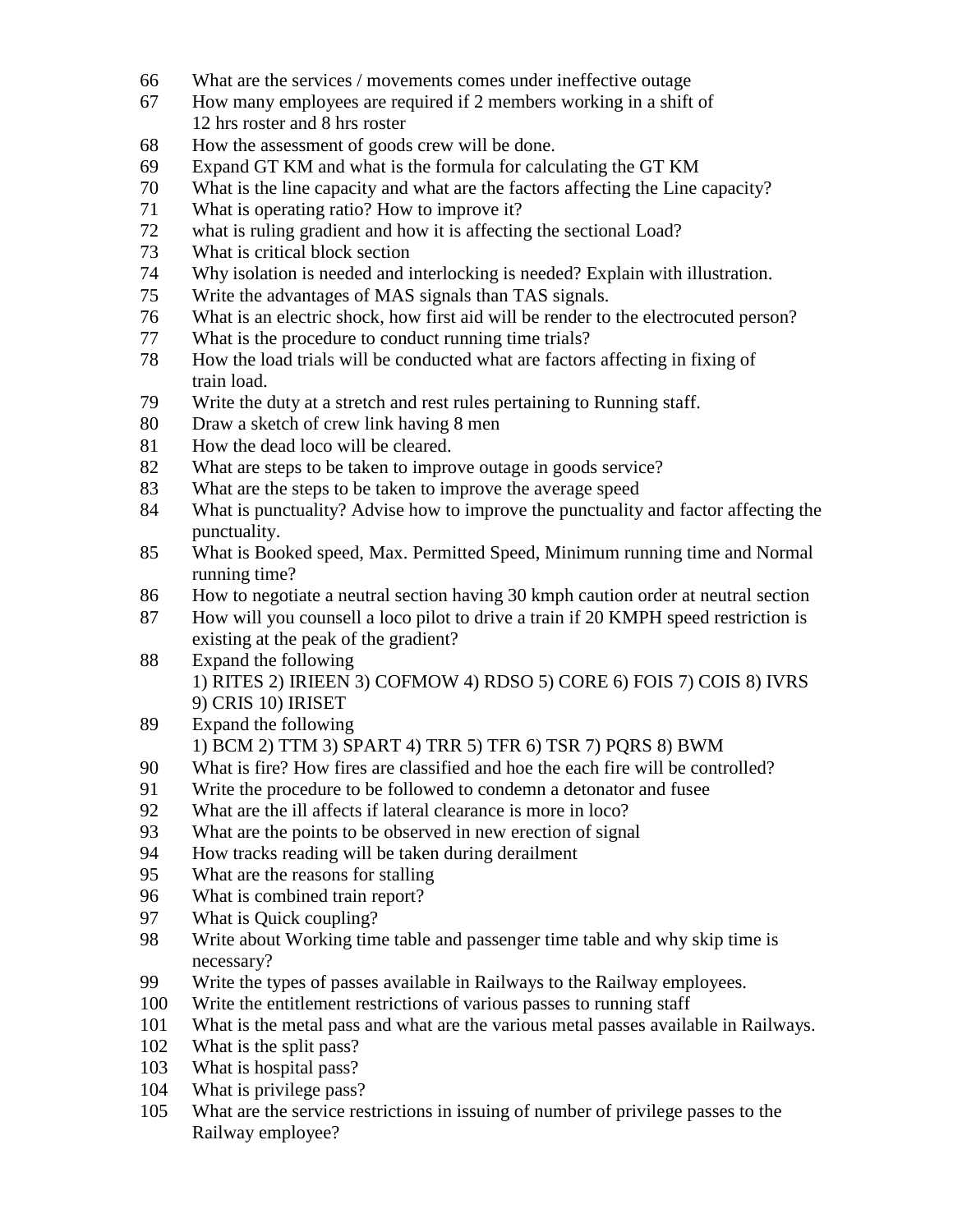- 106 What are the service restrictions to issue post retirement passes?
- 107 What is the time limit in usage of privilege pass?
- 108 What are the route restrictions to be followed in using of privilege pass
- 109 What is school pass and whom it will be issued
- 110 Who are eligible for include in privilege pass.
- 111 If wife and husband both are Railway employees, how many passes both are eligible
- 112 What is SDP and for what distance it can be used?
- 113 What is 'DCP' and to whom it will be issued?
- 114 Is Recognized organized labor member eligible for duty pass for proceeding any general body meeting.
- 115 When a son aged beyond 21 years will be included in a privilege pass?
- 116 When a daughter aged beyond 21 years will be included in a privilege pass?
- 117 Up to what date last year passes and PTOs can be issued?
- 118 If last year passes issued in current year up to what date it will eligible to travel?
- 119 If a loco pilot retiring in a  $31<sup>st</sup>$  Jan how many privilege passes and PTOs he is eligible?
- 120 What is joining time for first 1000 kms?
- 121 How many days joining time is admissible during request transfer?
- 122 What are the restrictions to be followed to suspended employee in respect to promotion?
- 123 What type of documents can be allowed to examine by the DE.
- 124 Write about the documents in respect to DAR cases.
- 125 Who will be nominated as presenting officer and who will be nominating as inquiry officer?
- 126 What is periodicity of PME to be followed?
- 127 What are medical standards to be maintained by a loco pilot and Loco Inspector, Box boy, Running cook, and RR bearer?
- 128 If person completed his PME on June  $20<sup>th</sup>$  of  $43<sup>rd</sup>$  year, what is his next medical due date.
- 129 What are the PME period treated as on duty?
- 130 If an employee is changing his spectacles, how may days he is eligible to undergo PME ?
- 131 What are the differences between PME and special PME?
- 132 What are the occasions can the employee can be directed for special PME?
- 133 What action can Railway administration has to take if an employee reports after 45days absent?
- 134 What action can Railway administration has to take if an employee reports after 90 days absent?
- 135 What are the types of leaves existing in Railways?
- 136 Write about Leave rules.
- 137 What is the procedure to grant quarantine leave?
- 138 How many days of LAP/LHAP credited in January?
- 139 How many days LAP can be enchased?
- 140 How a sick leave can be commuted?
- 141 Write short notes on paternity leave.<br>  $\frac{142}{142}$   $\frac{142}{142}$
- 142 " " Maternity leave
- 143 " " Hospital leave
- 144 " " Casual leave
- 145 " " Special casual leave
- 146 " " leave not due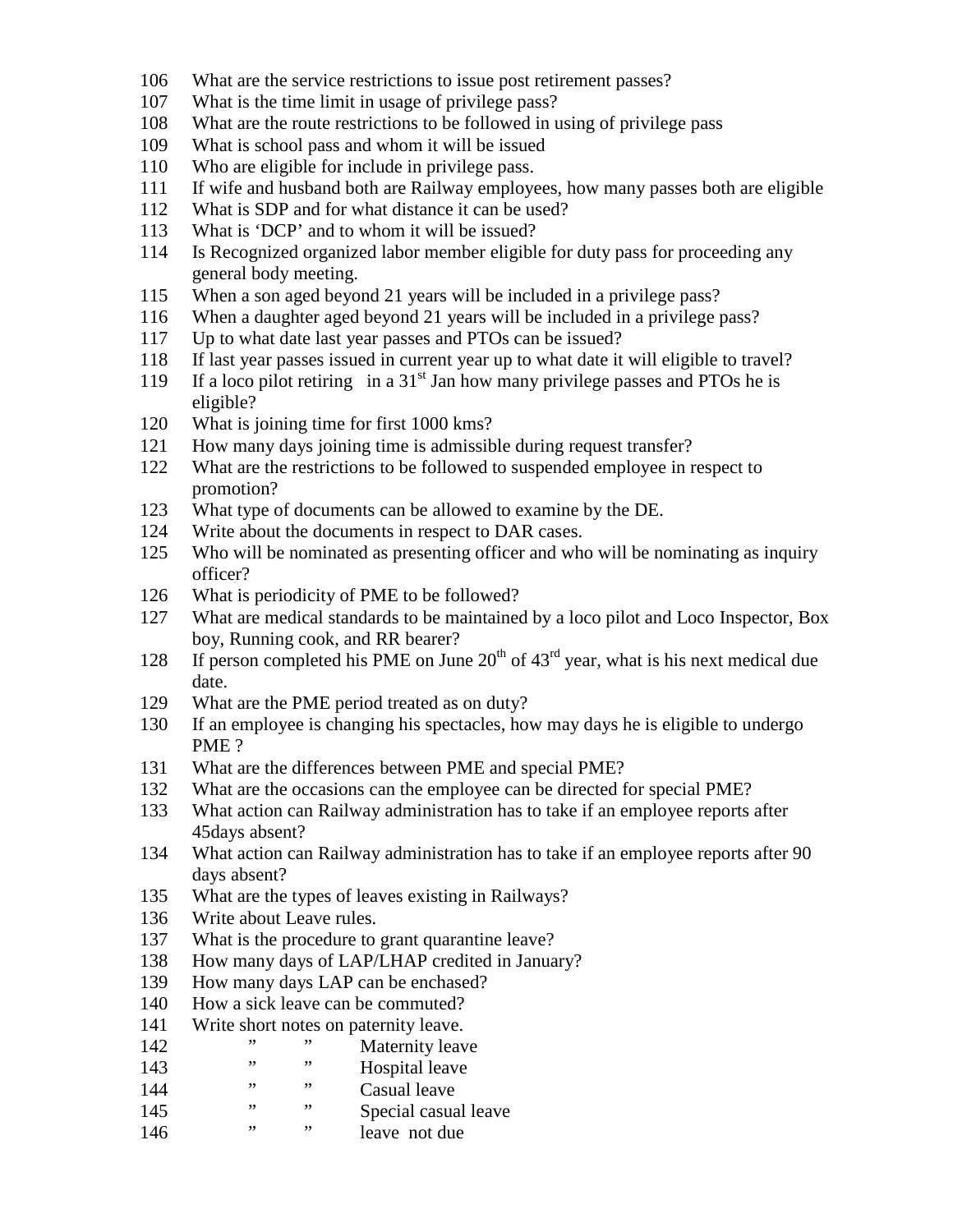- 147 If a person joins in December into Railway how many casual leaves he is eligible?
- 148 Is casual leave can prefix or suffix with any kind of leave?
- 149 How many days of causal leave eligible to running staff in a calendar year?
- 150 What is S.O.P in granting of leave by Sr. Supervisor to Running staff and other staff?
- 151 Distinguish between hospital leave and special disability leave
- 152 How is un availed portion of joining time will be Dealt?
- 153 Write the duty roster of running staff.
- 154 List out the categories under HOER and indicate rostered hours of each category?
- 155 Write the differences between Essentially Intermittent and Continuous categories.
- 156 Write about PNM and JCM
- 157 Distinguish between Excluding and Continuous category
- 158 Distinguish between Supernumerary posts and Temporary post
- 159 What is assumed attendance?
- 160 Write short notes on Intensive and Essentially Intermittent category.
- 161 What are the allowances admissible to running staff?
- 162 How TA will be calculated?
- 163 What is the formula for calculating for Over Time Allowance?
- 164 What is the formula for calculating for break rest allowance?
- 165 How shunting allowance admissible to running staff?
- 166 How OSRA will be admissible to running staff
- 167 Write short notes on OSDA
- 168 What is officiating allowance and how it will be calculated?
- 169 What is transfer grant?
- 170 How much amount can be granted towards spectacles?
- 171 What is the formula for calculating NDA?
- 172 What are the advances that running staff are admissible?
- 173 How many types of quarters available in Railways?
- 174 Write the entitlement of quarters to running staff?
- 175 What is the procedure to allot Railway quarters?
- 176 When a Railway servant will be placed under suspension
- 177 What are the compulsory deduction from subsistence allowance during suspension period
- 178 What are to be taken to keep the number of employees in control under the suspension
- 179 What are the entitlements are eligible to the suspended employee
- 180 What are the restrictions on the suspended employee
- 181 To whom the suspension are revocation orders to be served
- 182 What are the minor penalties
- 183 What are the major penalties
- 184 What is the procedure to impose minor penalty
- 185 What is the procedure to impose minor penalty during the loss of Railway properties
- 186 What are the differences between major and minor penalties
- 187 What is the procedure for imposing major penalty
- 188 What are the various stages in imposing procedure of imparting major penalty
- 189 What are the occasions to follow common proceedings
- 190 Write model time schedule for progress of major penalty 'DAR' cases?
- 191 What is daily order sheet?
- 192 What are the norms to be followed while appointing an inquiry officer
- 193 What are the occasions to change inquiry officer?
- 194 What are the norms to be followed in selecting a defense counsel?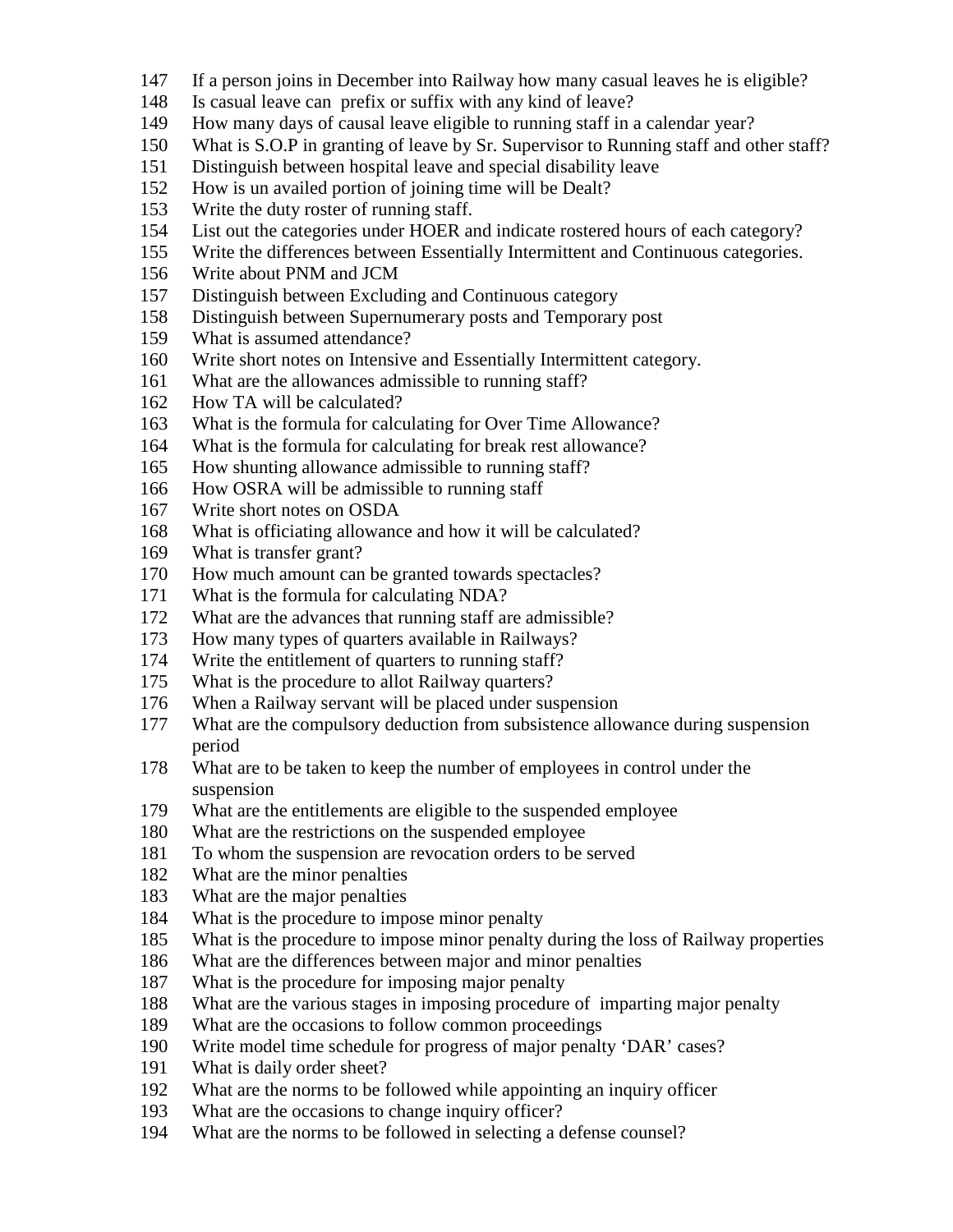- 195 Who all are called prosecution witness and defense witness
- 196 What are the differences between fact finding and 'DAR' inquiry
- 197 What are the difference of Rule No. 9 and 14 of DAR act?
- 198 What is the procedure to be followed during expert inquiry?
- 199 How an inquiry report shall be prepared
- 200 What are the annexure available in major penalty charge sheet and explain each of them?
- 201 What is the determination of appellate authority
- 202 What are the differences between removal and dismissal?
- 203 What are the facilities to be given to the defense counsel?
- 204 What are the circumstances to postpone and inquiry?
- 205 What is the role of an IO if delinquent wants to submit any defense witness/documents
- 206 What is the procedure to be followed while examining the prosecution witness and defense witness during inquiry?
- 207 What is procedure to be followed by an I.O. during any submission by CE during inquiry
- 208 Write the abbreviations of the following 1) DAR 2) VC 3) SPE
- 209 Who is the head for vigilance at zone level?
- 210 What are standard forms for the following
	- a) Order suspension under Rule No.5 (1)
	- b) Order suspension under Rule No.5 (2)
	- c) Appointment of Inquiry/Board inquiry
	- d) All the forms
- 211 What is differences between disciplinary authority and appellate authority

### 212 What is differences between revision and review

213 **Standards for using disciplinary proceedings** 

| 214 | Order of suspension under Rule 5 (1)                                       | $SF-1$     |
|-----|----------------------------------------------------------------------------|------------|
| 215 | Order of deeming a railway servant under suspension under Rule 5(2)        | $SF-2$     |
| 216 | Certificate to be furnished by suspended official under Rule 2043 (I)-R-II | $SF-3$     |
| 217 | Order of revocation of suspension under Rule $5(5)(c)$                     | $SF-4$     |
| 218 | Charges sheet for major penalty under Rule 9                               | $SF-5$     |
| 219 | Refusing of Permission to inspect documents                                | $SF-6$     |
| 220 | Appointment of Inquiry/Board of Inquiry                                    | $SF-7$     |
| 221 | Appointment of Presenting Officer                                          | $SF-8$     |
| 222 | Not printed                                                                | $SF-9$     |
| 223 | Disciplinary Action in common proceedings                                  | $SF-10$    |
| 224 | Appointment of Enquiring Authority in common proceedings.                  | $SF-10(a)$ |
| 225 | Appointment of presenting officer in common proceedings                    | $SF-10(b)$ |
| 226 | Memorandum of charge for imposing minor penalties                          | $SF-11$    |
| 227 | Charge-sheet for initiation of Minor penalty proceedings in cases where    | $SF-11(b)$ |
|     | Disciplinary Authority decides to hold the inquiry under Rule              |            |
|     | 11(1)(b)/11(2)                                                             |            |
| 228 | Taking disciplinary action for minor penalty where charge-sheet for major  | $SF-11(c)$ |
|     | penalty was initially issued                                               |            |
| 229 | Memorandum where action is proposed under Rule 14(i)                       | $SF-12$    |
| 230 | Standard form of sanction under Rule 2308 RII                              | $SF-12$    |
| 231 | Standard Form of charge-sheet for proceedings under Rule 2308 RII          | SF-14      |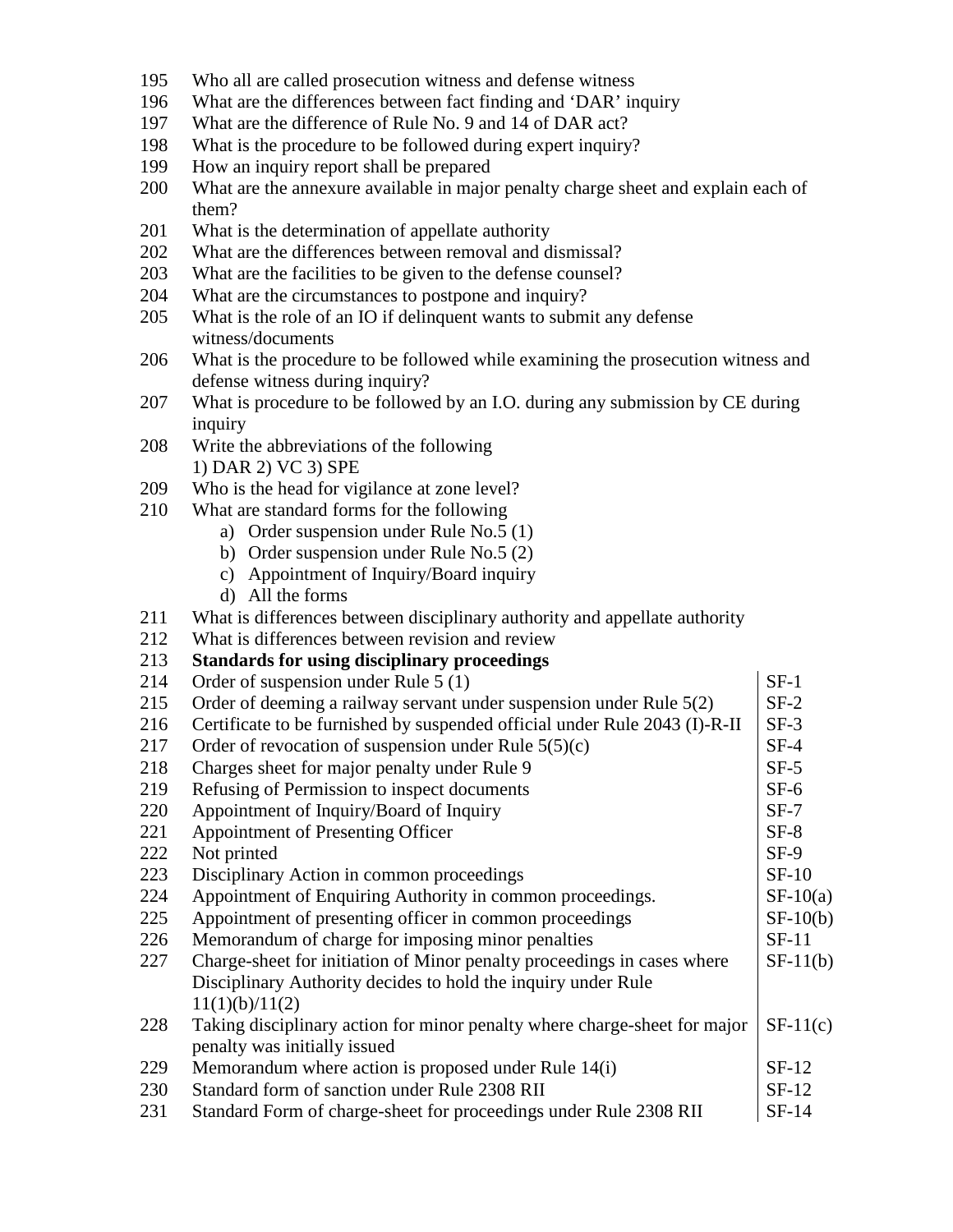**Sub: G&SR** 

- 1 Write the essentials of absolute block systems
- 2 Write the essentials of automatic block system
- 3 What are the trains can be dispatched to open communication in single line during total interruption of communications
- 4 What is station section and block section.
- 5 Write the station section of B-class station multiple aspect signals in double line
- 6 Write the station section of B-class station multiple aspect signals in single line
- 7 Write the station section of B-class station two aspect signals in double line
- 8 Write the station section of C-class station multiple aspects in double line.
- 9 Write the conditions to grant line clear in B-class station double line
- 10 Write the conditions to grant line clear in A-class station
- 11 Write the conditions to grant line clear in C-class station
- 12 Explain bloc overlap and signal overlap.
- 13 What type of abnormalities will come under breach of block rules?
- 14 What block back and block forward.
- 15 Why **Isolation** and **Interlocking** is required in the signalling system.
- 16 Explain what is unsignalled movement?
- 17 Explain how a train can be received in to an obstructed line.
- 18 Explain how a train can be received into an unsignalled line.
- 19 How to distinguish the general rule and subsidiary rule.
- 20 Write about subsidiary signals.
- 21 What is a Repeating Signal and Signal Repeater
- 22 What are the minimum equipment of signals be provided in A-class, B-class and Cclass station.
- 23 Write about exchanging of **alright signals**
- 24 Write the procedure to work a train without guard.
- 25 Writer the procedure to work a train without brakevan.
- 26 Write the significance for provision of IB signal. Explain how the signal is provided with diagram and write how to pass IB signal at ON.
- 27 Write about detonating signals
- 28 Write about fusee signals
- 29 Write about block section limit board and shunting limit board.
- 30 Write about various engineering indicators come across while working a train.
- 31 Write about Stop-board, S-board, W-board, W/L-board, W/B-board and shunting warning board.
- 32 Write how to pass an automatic signal at 'ON' in double line and single line.
- 33 How the communications will be opened in single line during total interruption of communications.
- 34 How the trains can be worked in automatic block system if prolonged failure of automatic signals.
- 35 How the train can be secured in block section and station section.
- 36 What are the precautions to be taken while working material train?
- 37 How to clear the front portion and leftover portion from block section?
- 38 How many types of shunting available and explain each of them.
- 39 Write about the responsibilities for supervising the shunting
- 40 How many types of interlocking are available? Explain each of them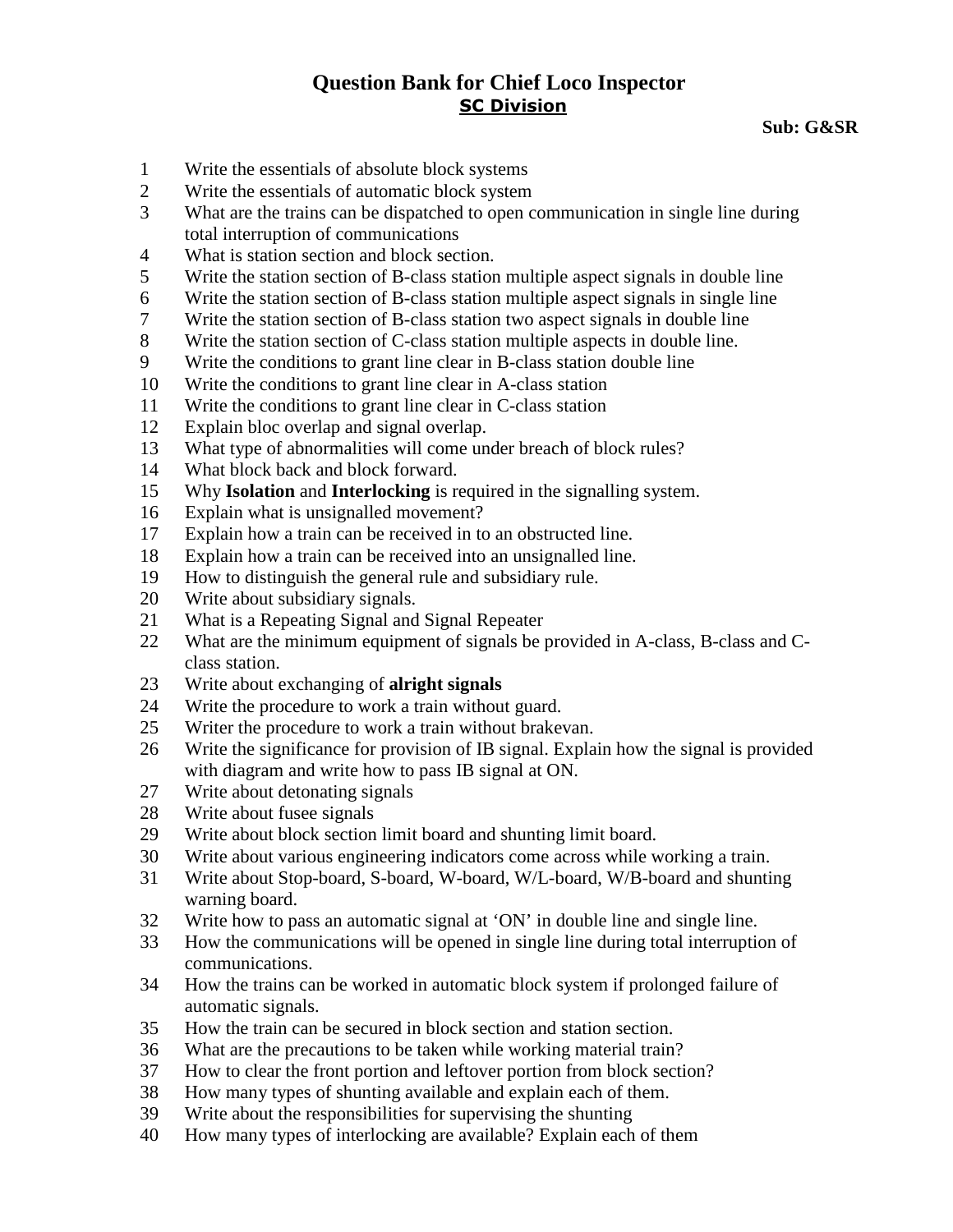- 41 What are the occasions to issue a caution order? How it will be prepared and served.
- 42 Write about station working rules.
- 43 Write about various types of ODCs working.
- 44 How the wagons containing explosives and inflammables will be marshalled in various trains.
- 45 Which is the circumstance called as total interruption of communication and in double line how the trains can be dealt?
- 46 What is train signal register and what are the contents available in it.
- 47 Write about the duties of loco pilot in case loco unable to haul the load?
- 48 Write the duties of loco pilot in case of train parting.
- 49 How the trains will be worked in case one line obstructed in double line.
- 50 What is the significance of each column provided in T-1425(a)  $\&$  (b)
- 51 How a damaged vehicle can be cleared?
- 52 How you will guide the loco pilot to clear the stalled train from the peak of the gradient.
- 53 A train arrived to BZA by 120 min. late. BZA-MAS is the last lap of its journey. Engg. Allowance is 34 min, traffic allowance is 48 min. and loco allowance is 32 min. Explain how the train can be gained punctuality.
- 54 Write about the indications of accident siren and in case of siren defect how the communication is dealt.
- 55 How the railway accidents are categorized?
- 56 How a run-over case is dealt.
- 57 Write short notes on block ticket
- 58 Write the conditions for taking off home signal.
- 59 Write about point indicator and trap indicator
- 60 Write about how a stop signal can be passed at ON.
- 61 What are the duties of loco pilot in absence of fixed signal?
- 62 Write about the hand signals.
- 63 Write the duties of loco pilot in case of accident.
- 64 Why signal warning boards are necessary and where they are provided.
- 65 What are the duties of loco pilot while starting from an originating station?
- 66 How the guard can be intimated by the loco pilot to protect the train in rear in case unable to proceed further.
- 67 How the engineering indicators will be provided in case of various speed restrictions within 200 meters at same spot.
- 68 How many types of working systems are existing and among them which are available in S.C.Railway.
- 69 How an automatic gate signal will be passed at ON.
- 70 What are the occasions to back the train and what is the procedure be followed.
- 71 How a semi automatic signal will be passed at 'ON'
- 72 What are the warning boards available at neutral sections? Write the duties of loco pilot while passing at neutral sections.
- 73 How many types of freight train BPCs are available and explain them.
- 74 What are the communications available between loco pilot and guard?
- 75 What are the various injuries related to accident manual and explain each of them.
- 76 How the train can be worked in case explosion in track or train.
- 77 What are the instructions regarding the usage of portable field telephone.
- 78 How many types of signals available
- 79 How a train can be dealt on calling on signal
- 80 How many types of repeating signals available and explain each of them.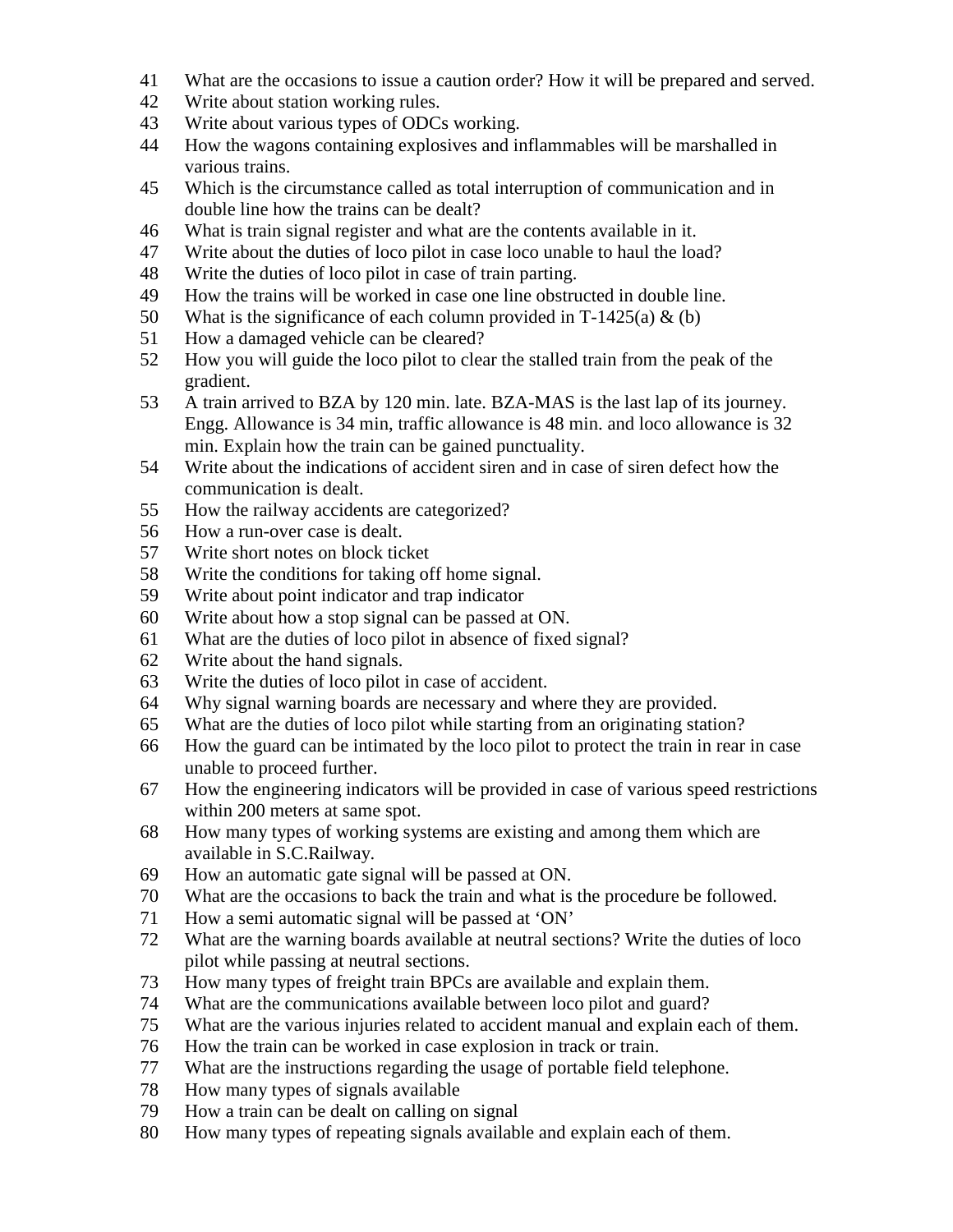- 81 What are the signals cannot be used for shunting operation.
- 82 If two home signals are placed on same post, explain to which route they belong.
- 83 Why signal sighting committee is needed and what is the periodicity of inspections?
- 84 Write the duties of loco pilot on seeing a flasher light on adjacent line.
- 85 Write the duties of loco pilot in case of explosion of a detonator
- 86 How the train can be protected in case of accident in double line absolute block system.
- 87 How the train can be protected in case of accident in double line automatic block system
- 88 How the train can be protected during the total interruption of communication in single line absolute block system
- 89 How the train can be protected on double line during total interruption of communication
- 90 How the train can be stopped on out of course at station in automatic block system
- 91 What are the duties of loco pilot when train detained at first stop signal
- 92 What are the precautions to be taken when moving a C-class ODC in electrified section
- 93 How the trains can be dealt during struck up of permissible signal in OFF aspect.
- 94 What are the authorities will be given in single line to perform shunting at various occasions provided with push button type block instrument.
- 95 What is the authority to perform shunting in double line multiple aspect signals at various occasions?
- 96 Write the differences between position light shunt signals and shunting permitted indicator.
- 97 How a train can be dispatched from an un-signalled line?
- 98 What are the differences of interlocked working and non-interlocked working?
- 99 Why sand humps are necessary?
- 100 How the train can be passed on a weld failure / rail fracture or multiple rail fracture?
- 101 How a work spot having stop and start will be protected by engineering indicators.
- 102 Define ISMD ?
- 103 Which equipment is given the fourth option in the order of preference in obtaining line clear?
- 104 Which no. of channel/frequency is freezed for obtaining / granting line clear when line clear is obtained/granted through VHF sets?
- 105 If SM of station 'X' cannot obtain the attention of station 'Y' on the block instrument, after how many minutes, the SM 'X' will go to next means of communication?
- 106 Which type of indicative accident is reportable by telephone to Railway Board by the Zonal Railway and by the Division to the Zonal Railway?
- 107 Who is the accepting authority for all other Consequential Train Accident, except UMLC accidents?
- 108 What is the station section at a Class 'B' station with Multiple Aspect Signals on double line?
- 109 What is the authority required for performing shunting beyond outermost facing point/BSLB on a double line class 'B' station?
- 110 "Dispatch a message from a block station intimating the block station immediately in rear on a double line or either side on a single line that the block section is obstructed or being obstructed". What is this?
- 111 What is the name given to the celebrations that are going on in our Railway?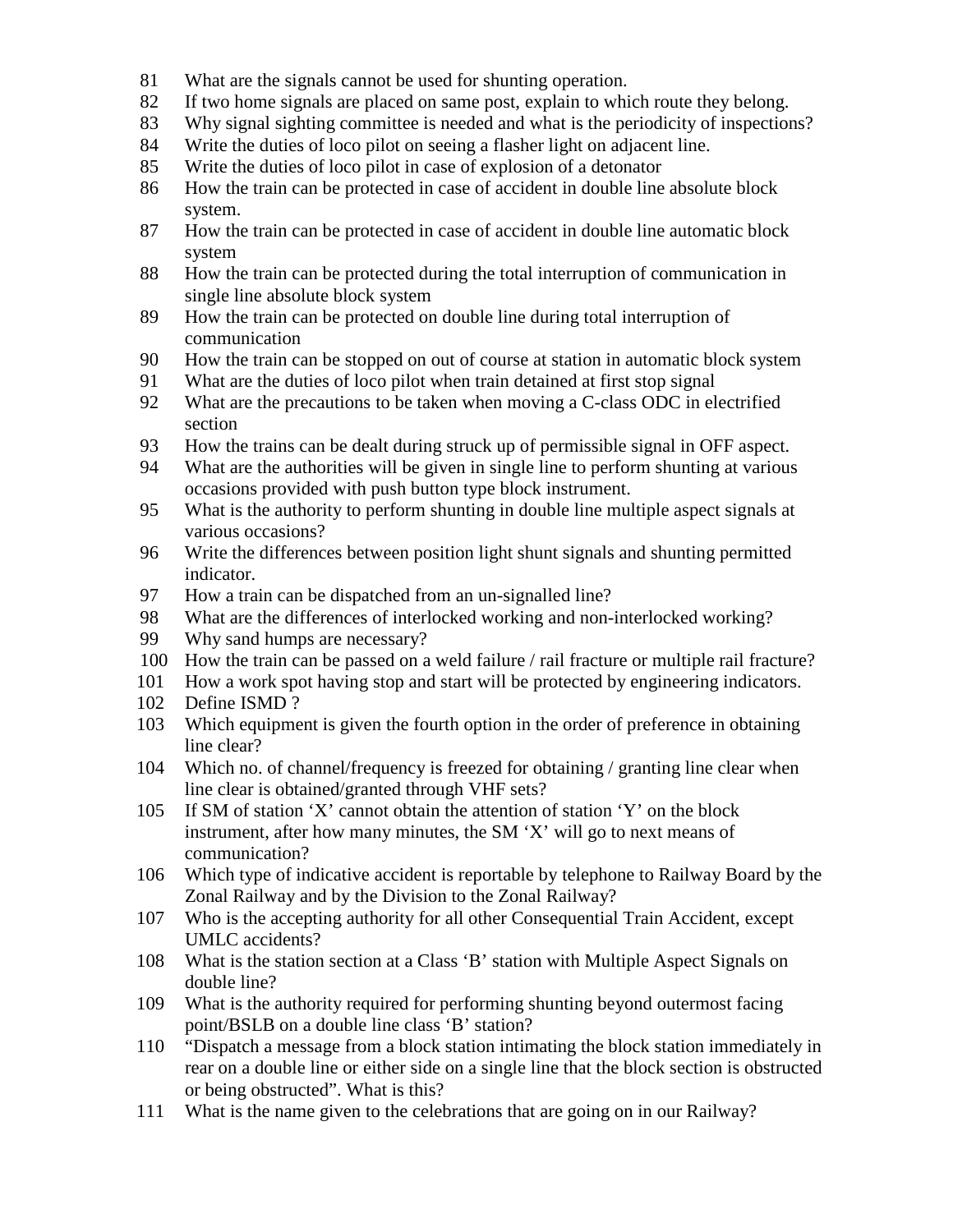#### **Sub: G&SR Objective**

- 1. Approved special instructions means special instructions approved by \_\_\_\_\_
- 2. Anemometer is provided for measuring
- 3. Wind velocity considered dangerous is \_\_\_\_\_kmph and above.
- 4. No railway servant directly connected with the working of trains shall take alcoholic drinks or narcotics within hours before commencement of duty.
- 5. BOL in TAS and MAS is mtrs. and mtrs.
- 6. BOL shall be reckoned from \_\_\_\_\_\_\_\_\_\_\_\_\_\_\_\_\_\_\_\_\_\_\_\_\_signal.
- 7. SOL in TAS and MAS is \_\_\_\_\_\_\_\_\_\_mtrs. and \_\_\_\_\_\_\_\_\_\_mtrs.
- 8. Isolation is compulsory when the speed of run through trains exceeds \_\_\_\_\_kmph.
- 9. In semaphore territory when there are no lights in OFF position, to pass the reception signals, the Driver can proceed  $\overline{\phantom{a}}$
- 10. To attach an O D C prior approval of \_\_\_\_\_\_\_\_\_\_should be taken
- 11. Speed of "C" class O D C shall not exceed \_\_\_\_\_\_\_\_\_\_ kmph on BG
- 12. Signal Warning Board is provided in rear of FSS at \_\_\_\_\_mtrs. in electrified section.
- 13. When inner distant is provided, the distant signal shall have and aspects only.
- 14. The calling on signal shall display \_\_\_\_\_\_\_\_\_\_ light in ON position during night.
- 15. The calling on signal may be provided below any stop signal except \_\_\_\_\_\_\_\_\_\_
- 16. Shunt Signal may be provided below any stop signal except \_\_\_\_\_\_\_\_\_\_
- 17. When shunt signal is defective \_\_\_\_\_\_ is the authority for the Driver to pass the signal.
- 18. When shunting permitted indicator is defective is the authority for the Driver to pass the Shunting Permitted Indicator.
- 19. Detailed instructions regarding working of Shunting Permitted Indicator will be incorporated in \_\_\_\_\_\_\_\_\_\_
- 20. \_\_\_\_\_\_\_\_\_\_signal does not show any light in any position at any time.
- 21. A Semi Automatic stop signal is distinguished by \_\_\_\_\_\_\_\_\_\_
- 22. Fog signal post is located at \_\_\_\_\_mtrs. in rear of outer most signal of the station.
- 23. Fog signal post is painted with  $\_\_\_\_\&$   $\_\_\_\_$  colours alternatively.
- 24. Visibility Test Post is painted with \_\_\_\_\_\_\_\_\_&\_\_\_\_\_\_\_\_\_\_\_\_\_ colours alternatively.
- 25. Visibility Test Post is located at \_\_\_\_\_\_\_\_\_\_ mtrs. from SM's office.
- 26. Normal aspect of the fixed signals, except automatic signals, will be \_\_\_\_\_\_\_\_\_\_
- 27. The speed of a train while entering terminal goods yard is restricted to \_\_\_\_\_ kmph.
- 28. The speed of a train in 1 in 8 ½ turnout provided with 60 kg sleepers and rails restricted to  $\begin{array}{c} \text{kmph.} \end{array}$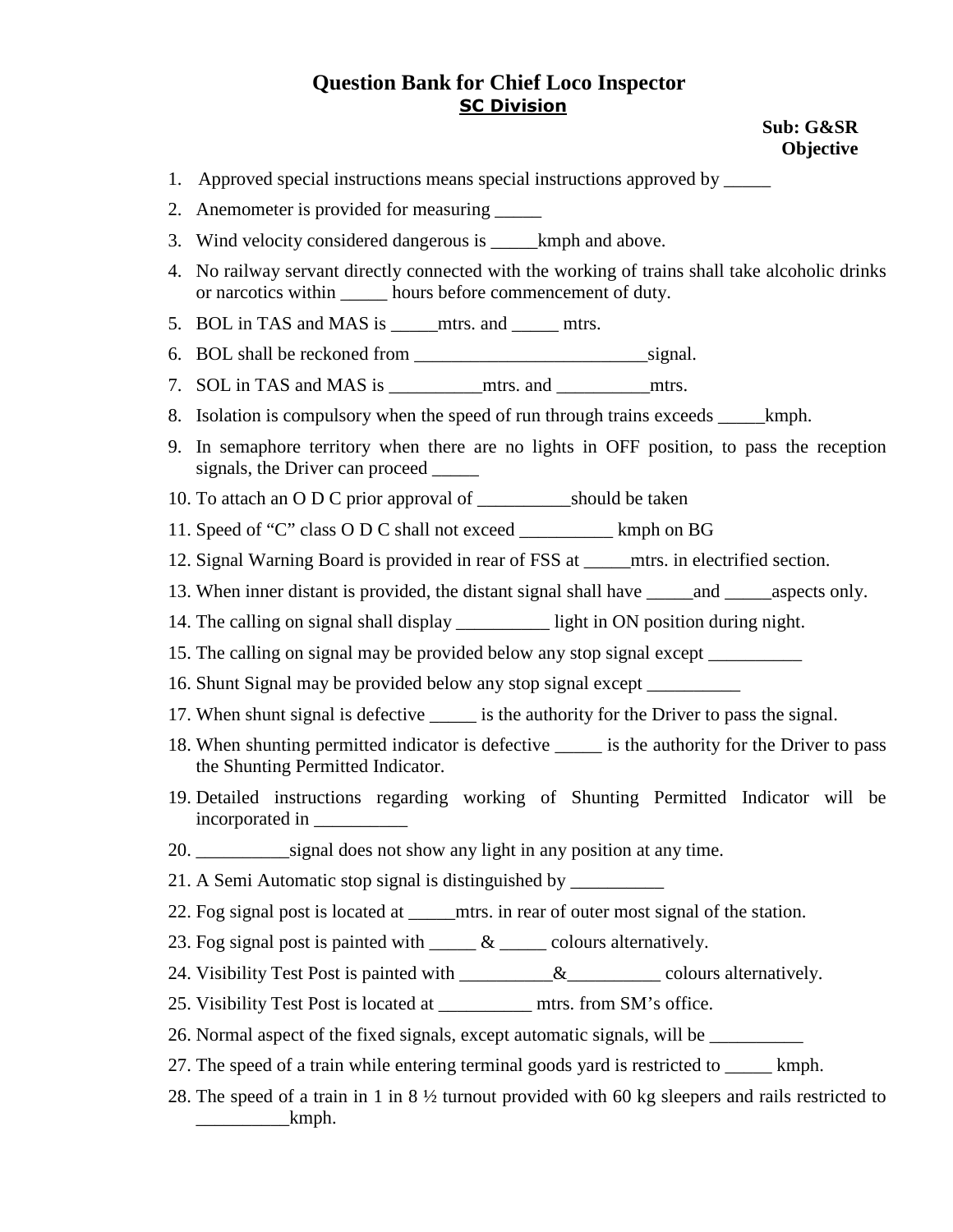- 29. Normal authority to proceed on double line is
- 30. When LSS fails in token less territory on single line, the authority shall be \_\_\_\_\_
- 31. The minimum vacuum required in engine of a goods train is \_\_\_\_\_\_\_\_\_\_\_\_
- 32. The minimum vacuum required in brake van of a goods train is \_\_\_\_\_\_\_\_\_\_Cms.
- 33. Twin pipe system is provided in \_\_\_\_\_\_\_\_\_\_\_\_\_\_\_\_\_\_\_\_\_\_\_\_\_\_\_\_\_trains
- 34. Under approved special instructions, when a colour light distant signal is combined with LSS the aspect in its ON position shall show \_\_\_\_\_\_\_\_\_\_\_\_\_light.
- 35. A gate stop signal in automatic territory is distinguished by \_\_\_\_\_\_\_\_\_\_marker
- 36. Backlight of semaphore signal will be visible in \_\_\_\_\_\_\_\_\_\_position of the signal.
- 37. On double line, authority to pass Home Signal of a class C station at ON is \_\_\_\_\_\_\_\_\_\_
- 38. When Advanced Starter is defective on double line the authority for the Driver to start a train is \_\_\_\_\_\_\_\_\_\_
- 39. On single line token less section when advanced starter is defective authority to proceed for the Driver is \_\_\_\_\_\_\_\_\_\_
- 40. The presence of outlying siding points is indicated by \_\_\_\_\_\_\_\_\_\_ marker board.
- 41. In MAS signaling a single arm home is sufficient when the speed of trains through station does not exceeds  $kmph.$
- 42. The OFF aspect of the Warner Signal indicates
- 43. When an IB signal is defective, before starting the train the Driver shall be given \_\_\_\_\_\_\_\_\_\_authority.
- 44. When a signal is newly erected or recited, caution order shall be issued for a period of days.
- 45. Slip siding is provided to protect \_\_\_\_\_\_\_\_\_\_
- 46. Catch siding is provided to protect \_\_\_\_\_\_\_\_\_\_

\_\_\_\_\_\_\_\_\_\_\_\_\_\_\_

- 47. Even though all signals are semaphore signals at a station, under approved special instructions \_\_\_\_\_\_\_\_\_\_\_ signal can be a colour light signal.
- 48. Shunting in the face of an approaching train outside the home/outer most facing points in TAS/MAS shall only be done where \_\_\_\_\_\_\_\_\_\_\_\_\_\_\_
- 49. While performing shunting on passenger carrying train, shunting engine with or without coaches shall first come to a halt at \_\_\_\_\_mtrs. away from the train.
- 50. Whenever attaching or detaching of \_\_\_\_\_\_\_\_\_\_four wheeler unit wagons or more taken place a fresh B P C shall be issued.
- 51. At intermediate station when vehicles attached to train the entry in V.G. shall be made by
- 52. A single four wheeler vehicle must not be marshalled between \_\_\_\_\_\_\_\_\_\_\_\_\_\_\_
- 53. By express trains a maximum of \_\_\_\_\_\_\_\_\_\_ coaches may be attached in rear of the rear brake van excluding officers carriage.
- 54. When shunting the wagons loaded with petrol the speed shall not be more than  $\mu$  kmph.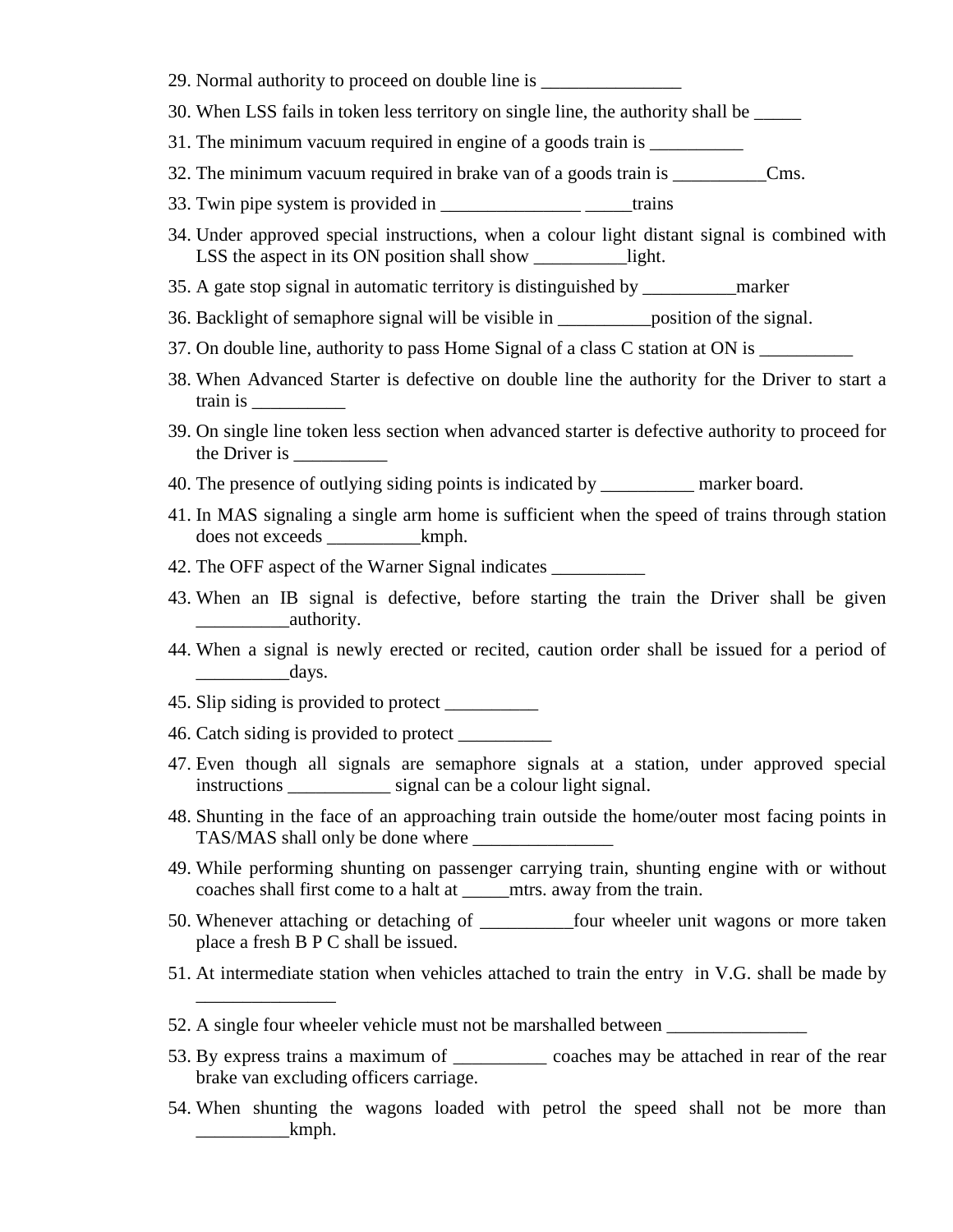- 55. The empty/load handle should be set in empty position when the wagon is empty or partially loaded with gross load not exceeding \_\_\_\_\_\_\_\_\_\_tonnes.
- 56. When full train is shunted across the main line, shunting must be supervised only by
- 57. While hand shunting of vehicles fitted with other than roller bearing on a gradient steeper than 1 in 200 the speed is restricted to  $kmph$ .
- 58. Shunting beyond advanced starter and up to FSS of opposite direction on single line token less section is \_\_\_\_\_\_\_\_\_\_\_\_\_\_\_
- 59. Shunting of wagons containing explosives shall be carried out only under the supervision of
- 60. The speed of a tower wagon shall be \_\_\_\_\_\_\_\_\_\_kmph.

\_\_\_\_\_\_\_\_\_\_

\_\_\_\_\_\_\_\_\_\_\_\_\_\_\_

- 61. The speed of an engine returning on T/609 shall not exceed \_\_\_\_\_kmph.
- 62. The speed restriction that has to be observed by a Driver when headlight of engine fails on BG is <u>kmph.</u>
- 63. \_\_\_\_\_\_\_\_\_\_speed restriction to be imposed by the SM when he receives the message of rail fracture of less than 30mm.
- 64. The speed of the light engine proceeding on T/J 602 is restricted to \_\_\_\_\_\_\_\_\_\_kmph.
- 65. Maximum speed of the relief engine proceeding on T/A 602 on double line is \_\_\_\_\_\_\_\_\_\_
- 66. Speed of the first train during temporary single line working is restricted to \_\_\_\_\_\_\_\_\_\_kmph
- 67. The speed while pushing back with guard traveling in engine showing hand signals, shall not exceed \_\_\_\_\_\_\_\_\_\_kmph
- 68. The speed of the train while pushing back with guard traveling in leading vehicle fitted with braking equipment shall not exceed \_\_\_\_\_\_\_\_\_\_kmph.
- 69. While engine returning to bring the remaining portion of train left behind in block section should not exceed \_\_\_\_\_\_\_\_\_\_kmph
- 70. A gate cum distant signal shall be located at a distance of mtrs. in rear of the gate
- 71. Where trains are booked to stop for less than 5 min. at a station outgoing tokens shall be delivered \_\_\_\_\_\_\_\_\_\_
- 72. The signals shall not be taken OFF for shunting purpose is
- 73. The gate signal in automatic signalling with extinguished A marker shall show \_\_\_\_\_\_\_\_\_\_light when gate is in open condition.
- 74. Normally the life of a detonator is \_\_\_\_\_\_\_\_\_\_\_\_\_\_\_
- 75. Normally the life of a fusee is \_\_\_\_\_\_\_\_\_\_
- 76. Life of a detonator after successful tests can be extended by one year each time subjected to maximum of
- 77. Life of a fusee after successful tests can be extended by one year each time subjected to maximum of
- 78. \_\_\_\_\_\_\_\_\_\_\_\_\_No. of detonators shall be given to a Fog signal man.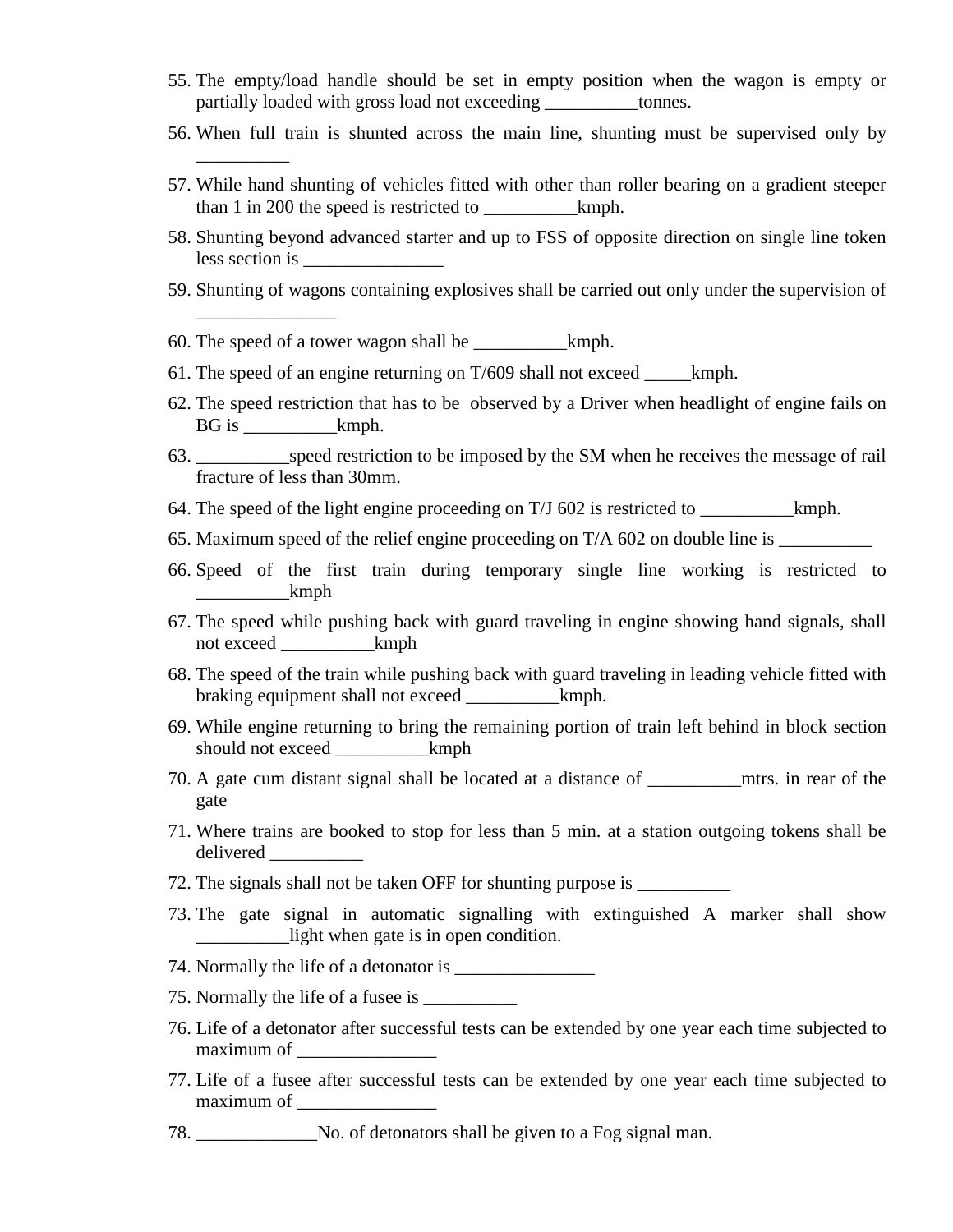- 79. When a petrol man does not arrived to station in time as per schedule time, SR can be imposed.
- 80. When a passenger train does not arrive within \_\_\_\_\_\_\_\_\_\_\_\_\_\_\_\_\_\_mins. after running time, it shall be deemed as trains unusually delayed.
- 81. When a goods train does not arrive within \_\_\_\_\_\_\_\_min. after running time the SM shall send search party.
- 82. During thick foggy and tempestuous weather, impairing visibility detonators shall be placed at a distance of 270 mtrs. from
- 83. In emergency during night a material train may be ordered by \_\_\_\_\_\_\_\_\_\_\_\_\_\_\_\_.
- 84. The B P C issued by T X R for a material train valid for \_\_\_\_\_\_\_\_\_\_\_\_\_\_\_\_\_\_days.
- 85. Material train should be checked by T X R once in a

\_\_\_\_\_\_\_\_\_\_\_\_\_\_\_\_\_\_

- 86. When a material train is stabled at station, the responsibility for the protection is lies with
- 87. Provision of side lights may be dispensed with in \_\_\_\_\_\_\_\_\_\_\_\_\_\_\_\_\_\_\_\_\_\_\_\_\_\_\_
- 88. When a token extracted and subsequently misplaced in block section, the authority for the Driver of a train by SM of rear station is \_\_\_\_\_\_\_\_\_\_\_\_\_\_\_\_\_\_
- 89. When a Driver loses the token while on run in the block section he shall \_\_\_\_\_\_\_\_\_\_\_\_\_\_\_\_\_\_
- 90. Authority to proceed on automatic block system is \_\_\_\_\_\_\_\_\_\_\_\_\_\_\_\_\_\_\_\_\_\_\_\_\_\_
- 91. In Automatic block system when all signals and communications are failed, trains are worked on **worked**
- 92. When LSS fails on single line automatic block system the ATP is
- 93. When train run on T/D 912 the speed shall not exceed \_\_\_\_\_\_\_\_\_kmph
- 94. During TSL working the second and subsequent trains proceeding on wrong line on automatic block system shall observe a speed restriction of \_\_\_\_\_\_\_\_\_kmph.
- 95. Example for Breach of Block Rules\_\_\_\_\_\_\_\_\_\_\_\_\_\_\_\_\_\_
- 96. Interruption to through traffic for more than 12 hours on main line is called \_\_\_\_\_\_\_\_
- 97. On trunk routes interruption to through traffic exceeds \_\_\_\_\_\_\_\_ hours is treated as serious dislocation to traffic.
- 98. Where the damage to property exceeds Rs. \_\_\_\_\_\_\_\_\_\_\_\_ it is treated as serious accident.
- 99. First aid boxes of Station shall be checked by the respective ADMO's once in\_\_\_\_
- 100. If inter distance between the stationary train & the observation is less than \_\_\_\_\_\_\_mtrs. outside station limits, is treated as an averted collision
- 101. An example of consequential accident is \_\_\_\_\_\_\_\_\_
- 102. Joint inspection of medical relief van by DMO, DSO, DME & DEE will be conducted once in \_\_\_\_\_\_\_\_\_
- 103. Outside the station section, when the distance between obstruction & the train having come to stop is less than 400 mtrs, it is treated as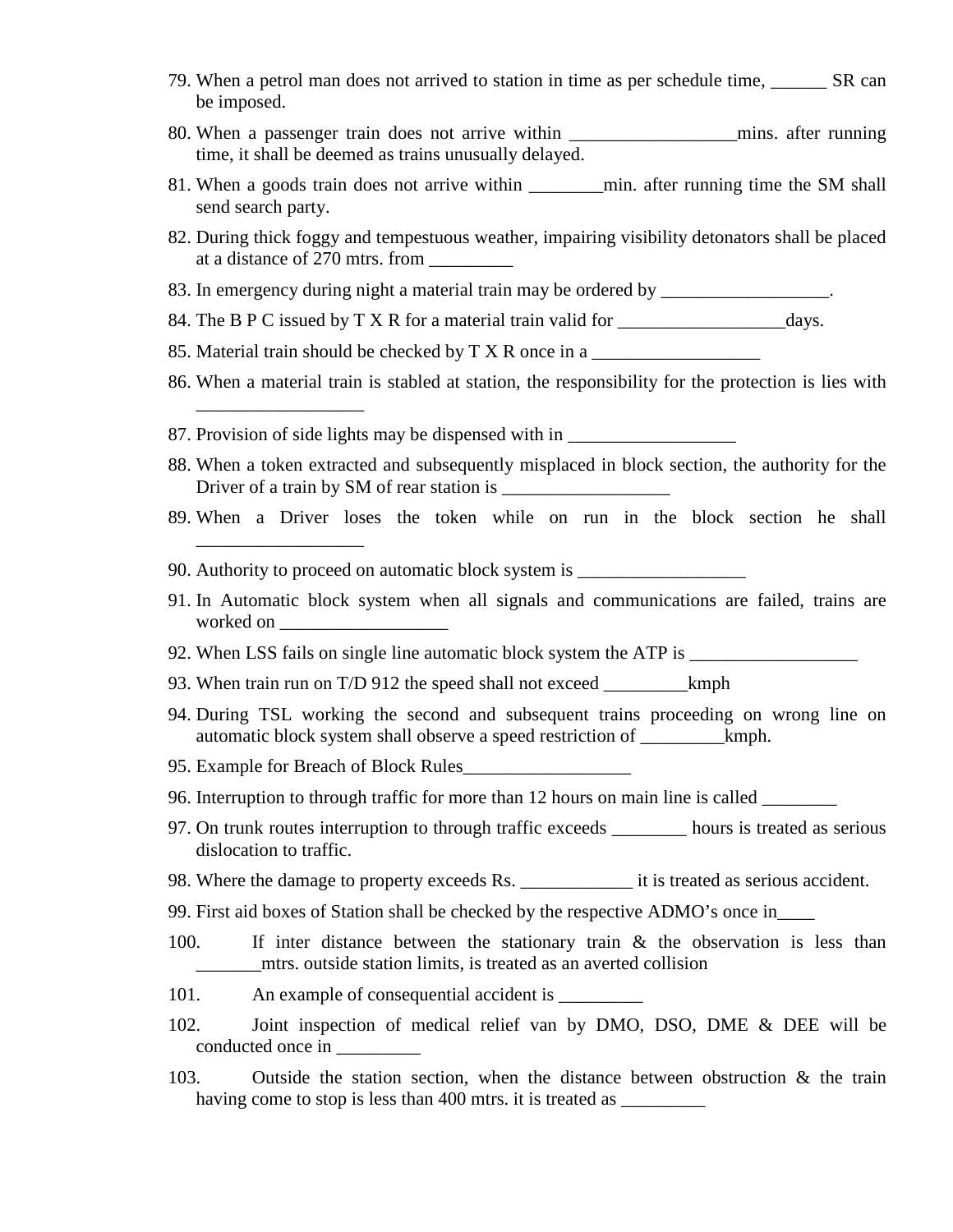- 104. MRT is to be turned out within mins. from stations having direct dispatch facilities.
- 105. MRT shall be dispatched to accident stop from stations having indirect dispatch facilities within
- 106. ART shall be ready within \_\_\_\_\_\_\_\_\_\_ mins. by day and \_\_\_\_\_\_\_\_\_ mins. by night.
- 107. Accident siren four long and one short indicates \_\_\_\_\_\_\_\_\_
- 108. Accident siren three long and one short indicates \_\_\_\_\_\_\_\_\_\_\_\_\_\_\_\_\_\_\_\_\_\_\_\_\_\_
- 109. During day time accident relief train shall be dispatched within \_\_\_\_\_\_\_\_\_ mins.
- 110. No. of wagons loaded with explosives are allowed by goods train
- 111. No. of wagons containing explosives are allowed by parcel / mixed train \_\_\_\_\_\_\_\_\_
- 112. Minimum hot of guard wagons are required between wagons containing explosives and a passenger carriage.
- 113. On sections when double heading is prohibited distance equivalent between train engine and the dead engine shall be \_\_\_\_\_\_\_\_\_ wagons.
- 114. On double line section during total interruption of communications the direction of traffic shall remain \_\_\_\_\_\_\_\_\_
- 115. During total interruption of communication all trains shall be stopped at \_\_\_\_\_\_\_\_
- 116. Time interval between subsequent trains on double line at the time of total interruption of communication is \_\_\_\_\_\_\_\_\_ mins.
- 117. Authority to enter into the obstructed block section in absolute block system is
- 118. During foggy weather impairing visibility in Absolute block system, caution order given to Driven shall contain speed restriction of \_\_\_\_\_\_\_\_\_kmph.
- 119. Authority to be given to Driver during TSL working is \_\_\_\_\_\_\_\_\_\_\_\_\_\_\_\_\_\_\_\_\_
- 120. Form No. of block ticket

\_\_\_\_\_\_\_\_\_

\_\_\_\_\_\_\_\_\_

- 121. Trolleys and lorries working during night under block protection on double line shall be treated as \_\_\_\_\_\_\_\_\_
- 122. Trains not allowed on block ticket are \_\_\_\_\_\_\_\_\_
- 123. Authority to receive a train on to an obstructed line is \_\_\_\_\_\_\_\_\_\_\_\_\_\_\_\_\_\_
- 124. Authority to start a train from non-signaled line provided with common starter is
- 125. Before detaching engine within station limits where gradient is 1 in 600 hand brakes of \_\_\_\_\_\_\_\_\_ vehicles shall be applied.
- 126. If the wagons are fitted with roller bearing \_\_\_\_\_\_\_\_\_ gradient is considered as steeper gradient.
- 127. Pushing back should be done only with the permission of
- 128. Whistle code to indicate fouling mark not cleared is \_\_\_\_\_\_\_\_\_\_\_\_\_\_\_\_\_\_\_\_\_\_
- 129. Whistle code to alert SM to exchange all right signal is \_\_\_\_\_\_\_\_\_\_\_\_\_\_\_\_\_\_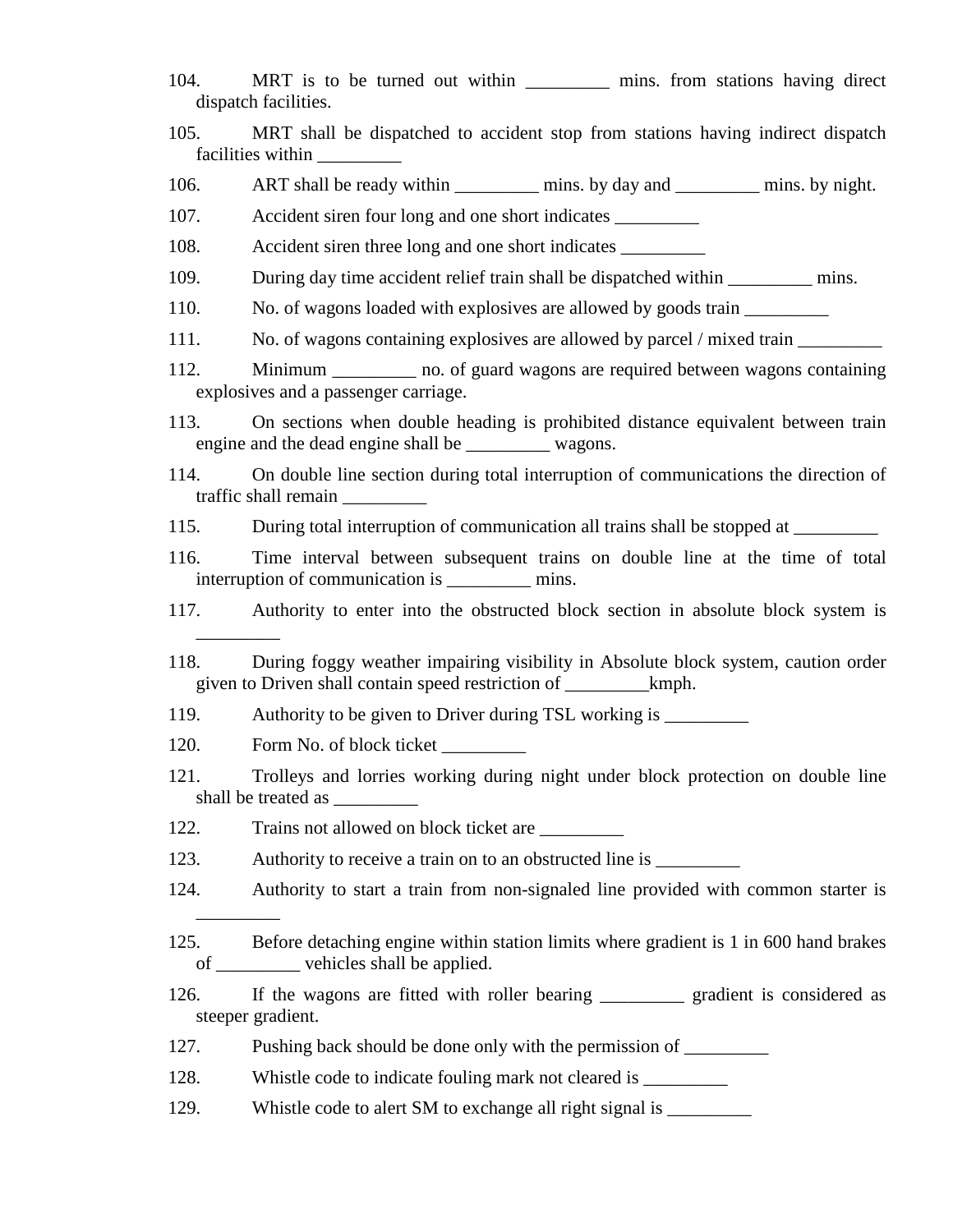- 130. The only signal that can't be taken OFF during total interruption of communication is \_\_\_\_\_\_\_\_\_
- 131. When block telephone has failed next means of communications for obtaining line clear in order of preference is  $\overline{\phantom{a}}$
- 132. A motor troley/ trolley/moped trolley shall be accompanied by while opening out communication on single line.
- 133. \_\_\_\_\_\_\_\_\_ authority will be given to Driver while returning back after opening communication with or without train on single line.
- 134. During power block \_\_\_\_\_\_\_\_\_ trains may be allowed.
- 135. The danger zone is within the radius of <u>\_\_\_\_\_\_\_</u> mtr. in electrified section.
- 136. When healthy section is temporarily isolate and re-energised, the SM shall issue caution order to the Driver of first train to restrict the speed to \_\_\_\_\_\_\_\_\_ kmph.
- 137. The lowest rank employee who can organize line block on control telephone is
- 138. Generally not more than <u>see mins</u> shall be allowed to a goods train to start after engine has been attached when it is not tested by vacuum exhauster/air compressor.
- 139. The time permitted for GDR check of train consisting of 60 units is \_\_\_\_\_\_\_\_\_\_\_\_mins.
- 140. In ghat section area the Guard and Driver will be given \_\_\_\_\_\_\_\_\_ LR trips.
- 141. If an air brake train stalls at a gradient of 1/400 and above the brakes should applied by  $\_\_$
- 142. Breathyliser test of crew is done

 $\overline{\phantom{a}}$   $\overline{\phantom{a}}$ 

- 143. If a detonator is exploded by a train, distance to be worked cautiously.
- 144. The no. of detonators that are available with Driver are \_\_\_\_\_\_\_\_\_\_\_\_\_\_\_\_\_\_
- 145. \_\_\_\_\_\_\_\_\_\_\_\_will be switched automatically in loco, during accidents.
- 146. **a** is the duty of LP while approaching LC gate.
- 147. After detaching loco from load, the safety check that is to be exercised by the Driver before working light engine is \_\_\_\_\_\_\_\_\_
- 148. Weather Asst. Driver can clear a section with restricted speed in case Driver becoming incapacitated?
- 149. If a Driver experiences abnormal jerk before IBS, where should he stop his train?
- 150. At the time of taking charge if the flasher light glows but not blink what action would you take?
- 151. What would you do in case you get a call to work an ART, while under rest?
- 152. After which check / restriction, non derailed coaches of a passenger train involved in accident be allowed for onward journey?
- 153. What immediate action will you take if a train stops on a gradient section due to failure of OHE?
- 154. Action to be taken by a driver, immediately on bursting a detonator is
- 155. Necessity of brake feel test is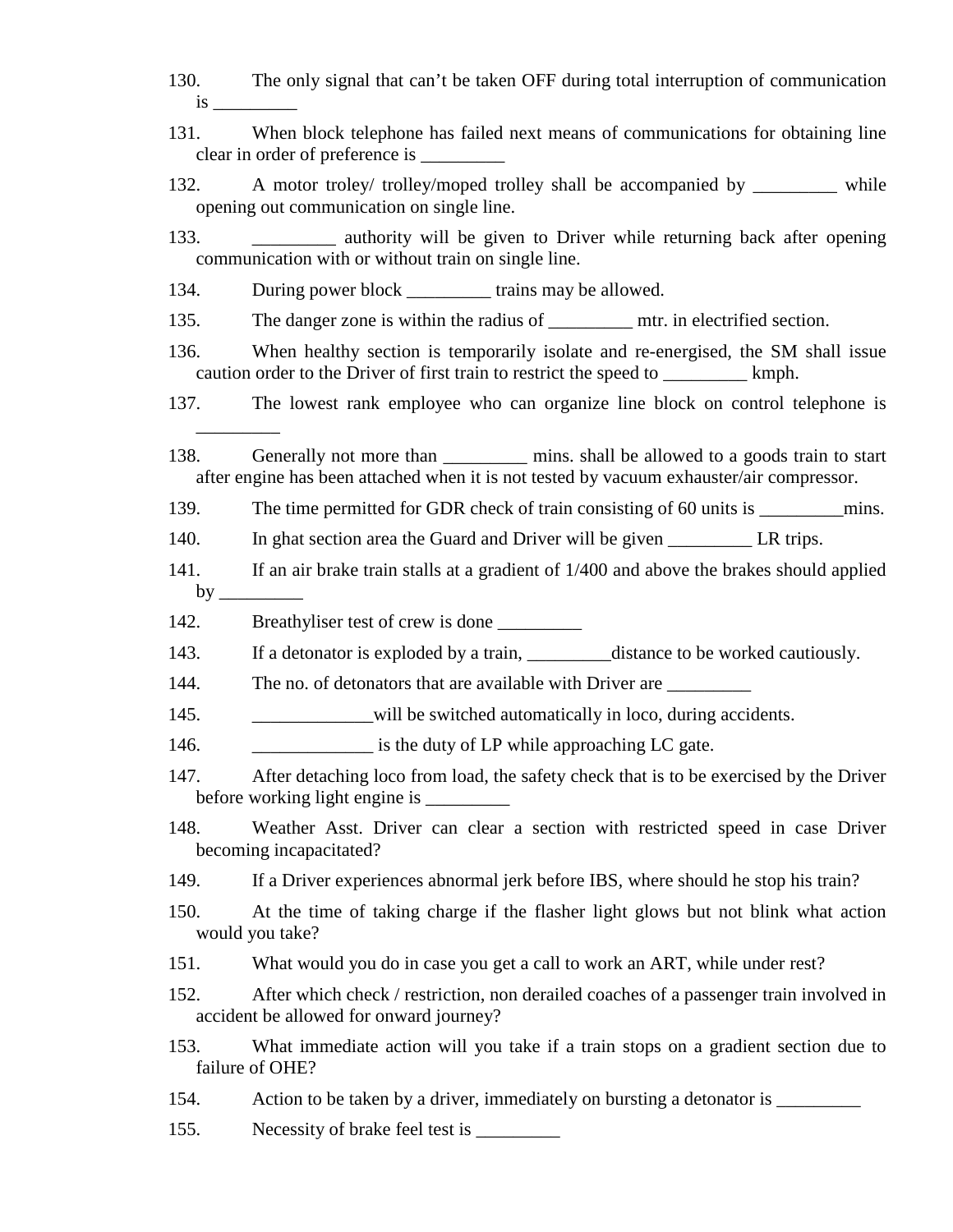- 156. What would you do if calling on signal show OFF aspect while approaching a stop signal?
- 157. When LP passing IBS at 'ON' due to non-working of phone and after waiting for 5 min. \_\_\_\_\_\_\_\_ speed to be maintained.
- 158. At what distance from obstruction detonators are placed on occupied line in automatic signaling area?
- 159. Colour of flasher light is \_\_\_\_\_\_\_\_\_
- 160. In absolute block system the maximum speed of the train while pushing back during normal conditions is \_\_\_\_\_\_\_\_\_\_\_ kmph.
- 161. The whistle code to indicate the train parting is
- 162. The safety radius in which no person / staff should be allowed while exploding a detonator is \_\_\_\_\_\_\_\_\_\_\_\_\_\_ mtrs.
- 163. In case of working with two or more engines coupled, who shall be responsible to obey the signals?
- 164. After passing automatic signal at ON at what distance would you stop on observing obstruction?
- 165. What is the maximum speed of the train during day if no contact established with TPC and OHE supply is restored after 5 mins?
- 166. In absolute block system on BG at what distance detonators are placed for a protection of train?
- 167. The absolute block system at what distance detonators are placed before the approach signal of the station during fog?
- 168. On failure of OHE, after what time the flasher light should be switched on?
- 169. What immediate action would you take by noticing sudden drop of BP pressure / vacuum on run?
- 170. Special instructions are issued by
- 171. Shunting order form No.
- 172. General rules are issued by \_\_\_\_\_\_\_\_\_
- 173. In emergency a goods train can be ordered without guard by \_\_\_\_\_\_\_\_\_\_\_\_\_\_\_\_
- 174. When a train is held up at FSS for more than \_\_\_\_\_\_\_\_\_ mins. the Driver shall depute Asst. Driver to go to the station.
- 175. Divisional caution order form No. is \_\_\_\_\_\_\_\_\_
- 176. Authority for a relief loco / train into the occupied block section in automatic block system is  $\equiv$
- 177. W/L board should be located at a distance of \_\_\_\_\_\_\_\_\_ mtrs. before LC gate in double line.
- 178. Emergency telephone point is provided at every \_\_\_\_\_\_\_\_\_ mtrs. in OHE area.
- 179. Mock drills of ART shall be conducted once in \_\_\_\_\_\_\_\_\_ by a safety officer.
- 180. At standard III interlocking station maximum speed over M/L is \_\_\_\_\_\_\_\_\_\_\_\_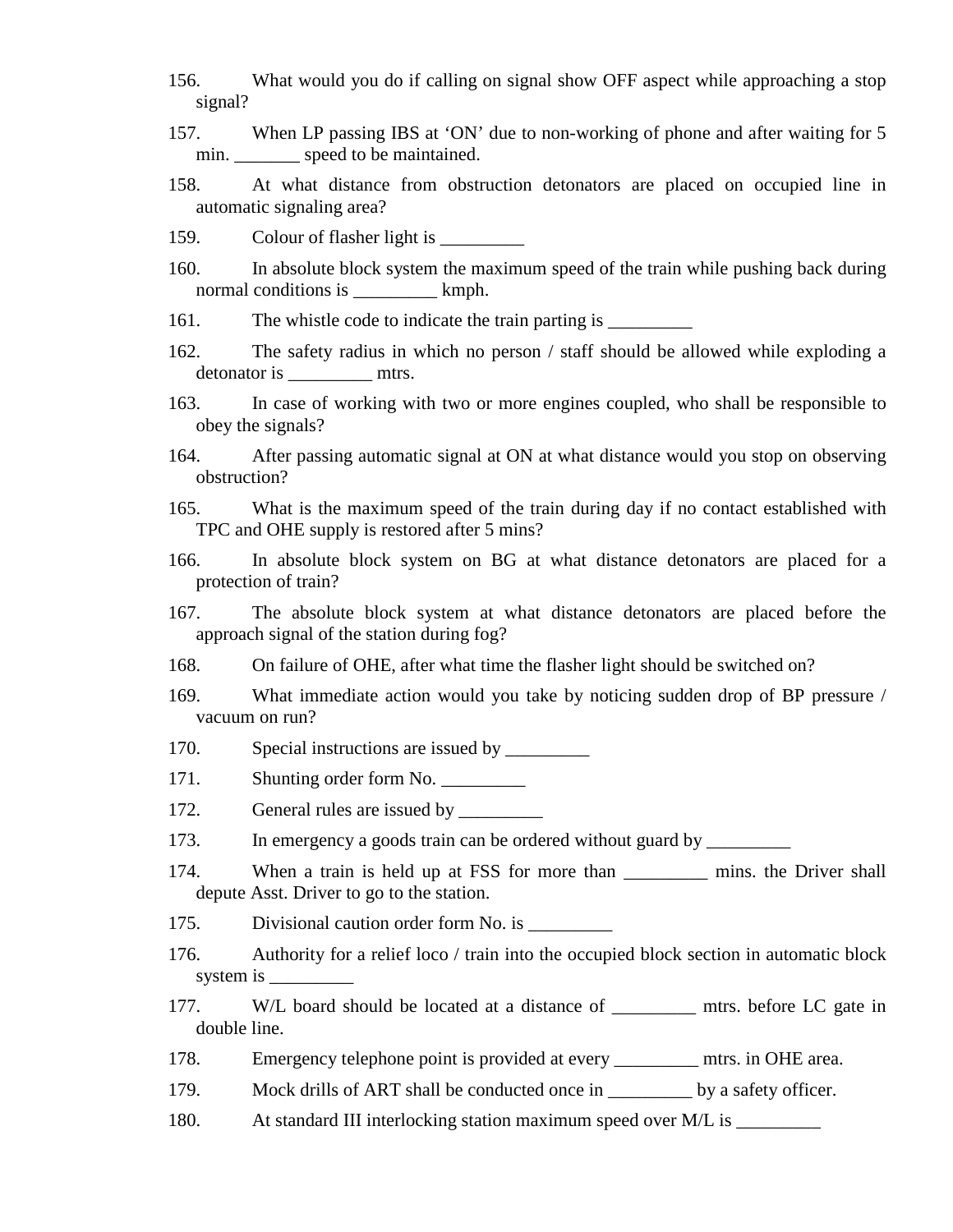| 181.                 | While passing through a neutral section speed of a train should not be less than                                                           |  |  |
|----------------------|--------------------------------------------------------------------------------------------------------------------------------------------|--|--|
| 182.<br>kmph.        | During TIC on D/L ATP for the Driver is ___________ and speed is __________                                                                |  |  |
| 183.                 | Maximum speed for shunting operations is ______________ kmph.                                                                              |  |  |
| 184.                 | Authority to perform shunting into rear block section on D/L is _________                                                                  |  |  |
| 185.                 | When electric loco leading cab defective and Asst. Driver is driving from trailing<br>cab, speed should not be exceed ___________ kmph.    |  |  |
| 186.                 |                                                                                                                                            |  |  |
| 187.<br>restriction. | Stop indicator is located ___________ mtrs. before the stop dead and proceed speed                                                         |  |  |
| 188.                 | After stopping at the stop indicator Driver shall sign in the ___________ book.                                                            |  |  |
| 189.                 | When a fusee is lighted it gives a bright red flame for ___________ mins.                                                                  |  |  |
| 190.                 | While receiving a train on an obstructed line, SM shall arrange to show a stop hand<br>signal at ___________ mtrs. before the obstruction. |  |  |
| 191.                 |                                                                                                                                            |  |  |
| 192.                 | FP pressure in loco shall be __________ kg / cm <sup>2</sup> and in SLR is _________ kg / cm <sup>2</sup> .                                |  |  |
| 193.                 |                                                                                                                                            |  |  |
| 194.                 | Violently waving a white light horizontally across the body of a person indicates                                                          |  |  |
| 195.                 |                                                                                                                                            |  |  |
| 196.                 |                                                                                                                                            |  |  |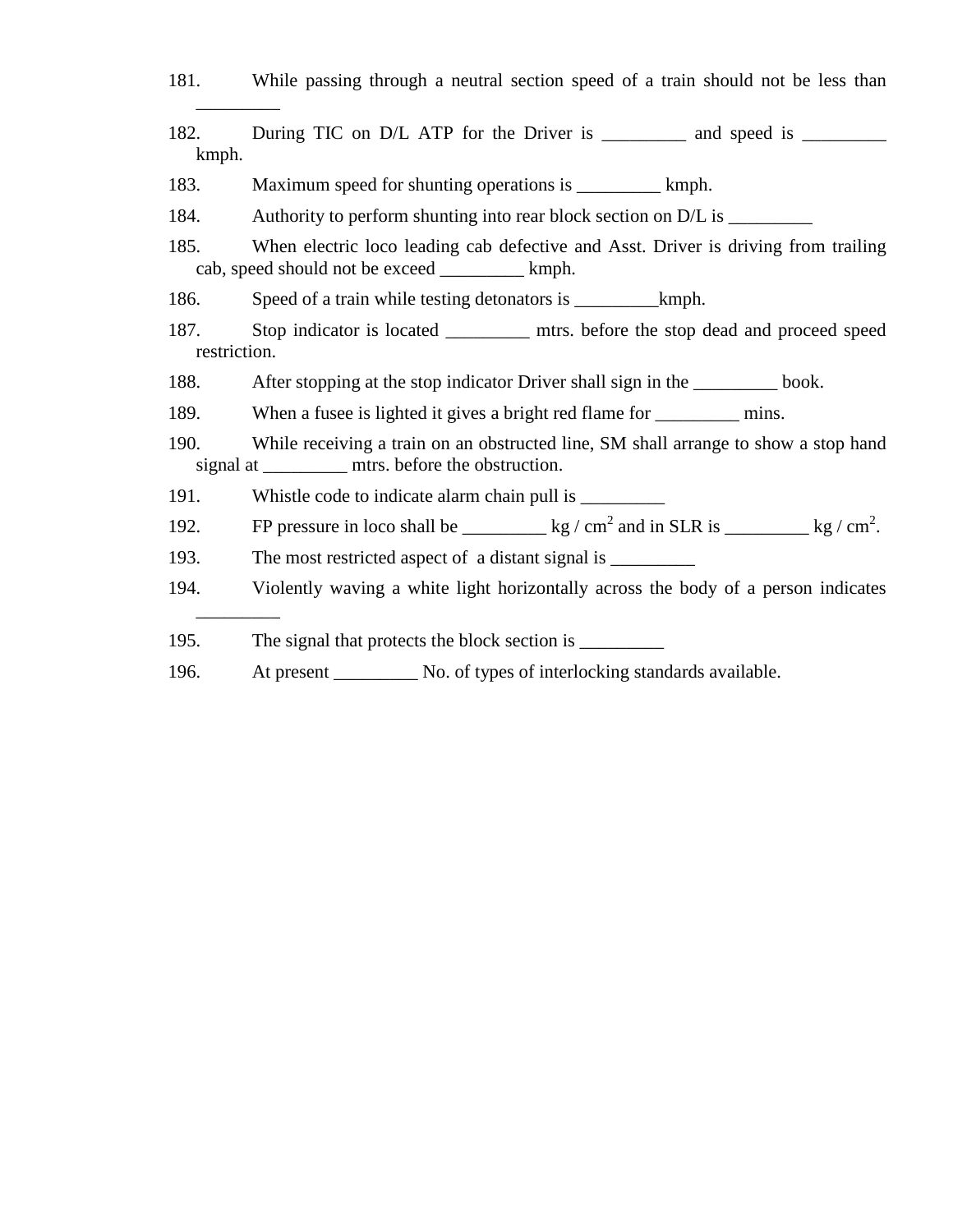**Sub: Official Language** 

- 1 When official language act formed?
- 2 Write the communication procedure between 'A' and 'B' region central govt. officers?
- 3 Write the communications procedure between central govt. and state government offices of various regions
- 4 Write the communications procedure between state govt. offices of various regions.
- 5 What are the states in 'A', 'B' and 'C' regions
- 6 Write short notes on proficiency in Hindi
- 7 Write short notes on working knowledge on Hindi
- 8 Write short notes on manuals, codes other Literature articles of …. etc. to be maintained in relation to official language act.
- 9 What are examinations will be held for improving Hindi and explain them briefly.
- 10 What are the incentives to be given to clerks in encouraging Hindi?
- 11 What are the incentives to be given to stenographers in encouraging Hindi?
- 12 What are the awards established for promoting Official language.
- 13 What is the importance on forming of official language?
- 14 Write your suggestions to improve the implementation of official language?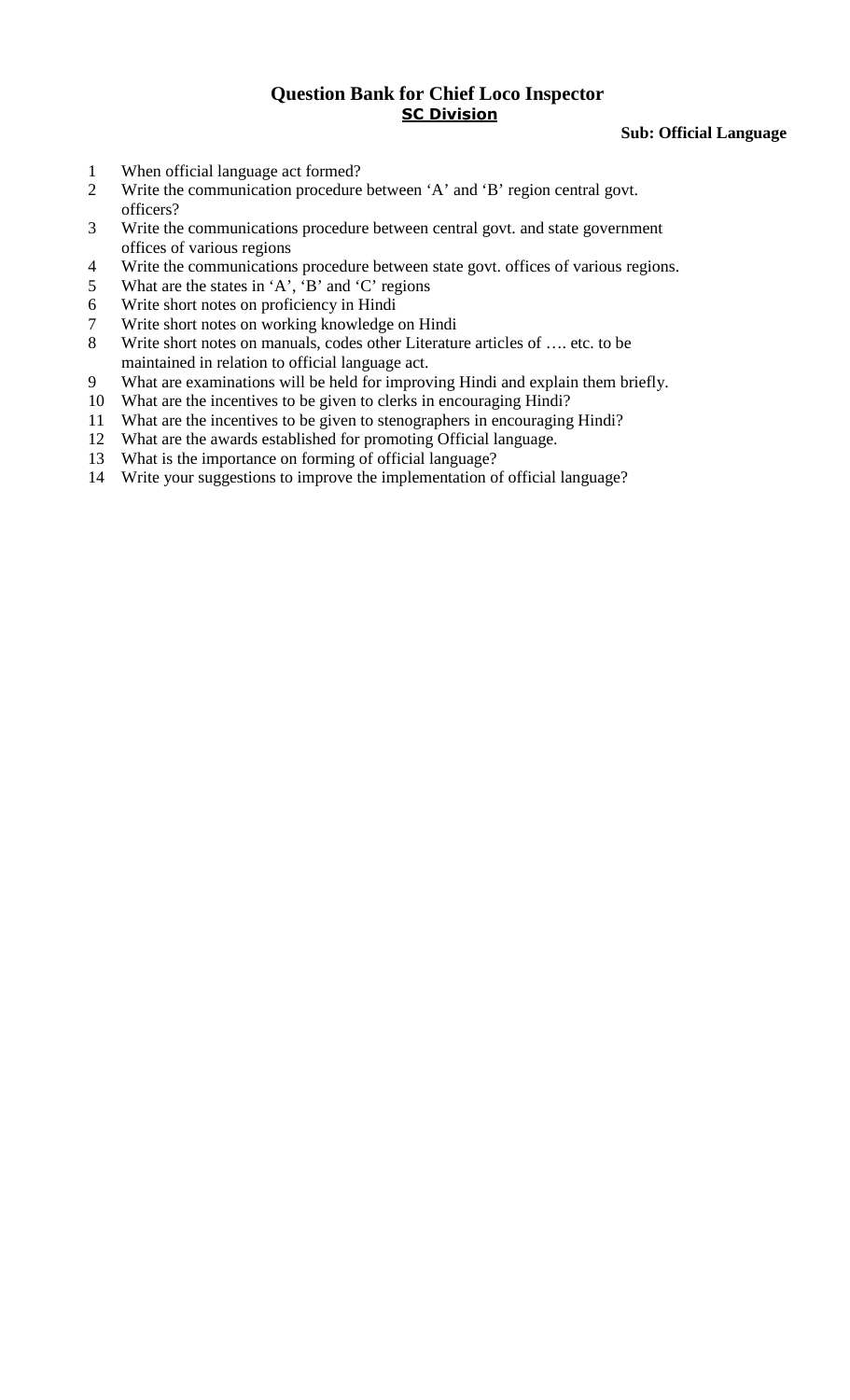1 A Railway servant may be placed under suspension:---

 (A) where a disciplinary action for imposition of minor penalty is pending

(B) where a disciplinary action for imposition of major penalty is

pending

- (C) Where a fact-finding inquiry is pending on a report against him.
- (D) Where a case against him in respect of a Civil Suit is pending in a Court of Law.
- 2 The headquarters of a railway servant under suspension shall be :---
	- (A) The place where the Divisional headquarters is located.
	- (B) The place where his family is residing
	- (C) His last place of duty.
	- (D) No station since he is not performing duties.
- 3 Find out the deductions which should not be made from the subsistence allowance :---
	- (A) Rent for quarters.
	- (B) Income Tax
	- (C) LIC Premia
	- (D) Subscription to PF
- 4 One of the following is not a major penalty. Find out.
	- (A) Reduction to lower service / post / grade for a specified period without loss of seniority.
	- (B) Reduction to lower service / post / grade for a specified period with loss of seniority.
		- (C) Reduction to lower stage in time scale of pay for 4 years (NR).
		- (D) Withholding of increment with recurring effect for a period of 6

years.

- 5 One of the following is an irregular penalty. Find out.
	- (A) Withholding of increment with recurring effect.
	- (B) Withholding of increment with loss of seniority.
	- (C) Withholding of increment exceeding 3 years.
	- (D) Withholding of increment not exceeding 6 months.
- 6 An Enquiring Authority appointed to hold an inquiry against a railway servant :-
	- (A) should be incharge supervisory official of the unit of charged

official.

-

- (B) should be gazetted officer.
- (C) should be higher than the charged official.
- (D) should be one who is immediately in lower grade to Disciplinary

Authority.

- 7 Annexure III to SF 5 is :--
	- (A) A list of Articles of Charges.

(B) Statements of imputations of misconduct in respect of each Article

of charge.

- (C) A list of relied upon documents.
- (D) A list of witnesses by whom charges are proposed to be proved.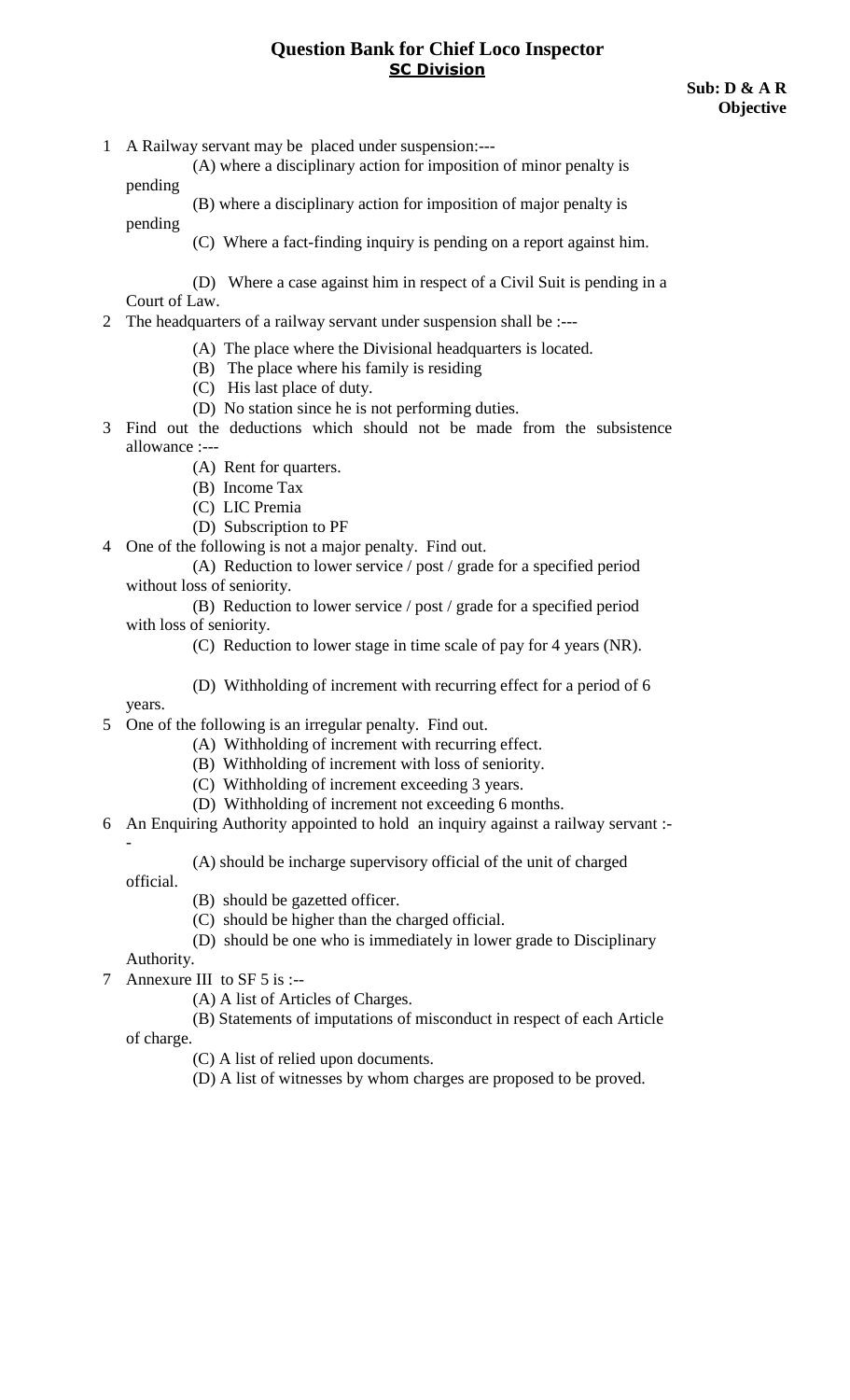- 8 The purpose of issuing a charge-sheet to a railway servant, is :--- C (A) to warn him to be careful in future. (B) to afford him an opportunity to defend himself from the accusation. (C) Where minor penalty is imposed affecting the pensionary benefits of the charged official. (D) Where services of a railway servant are to be terminated in accordance with the terms of agreement. 9 A retired railway servant may act as defence counsel. (A) in not more than 2 cases. B (B) in not more than 5 cases. (C) in any number of cases. (D) in no case. 10 Find out the Order against which Appeal does not lie :-- (A) an order of deemed suspension. (B) an order of E.O. passed during the course of enquiry. (C) an order made by the G.M. (D) an order enhancing any penalty imposed by G.M. 11 "Charge" means - a railway servant's action :-- D (A) not appriciated by the Controlling Officer. (B) of an out-standing nature. (C) violating a standing order and made known to him to explain. (D) None of the above. 12 Find out among the following the aspect which is vilotive of principles of natural C justice :-- (A) the offence alleged to have been committed by railway servant was made known to him. (B) the charged official was given an opportunity to produce defence documents. (C) the witnesses on behalf of D.A. were not allowed to be crossexamined by the charged employee. (D) the I.O. appointed to hold enquiry was a disinterested person. 13 An officer who is competent to impose the penalty of "Compulsory Retirement" C on a given railway servant, will also have the powers to impose :-- (A) any other penalty lower than CR only. (B) any one of the minor penalties only.
	- (C) penalties of 'Removal' & 'Dismissal' also.
	- (D) no other penalty hihger or lower than Compulsory Retirement.
- 14 The time allowed to charged official to submit his revision petition to the B appropriate authority is :--
	- (A) 15 days
	- (B) 45 days
	- (C) 60 days
	- (D) 180 days
- 15 Where departmental proceedings and criminal proceedings in a Court are running B concurrently :---

 (A) Departmental proceedings should be finalised earlier to criminal proceedings.

 (B) Departmental proceedings should not be finalised till criminal proceedings are finalised.

 (C) Departmental proceedings should be dropped soon after the initiation of criminal proceedings.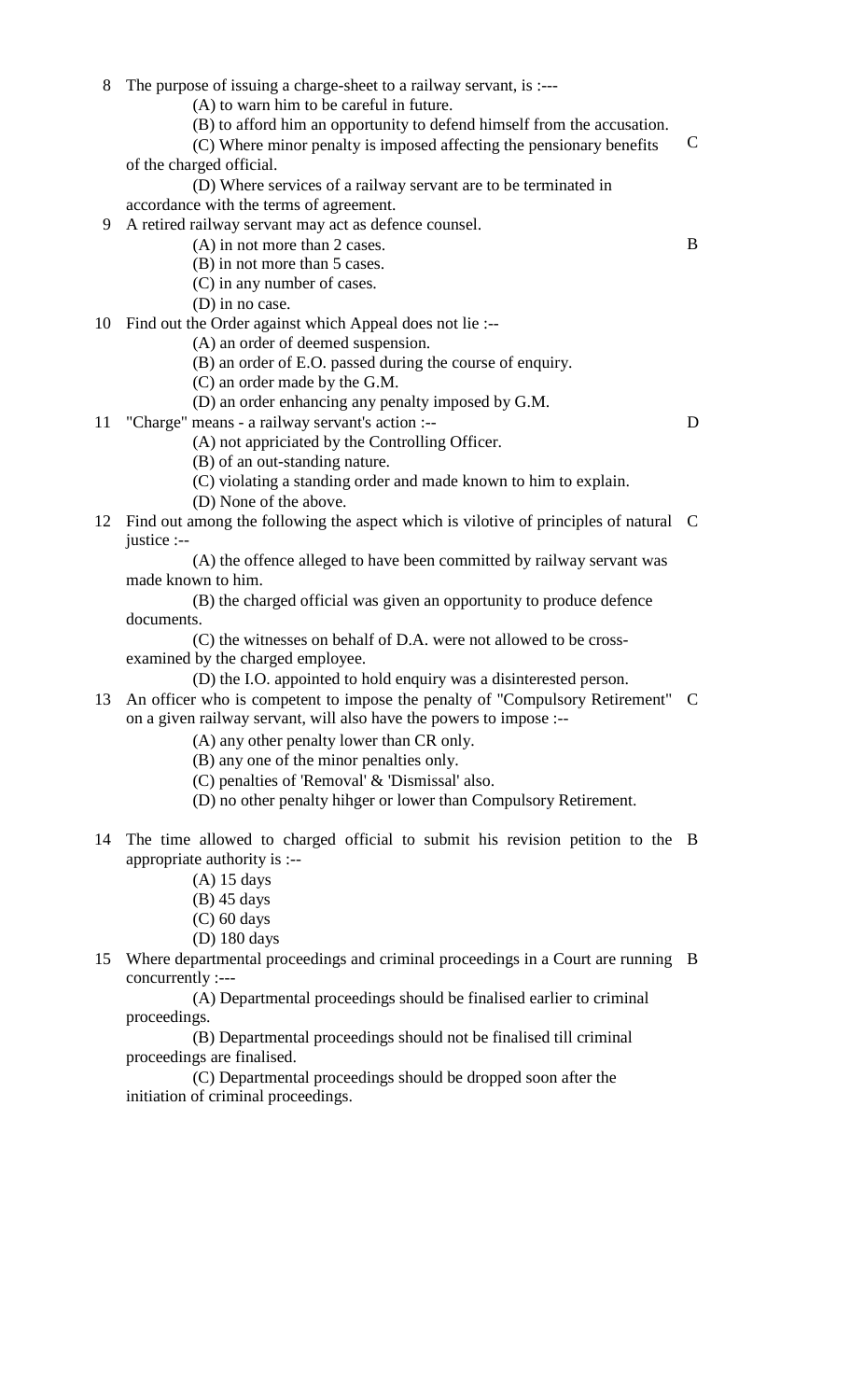(D) The Court hearing the criminal case should be advised to pend its proceedings till finalisation of departmental case.

- 16 A witness who is summoned by Disciplinary Authority to prove the charges, D deposes before I.O. in favour of charged official. Such a witness is called.
	- (A) Expert witness
	- (B) Defence witness
	- (C) Prosecution witness
	- (D) Hostile witness
	- (E) Irrelevant witness

17 During re-examination of a witness in the departmental inquiry by in I.O. B (A) a question to bring out altogether a new evidence can be asked.

 (B) a question to explain certain statements made by him in the earlier cross-examination, can be asked.

(C) the witness should be asked to tell his story again.

 (D) the witness should be put questions to reiterate his answers given in the examination-in-chief.

18 The power to remove a doubt or interpret any of the provisions of RS (D&A) D Rules, 1968 rests with :--

(A) Divisional Railway Manager

- (B) Chief Personnel Officer
- (C) Railway Board
- (D) The President of India
- 19 The document through which the alleged misconduct is communicated to a A railway servant advising him to submit explanation, is called :--
	- (A) Charge sheet
	- (B) Penalty Notice
	- (C) Show-Cause Memorandum
	- (D) Daily Order Sheet
	- (E) None of the above.
- 20 "Revision" under Rule 24 (2) & 24 (3) of RS (D&A) Rules is confined to railway D servants who have been imposed :--
	- (A) Any one of the MINOR penalties only
	- (B) any one of the MAJOR penalties only.
	- (C) Any penalty MAJOR or MINOR.
	- (D) Penalties of Dismissal, Removal and Compulsory Retirement.
- 21 Where there is no presenting officer nominated, a charged official [non-gazetted-D serving-SCRailway] may present his case during inquiry :--
	- (A) With the assistance of any person.

 (B) With the assistance of serving railway employee of any railway including Railway Board.

 (C) With the assistance of only the serving railway employee of SC Railway.

(D) With the assistance of serving or retired railway employee of SC

- Railway.
- 22 Authority competent to nominate Inquiring Authority to hold enquiry in the D manner specified in Rule 9 of D&A Rules against a non-gazetted railway servant  $is$  :-

(A) General Manager

(B) Revising Authority

 (C) An authority to which disciplinary authority is immediately subordinate.

(D) Disciplinary Authority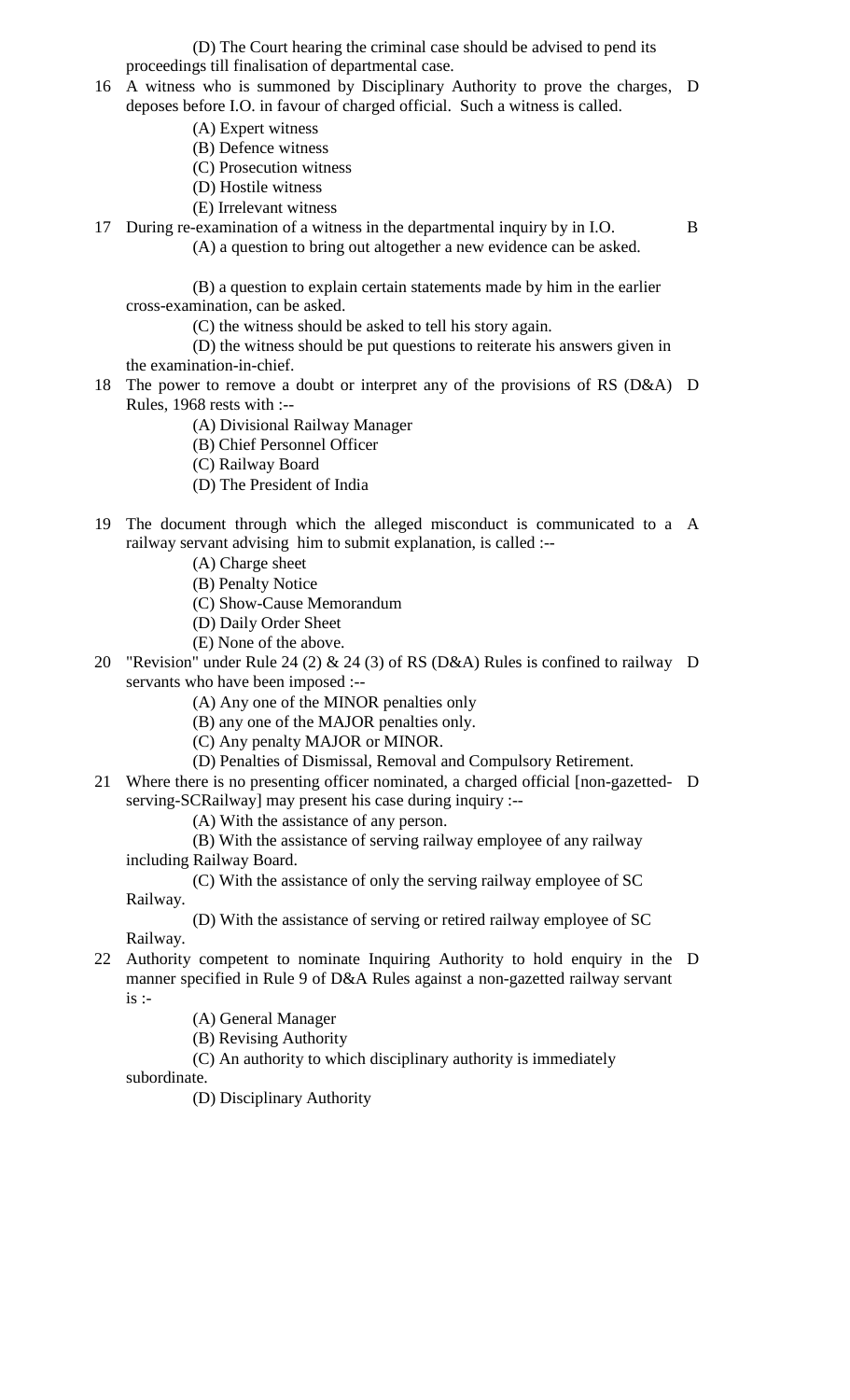| 23 | One of the following is barred from acting as Defence Counsel. Find out.<br>(A) A serving employee of the same railway to which charged official belongs.<br>(B) A retired employee of the same railway to which charged official belongs. |                |
|----|--------------------------------------------------------------------------------------------------------------------------------------------------------------------------------------------------------------------------------------------|----------------|
|    | (C) A serving employee of the same railway to which charged official<br>belongs but pm deputation to Ministry of Labour.                                                                                                                   |                |
|    | (D) A serving Welfare Inspector.                                                                                                                                                                                                           |                |
| 24 | One of the following is not a penalty under DAR. Find out.                                                                                                                                                                                 | $\mathsf{C}$   |
|    | (A) Withholding of Privilege Passes<br>(B) Withholding of Post-Retirement Passes                                                                                                                                                           |                |
|    | (C) Withholding of PTOs                                                                                                                                                                                                                    |                |
|    | (D) Withholding of Privilege Passes and PTOs                                                                                                                                                                                               |                |
| 25 | "Revision" of a penalty under Rule 25 of RS [D&A] Rules is applicable to :--                                                                                                                                                               |                |
|    | (A) All the minor penalties only                                                                                                                                                                                                           |                |
|    | (B) All the major penalities only                                                                                                                                                                                                          |                |
|    | (C) All the minor and major penalties                                                                                                                                                                                                      |                |
|    | (D) Compulsory Retirement, Removal and Dismissal                                                                                                                                                                                           |                |
| 26 | An official of recognised trade union may assist a charged official during C<br>departmental inquiry, if the charged official is :--                                                                                                       |                |
|    | (A) a non-gazetted railway servant only                                                                                                                                                                                                    |                |
|    | (B) either of Group-C or Group-D or Group-B only                                                                                                                                                                                           |                |
|    | (C) a member of any group                                                                                                                                                                                                                  |                |
|    | (D) another office-bearer of the same Union only                                                                                                                                                                                           |                |
| 27 | Speaking order means                                                                                                                                                                                                                       | A              |
|    | (A) Reasons recorded in support of decision taken by the Disciplinary                                                                                                                                                                      |                |
|    | Authority                                                                                                                                                                                                                                  |                |
|    | (B) The memorandum communicating the penalty                                                                                                                                                                                               |                |
|    | (C) The written statement of defence of the charged official<br>(D) The report of the Inquiry Officer                                                                                                                                      |                |
|    |                                                                                                                                                                                                                                            |                |
| 28 | Revision of one's own orders is permissible.                                                                                                                                                                                               | NO             |
| 29 | The competent authorities should themselves sign the communication of orders                                                                                                                                                               | <b>YES</b>     |
|    | passed by them.                                                                                                                                                                                                                            |                |
| 31 | Where a penalty of compulsory retirement or removal or dismissal is subjected                                                                                                                                                              | N <sub>O</sub> |
|    | to suo-moto revision and the penalty is upheld, the railway servant is entitled to                                                                                                                                                         |                |
|    | prefer an appeal to the authority immediately higher than the one who held suo-                                                                                                                                                            |                |
|    | moto revision.                                                                                                                                                                                                                             | <b>YES</b>     |
| 32 | To enhance a penalty already imposed, the railway servant should be given an<br>opportunity to show cause as to why penalty imposed on him should not be                                                                                   |                |
|    | enhanced.                                                                                                                                                                                                                                  |                |
| 33 | Where a charge is denied, imposition of major penalty without conducting of                                                                                                                                                                | <b>YES</b>     |
|    | enquiry in the manner specified in Rule 9 is incorrect.                                                                                                                                                                                    |                |
| 34 | For disciplinary powers conferred on authorities in a zonal railway, Schedule -                                                                                                                                                            |                |
|    | I of R.S. (D&A) Rules 1968, shall be referred to.                                                                                                                                                                                          |                |
| 35 | Revision Authority shall be higher in rank that that of Appellate Authority                                                                                                                                                                | <b>YES</b>     |
|    | whether appeal is preferred to or not.                                                                                                                                                                                                     |                |
| 36 | Denial of request of a railway servant to be heard in person before disposal of                                                                                                                                                            | N <sub>O</sub> |
|    | his appeal is not a violation of principles of Natural Justice.                                                                                                                                                                            |                |
|    |                                                                                                                                                                                                                                            |                |
| 37 | Disciplinary Authority is always the one who is immediately subordinate to                                                                                                                                                                 | <b>YES</b>     |
| 38 | Appellate Authority.<br>Appellate Authority means the authority to which the disciplinary authority is                                                                                                                                     | <b>YES</b>     |
|    | immediately subordinate.                                                                                                                                                                                                                   |                |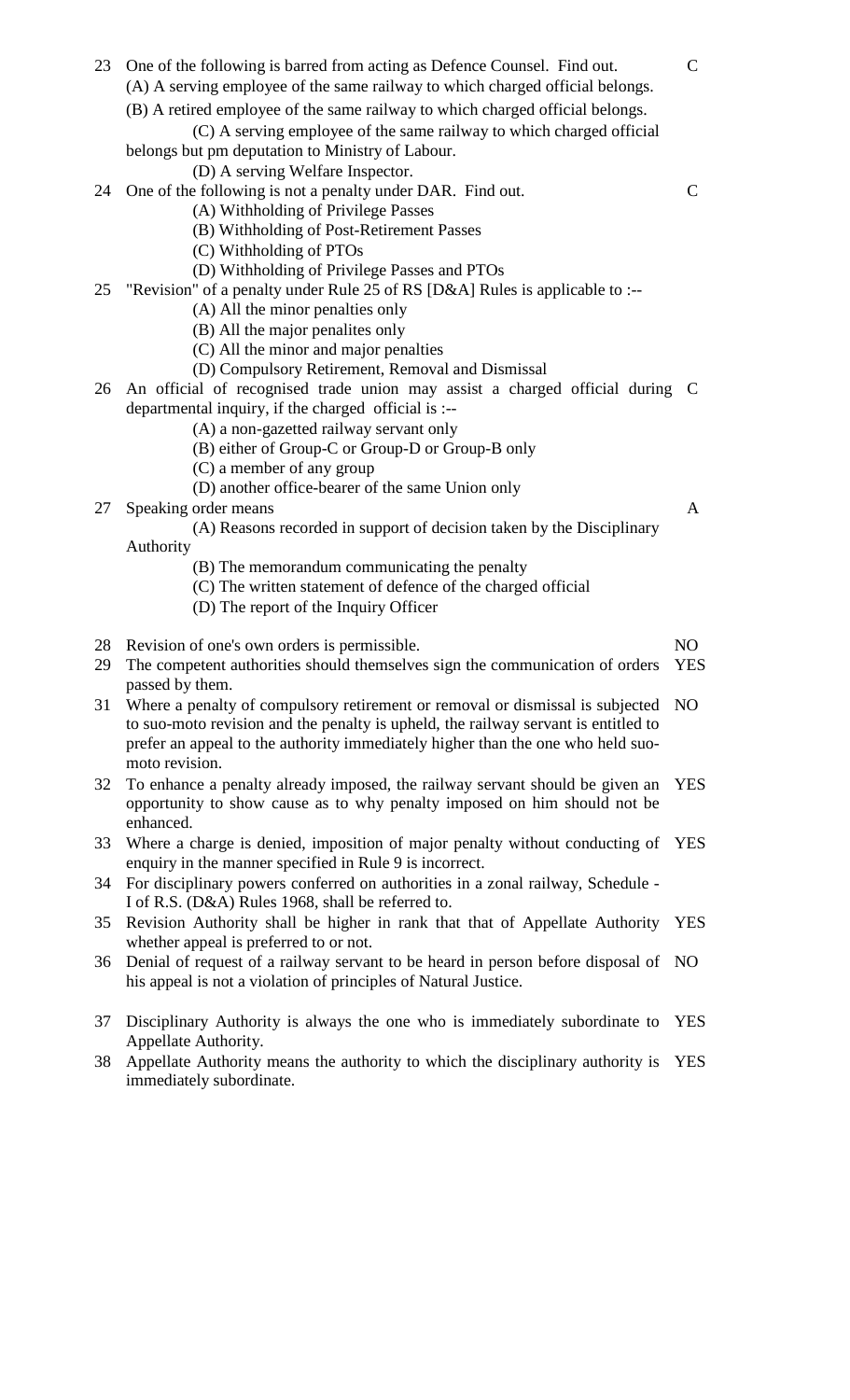| 39 | Where a railway servant is transferred to another railway after he has been<br>imposed with a penalty, the competent authorities to dispose his Appeal and<br>Revision Petition shall be those on the Railway where he has received the<br>penalty.      | <b>YES</b>     |
|----|----------------------------------------------------------------------------------------------------------------------------------------------------------------------------------------------------------------------------------------------------------|----------------|
| 40 | A Group 'D' railway employee who has been removed from service, after his<br>appeal has been disposed (Penalty upheld) by D.P.O. can prefer Revision<br>Petition directly to GM.                                                                         | N <sub>O</sub> |
| 41 | Where a railway servant has been imposed with a penalty of reduction in time<br>scale of pay and if it is operative from a future date, the railway servant may be<br>promoted and operate the penalty in higher grade.                                  | NO.            |
| 42 | Where a railway servant has been imposed with a penalty of reduction to lower<br>grade / post and reduction is operate to postpone future increments, he loses his<br>original seniority in the grade / category from which he has been reduced.         | <b>YES</b>     |
| 43 | No authority lower than appropriate appointing authority in relation to a NO<br>railway servant can impose penalty of reduction to lower grade / post.                                                                                                   |                |
| 44 | Penalty of withholding of PRC passes can be imposed on a railway servant who<br>retired from service during pendency of DAR proceedings.                                                                                                                 | <b>YES</b>     |
| 45 | Suspension is a penalty.                                                                                                                                                                                                                                 | NO             |
| 46 | On appeal, if penalty is reduced, revision can still be sought.                                                                                                                                                                                          | <b>YES</b>     |
| 47 | Revision action, subject to certain exceptions, should not be initiated until after<br>the period for submission of appeal is over where no appeal is preferred.                                                                                         | <b>YES</b>     |
| 48 | Where no penalty is imposed by Disciplinary Authority, Appellate Authority<br>has the powers to impose the penalty on the concerned railway servant.                                                                                                     | N <sub>O</sub> |
| 49 | Reduction of a railway servant to a lower post which he never held is in order NO<br>since he continues in railway service.                                                                                                                              |                |
|    | 50 While imposing penalty of compulsory retirement it should be ensured that D.A YES<br>is not lower in rank than that of the Appointing Authority.                                                                                                      |                |
| 51 | No penalty shall be imposed with retrospective effect.                                                                                                                                                                                                   | <b>YES</b>     |
| 52 | The minimum penalty that should be imposed in the case of proven illegal<br>gratification is - one of Minor Penalties.                                                                                                                                   | <b>YES</b>     |
| 53 | Imposition of penalty of reduction in time scale of pay with recurring effect and<br>also with loss of seniority is correct.                                                                                                                             | <b>YES</b>     |
| 54 | Where a railway servant has been imposed with a penalty of imposition of<br>withholding of increment and if it is operative from a future date, the railway<br>servant can be promoted if due for such promotion.                                        | <b>YES</b>     |
| 55 | A Loco Pilot (Goods) of BZA Division is imposed with a penalty by ADEE /<br>TRSO/BZA. Then he is transferred to GTL Division where he submitted an<br>appeal against the penalty. The Appellate Authority in this case is Sr.DEE<br>/TRSO/ GTL Division. | <b>YES</b>     |
| 56 | Imposition of major penalty without conducting an inquiry in the manner<br>specified in Rule 9, where all charges are admitted, is prohibited.                                                                                                           | NO.            |
| 57 | Appellate Authority need not be immediately subordinate to Revising                                                                                                                                                                                      | <b>YES</b>     |

Authority in all cases.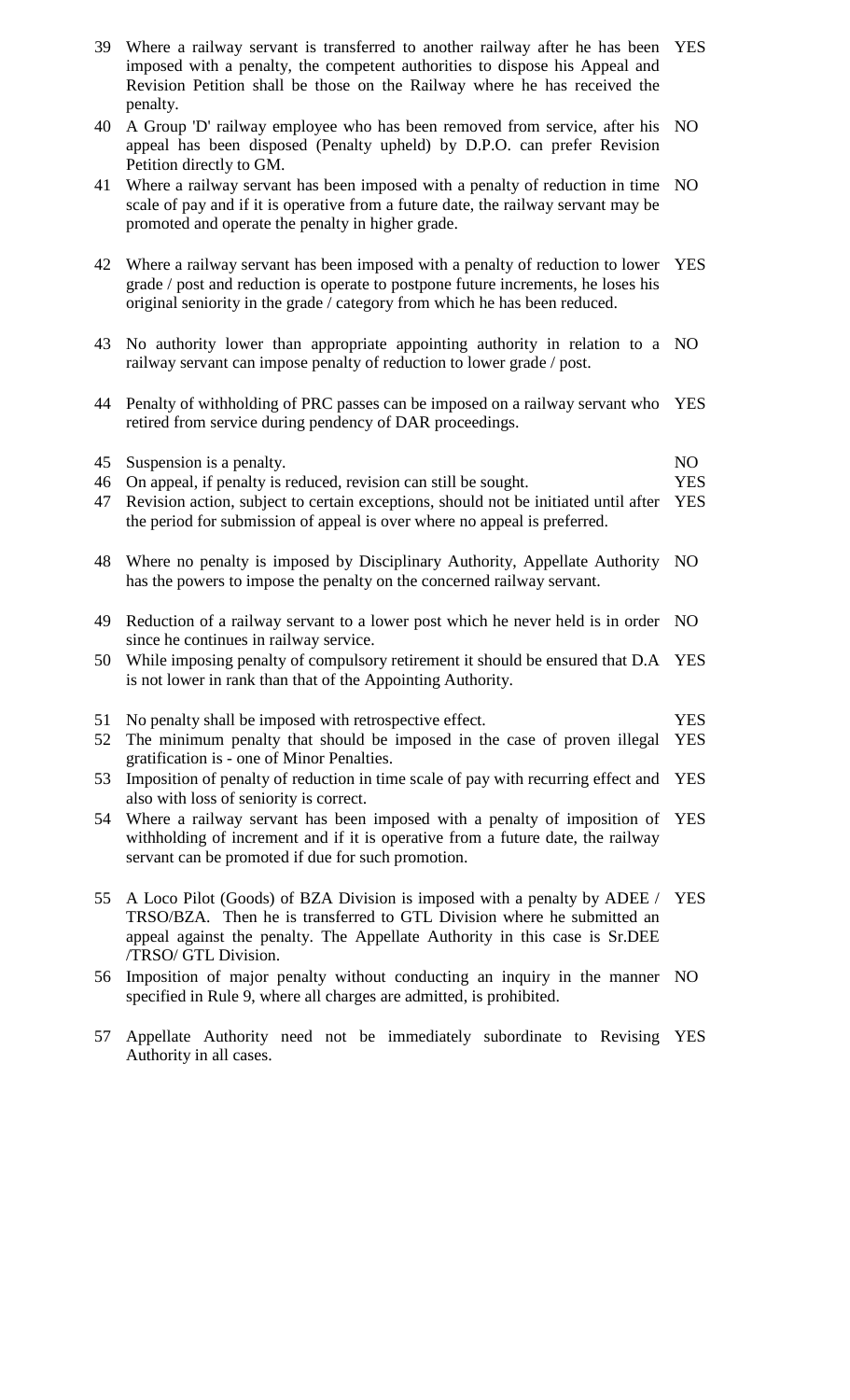| 58 | Show cause Memorandum need not be issued to a Railway servant to impose a NO<br>penalty by Revising Authority where no penalty has been imposed by<br>Disciplinary Authority.                                     |                           |            |
|----|-------------------------------------------------------------------------------------------------------------------------------------------------------------------------------------------------------------------|---------------------------|------------|
| 59 | Association of railway servants with Organisation banned under Unlawful<br>Activities (Prevention) Act, 1967, are liable to be dealt in departmental<br>proceedings.                                              |                           | <b>YES</b> |
| 60 | A railway servant seeking election to the post of a Director in which he has to<br>exercise administrative responsibility should obtain prior sanction of the<br>Competent Authority.                             |                           | <b>YES</b> |
| 61 | Failure on the part of the Supervisory Official to ensure the integrity and<br>devotion to duty of all staff working under his control is a violation of Conduct<br>Rules.                                        |                           | YES        |
| 62 | Railway servants are not prohibited from bringing any outside influence in NO<br>respect of allotment of residential quarters.                                                                                    |                           |            |
| 63 | A railway servant has been under suspension. Major penalty Onduty<br>proceedings have been initiated. Finally minor penalty is<br>imposed. Hence the period of suspension shall be treated as -------             |                           |            |
| 64 | The powers to revoke suspension order lie with --------------                                                                                                                                                     | Disciplinary<br>Authority |            |
| 65 | Suspension period shall be treated as duty when ------------                                                                                                                                                      | Minor penality<br>imposed |            |
| 66 | When charge sheet [SF 5] issued for unauthorised absence,<br>quoting rule 3 (1) (i) [maintain absolute integrity at all times] is---<br>------------------- ( necessary / not necessary )                         | Necessary                 |            |
| 67 | In the cases where it is proposed to impose punishment of President of India<br>withholding of pension, the show-cause Notice is to be issued by<br>------------------- (Discipllinary Authority on the Railway / |                           |            |
| 68 | President)<br>A railway servant on deputation to an outside body ------------------ Cannot be<br>(can be / cannot be) permitted to be a Defence Councel to another<br>railway servant in a departmental inquiry.  |                           |            |
| 69 | Whether a railway servant under suspension can be permitted to Can be permitted<br>act as Defence Counsel?                                                                                                        |                           |            |
| 70 | The maximum number of cases, at any point of time, a serving Two cases<br>railway servant can accept to be the Defence Counsel are ----------                                                                     |                           |            |
| 71 | A retired railway servant may be permitted to be the Defence Five cases<br>Counsel in not more than ------------- cases at any given point of<br>time.                                                            |                           |            |
| 72 | Whether there is any bar for initiation of departmental No<br>proceedings on the same charge where criminal proceedings are<br>already in process in a Court of Law?                                              |                           |            |
| 73 | "Dismissal" from service causes loss of employment, pension, --- Gratuity and PF<br>---------------- and -----------------                                                                                        |                           |            |
| 74 |                                                                                                                                                                                                                   | Pension                   |            |
| 75 | The effect of withholding of increment with cumulative effect is<br>loss of -------------------------                                                                                                             | Seniority                 |            |
| 76 | Write the circumstances in which a retired railway servant of SC<br>Railway against whom departmental enquiry is pending can have<br>a serving railway servant of Western Railway as Defence<br>Counsel           | Cannot permitted          |            |
| 77 | As per the model time schedule, the major penalty proceedings 150 days or 5<br>are to be completed within --------------- [period - days or months ]                                                              | months                    |            |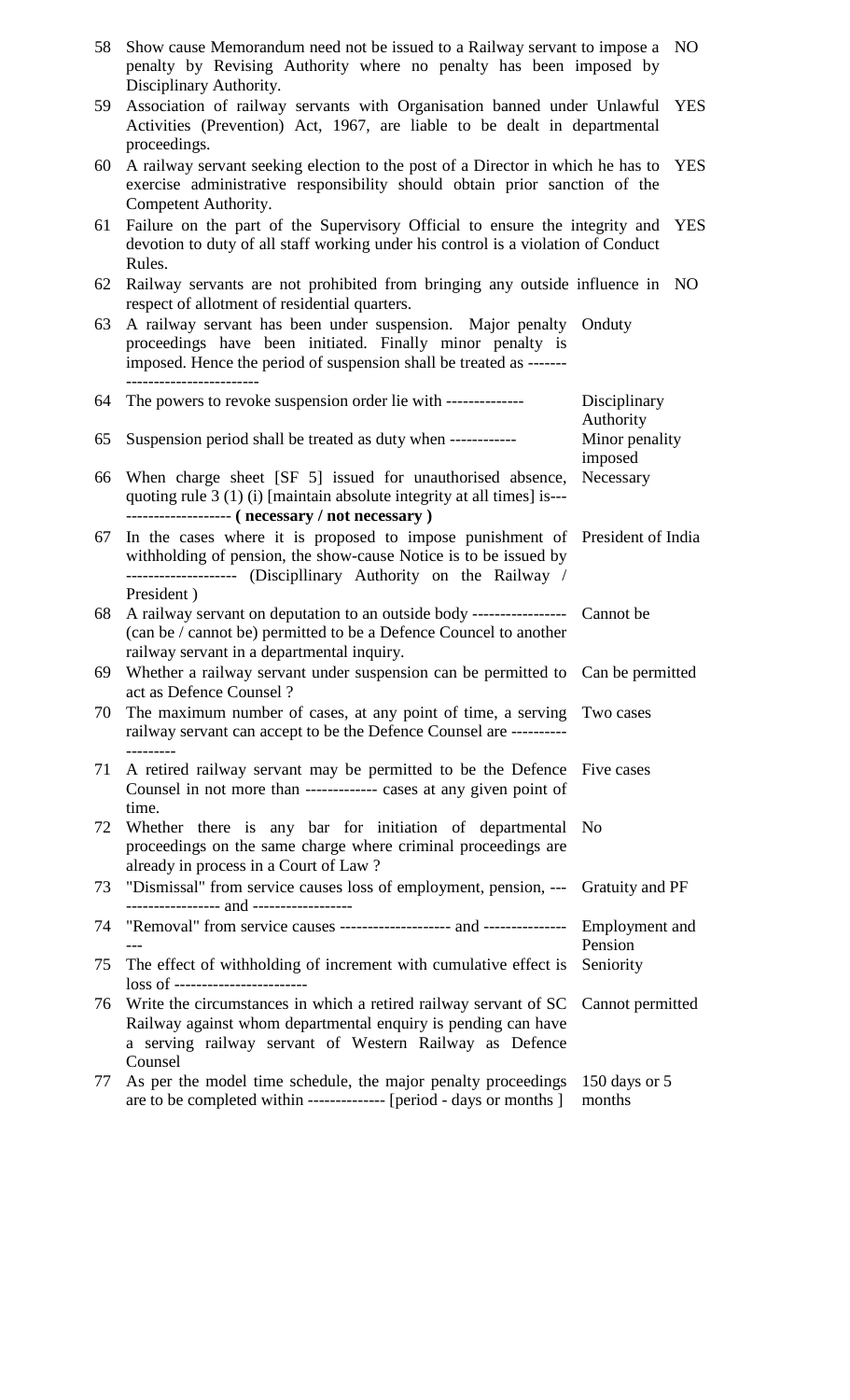| 78         | There are three kinds of Charge-sheets bearing SF Nos--------------                                                                                          | SF-5, SF-11, SF-11                               |
|------------|--------------------------------------------------------------------------------------------------------------------------------------------------------------|--------------------------------------------------|
| 79         |                                                                                                                                                              | (b)<br>Allegations made<br>against charged       |
| 80         |                                                                                                                                                              | employee.<br>List of Witnesses to<br>be examined |
| 81         | A supervisory official holding independent charge of a Unit has<br>the powers to impose penalty of Censure on ---------------------------                    | Minor penalty<br>charge sheet                    |
| 82         | A railway servant under suspension does not receive any pay for After revoked                                                                                |                                                  |
| 83         | An exparte inquiry means an inquiry held in the absence of ------- Charged employee                                                                          |                                                  |
| 84         | Where an appeal is disposed by Chief Personnel Officer [Admn] General Manager<br>revision petition lies to ------------------                                |                                                  |
| 85         | The time allowed to a railway servant to nominate a person to be 10 days<br>his Defence Counsel is ------------ days from the date of<br>appointment of E.O. |                                                  |
| 86         | A legal practioner can be permitted to be a Defence Counsel to a Railway, Presenting<br>railway servant where in a case ------------------- official is      | Officer                                          |
|            | charges, on behalf of Disciplinary Authority, before the Inquiring<br>Officer.                                                                               |                                                  |
| 87         | The time allowed to a railway servant to submit written brief of 10 days<br>defence is ---------- days after receipt of charge-sheet.                        |                                                  |
|            | G&SR/Accident Manual                                                                                                                                         |                                                  |
|            | Fill in the Blanks                                                                                                                                           |                                                  |
| 1.         |                                                                                                                                                              |                                                  |
| 2.         | Train accidents are divided into ------parts and they are ---------------.                                                                                   |                                                  |
| 3.         | Loss of railway property above Rs is treated as serious accident.                                                                                            |                                                  |
| 4.         | Consequential train accidents that are reportable to Railway Board Safety Directorate are ----------                                                         |                                                  |
| 5.         | General target time for turning out ART during day / night is ------<br>minutes.                                                                             |                                                  |
|            | General target time for turning out MRV with direct / indirect despatch facility is ------ minutes.                                                          |                                                  |
| 6.<br>7.   | Composition of MRV is ------- and -----------.                                                                                                               |                                                  |
| 8.         | Mock drill for ART / MRV shall be conducted once in -------                                                                                                  |                                                  |
|            | in case they are not moved on account of accidents.                                                                                                          |                                                  |
| 9.         | ---------- is the ex-gratia to be paid in case of death/serious injury / simple injury in train                                                              |                                                  |
|            | accidents.                                                                                                                                                   |                                                  |
| 10.        | ---------- is the ex-gratia to be paid in case of death / serious injury / simple injury at manned LC                                                        |                                                  |
|            | Gate accidents where prima-facie failure is on Railways.                                                                                                     |                                                  |
| 11.        | Rs is the compensation paid in cases of death in train accidents.                                                                                            |                                                  |
| 12.<br>13. | Accident siren three long, one short indicate --------------.                                                                                                |                                                  |
| 14.        | Accident siren four long, one short indicate ---------------.<br>----- is the duration of long siren and ------ is the duration of short siren.              |                                                  |
| 15.        | Threshold value of Railway property loss is fixed at Rs                                                                                                      |                                                  |
| 16.        | In the event of breakdown of control telephone, trains shall be given precedence over each                                                                   |                                                  |
|            | other -in that process running of Goods trains takes ------------place.                                                                                      |                                                  |
| 17.        | Block instrument bell code 000000 indicate ------                                                                                                            |                                                  |
| 18.        | Block instrument bell code 000000000 indicate ------                                                                                                         |                                                  |
| 19.        | BCC and PCC is valid for a period of ------------                                                                                                            |                                                  |
| 20.        | As a temporary measure when DSTE/ADSTE issue BCC for Signal Maintainers, such BCC                                                                            |                                                  |
|            | is valid for ------- and such extension is limited to -------------                                                                                          |                                                  |
|            |                                                                                                                                                              |                                                  |
|            |                                                                                                                                                              |                                                  |
|            |                                                                                                                                                              |                                                  |
|            |                                                                                                                                                              |                                                  |